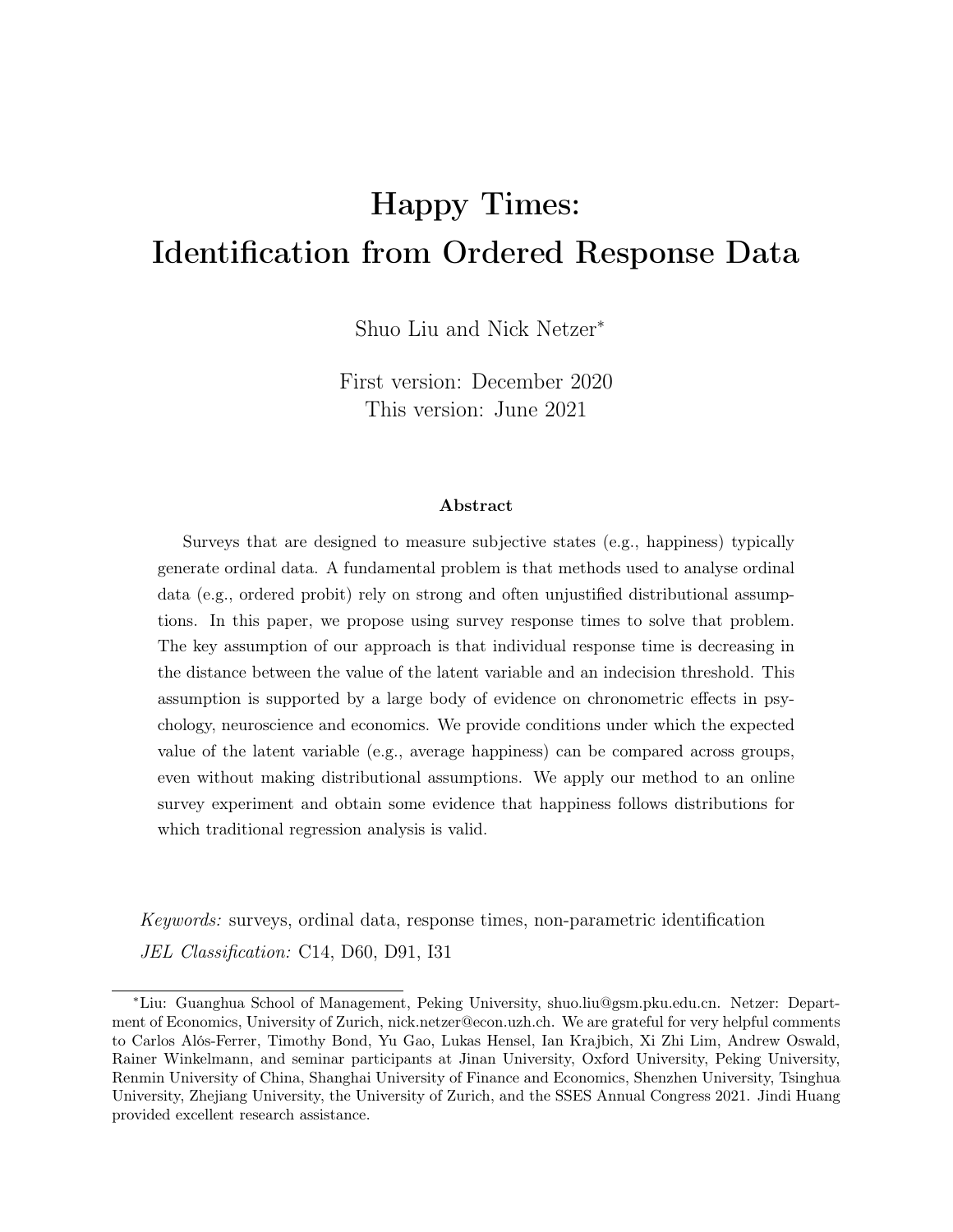# 1 Introduction

Surveys have been an important tool in the social sciences for a long time (see Rossi et al., 1983, for a historical overview). With the help of surveys, information can be collected on a diverse range of topics, from objective socio-demographic characteristics of a population to subjective attitudes like political orientation of individuals. Surveys are also used regularly for program evaluation and in market research.

In economics, surveys have been used at least since Easterlin (1974) to measure happiness. The happiness literature has generated many interesting insights, the most prominent one being Easterlin's paradox of a correlation between income and reported happiness within countries but not across countries or over time. Recently, surveys have also become popular as a tool for measuring economic preferences. For instance, Falk et al. (2018) have introduced the Global Preference Survey, which is conducted around the world and elicits individuals' preferences in different domains such as risk and time.

Many surveys, in particular those measuring subjective states like happiness or preferences (Likert-scale surveys, Likert, 1932), generate ordinal data. For example, the overall life happiness question in the General Social Survey (GSS, Davis and Smith, 1991) provides the three response categories "not too happy," "pretty happy," and "very happy." People responding "not too happy" are supposed to be less happy than those responding "pretty happy," but there is no information by how much less. Similarly, Falk et al. (2018)'s question about the willingness to take risks asks for an answer on a scale from 0 to 10. Experimental validation has shown that individuals responding in a lower category behave in a more risk-averse way than those responding in a higher category, but there is no information in the survey response data that allows us to judge by how much their risk-aversion coefficients differ.

To analyse ordinal survey data, researchers typically rely on ordered response models like ordered probit (see e.g. Boes and Winkelmann, 2006). These models assume that there is a continuous latent variable, e.g. true happiness or the risk-aversion coefficient, which generates discrete survey responses based on reporting thresholds. With assumptions on the distribution of the latent variable, the effect of observables on the outcome of interest can be estimated. For instance, one can compare average happiness between the rich and the poor, or average risk-aversion between different countries.

The distributional assumptions made in traditional models are strong. Consider the case of happiness surveys, which we will use as our main example throughout the paper. The classic ordered probit approach assumes that happiness follows Gaussian distributions with equal variances within each of the groups of individuals that the analyst wants to compare. This implicitly assumes that the happiness distributions of different groups are always ranked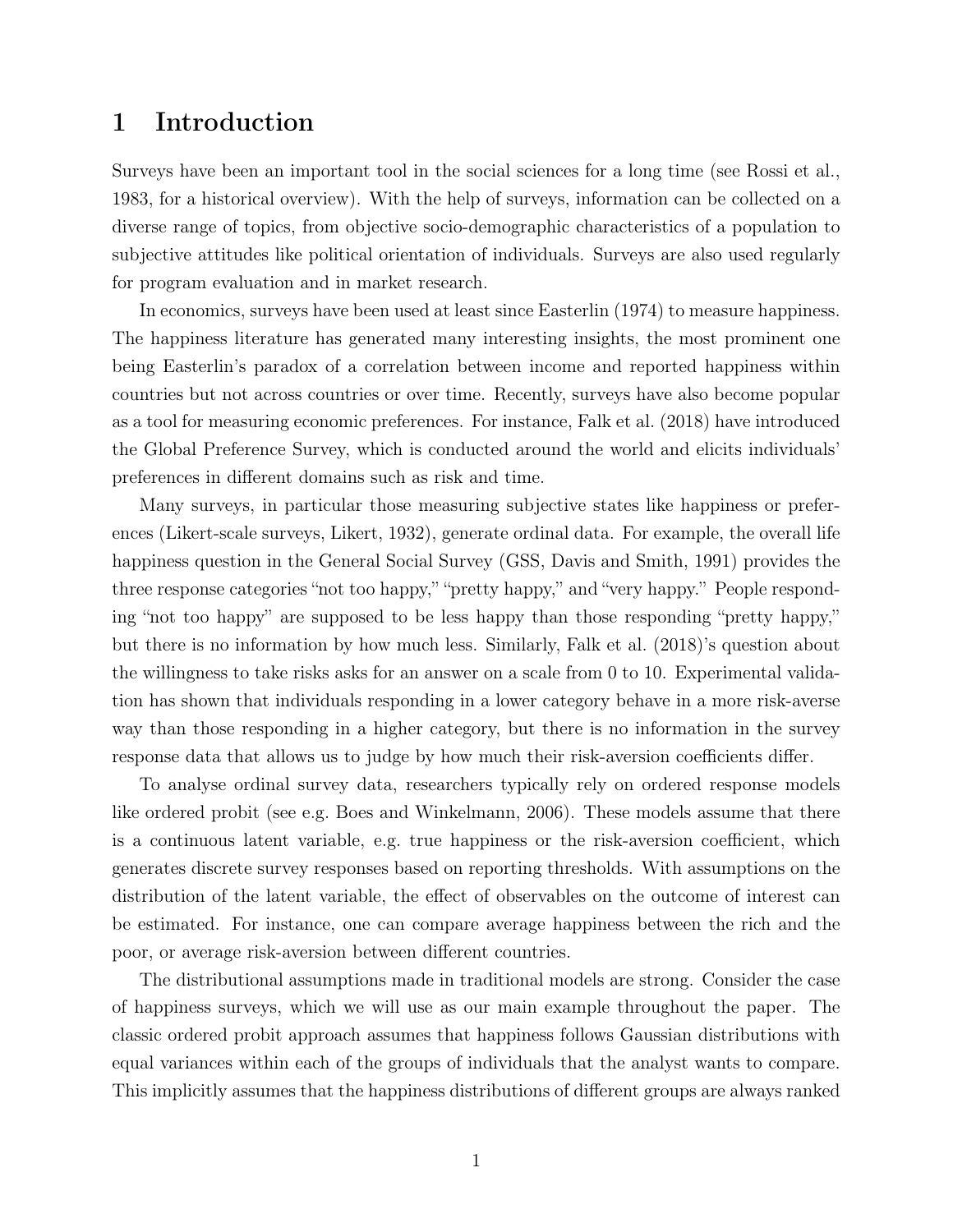by first-order stochastic dominance.

Recently, Bond and Lang (2019) have shown that results depend on these assumptions in a drastic way. Without distributional assumptions, the comparison of happiness between two groups is possible only under stringent conditions which are never satisfied in real-world survey data. Roughly speaking, since we cannot learn anything from ordinal data about the distribution of the latent variable within a given response category, making suitable assumptions about that distribution allows us to conclude almost anything. More strikingly, Bond and Lang (2019) find that the distributions which are commonly employed in the literature do not have to be twisted too much to reverse the empirical findings. For instance, plausible lognormal transformations that generate happiness distributions which resemble income or wealth distributions are sufficient to overturn standard results.<sup>1</sup>

In this paper, we argue that the use of survey response time data could help to solve the identification problem. Response time is the duration that a survey participant needs to answer a given question. To understand the logic of our argument, consider a happiness survey with just two response categories, "unhappy" and "happy" (we will discuss the case of more categories later). Suppose you answer this survey at a moment when you feel very happy. Most likely, you will find it easy to respond "happy," and you will do so quickly. Now suppose you answer the survey at a moment when you feel at best moderately satisfied. You may still end up responding "happy," but most likely it will take you longer to decide. The observable distribution of response times among the survey participants who respond to be happy then contains information about the unobservable distribution of happiness within that response category (and analogously for the "unhappy" category). Response time data can provide precisely the evidence that was missing for identification.

The idea that subjects respond faster when a stimulus is farther away from an indecision threshold is not new. This chronometric effect has been documented in many studies in psychology, neuroscience and economics. In some of these studies, the stimulus is objective, such as the difference in brightness between two lights. Kellogg (1931) has first shown that subjects identify the brighter light faster (and more accurately) if the difference in brightness becomes larger. The same is true in tasks where the larger of two objects has to be identified (Moyer and Bayer, 1976), or the direction of random dot motion (Palmer et al., 2005). Making the decision easier, by magnifying the stimulus away from the indecision threshold, always shortens response times. In other studies, the stimulus is subjective, for example the utility difference between two options in an economic choice task. Moffatt (2005) has shown

<sup>&</sup>lt;sup>1</sup>Bond and Lang (2019) also discuss that the traditional models make strong assumptions in addition to specific happiness distributions, for instance that happiness is interpersonally comparable and that all survey participants employ the same reporting thresholds. The identification problem exists despite these additional assumptions.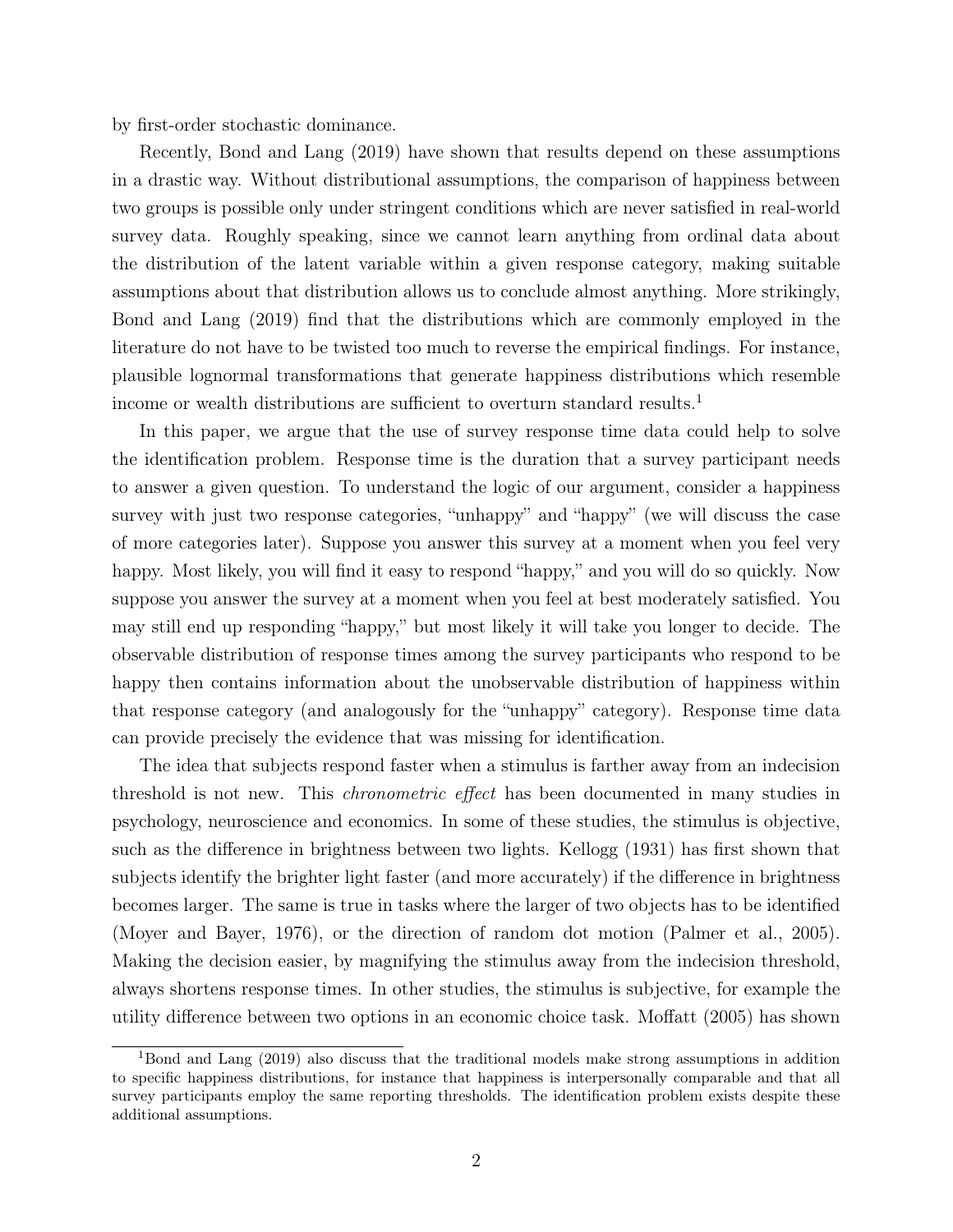that choice between two lotteries becomes faster when the utility difference between the lotteries becomes larger. The same has been documented for intertemporal choices (Chabris et al., 2009; Konovalov and Krajbich, 2019) and choices between food items (Krajbich et al., 2010). Again, making the decision easier, by increasing the strength of preference away from the indifference point, shortens response times.<sup>2</sup>

In the theoretical part of the paper, we show how response times can be integrated into an otherwise conventional ordered response model, in a way that reflects the chronometric effect. Following Bond and Lang (2019), we aim at comparing two groups (e.g., the rich and the poor) based on their responses in a survey (e.g., about happiness). The latent variable  $h$  (e.g., true happiness) follows continuous distributions in each group, but these distributions are unknown to the analyst. Individual responses are generated by reporting thresholds  $\tau^1 < \tau^2 < \ldots < \tau^n$ , which are also unknown but assumed to be the same for all survey participants. A participant with happiness  $h \leq \tau^1$  responds in the lowest category 0, a participant with happiness  $\tau^i < h \leq \tau^{i+1}$  responds in intermediate category i, and a participant with happiness  $\tau^n < h$  responds in the highest category n. Bond and Lang (2019) have asked whether we can learn from survey response data that the happiness distribution in one group first-order stochastically dominates that in the other group. They show that this is possible only under extremely stringent conditions. For instance, in a survey with two response categories, all participants in one group must respond to be happy and all participants in the other group must respond to be unhappy. If there are more than two categories, the condition is stronger than first-order stochastic dominance of the observed response distributions of the groups, and there still cannot be any responses in the lowest (highest) category from the group that is more happy (more unhappy). The same conditions apply when merely asking about a ranking of average happiness between the groups, instead of first-order stochastic dominance.

Now assume that responses display the chronometric effect. As before, consider first a happiness survey with two response categories. The response time of a participant with happiness h is  $c(|h-\tau^1|)$ , where c is a strictly decreasing but unknown *chronometric function*, reflecting that the answer becomes easier and thus quicker for a participant when the distance  $|h - \tau^1|$  between the stimulus h and the indecision threshold  $\tau^1$  becomes larger. We assume here that the chronometric function  $c$  is the same for all participants. This is analogous to the assumption of identical reporting thresholds for all participants in traditional ordered response models, but it can be relaxed substantially (we will discuss this in detail later).

<sup>&</sup>lt;sup>2</sup>There are many more studies documenting the chronometric effect in a variety of domains, which we cannot summarize here. See Alós-Ferrer et al. (2021) for a more detailed discussion of studies that find the chronometric effect in economic choices, and Clithero (2018b) for an excellent survey of the use of response times in economics.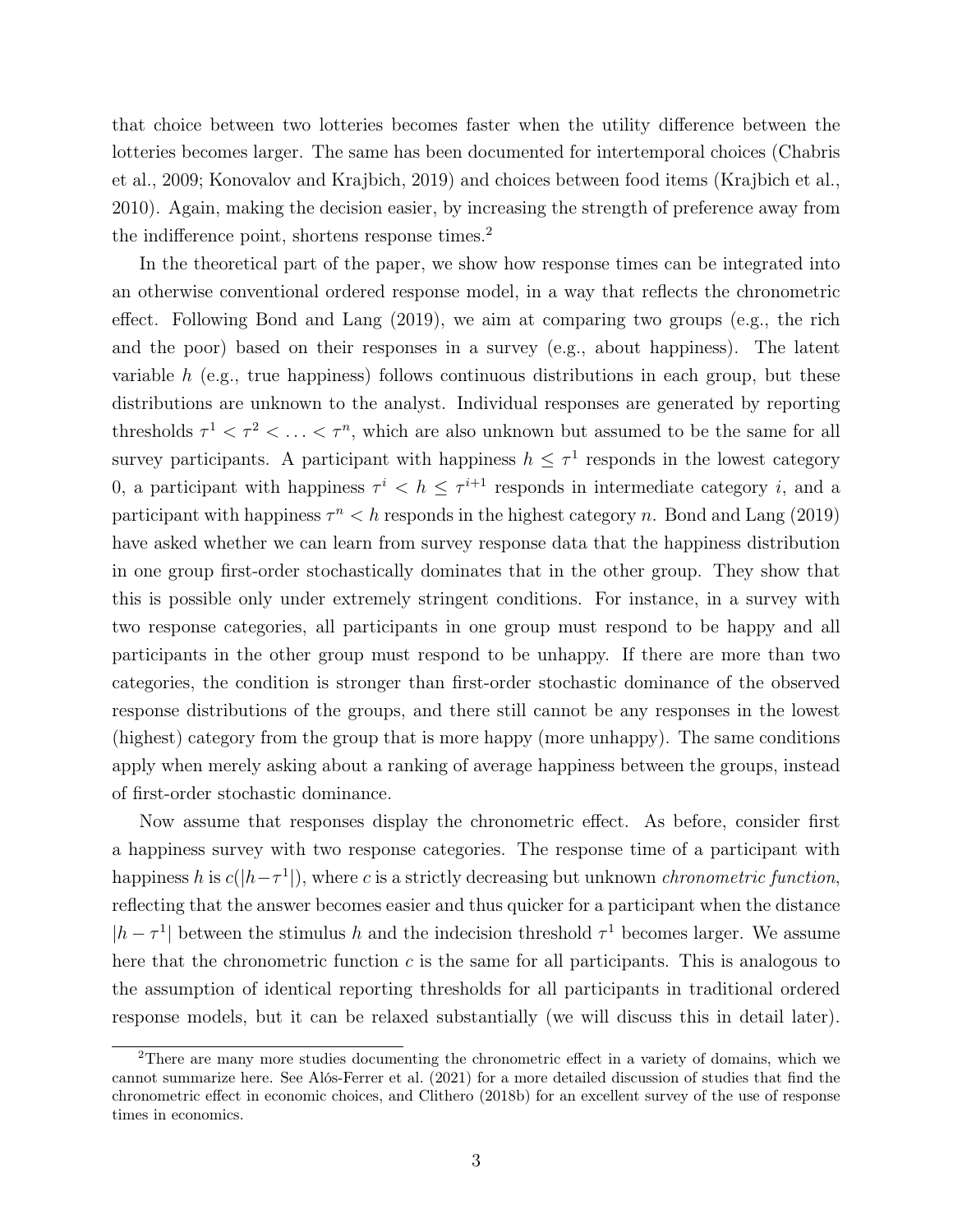Then, if the distribution of response times is observed in addition to the survey responses, the conditions for identifying first-order stochastic dominance of the happiness distributions become substantially weaker. Suppose the fraction of participants in group A who respond to be happy and do so at response time t or earlier, denoted  $r_A^{happy}$  $A^{nappy}(t)$ , is larger than the corresponding fraction in group B, denoted  $r_B^{happy}$  $B^{nappy}(t)$ . We can conclude that the fraction of participants with happiness  $h \geq \tau^1 + c^{-1}(t)$  is larger in group A than in group B. If this holds for all t, then the participants who respond to be happy in group  $A$  are happier than in group B in the first-order stochastic dominance sense. Combined with the analogous argument for participants who respond to be unhappy, we ultimately obtain that  $r_A^{happy}$  $A^{happy}(t) \geq r_B^{happy}$  $B^{nappy}(t)$  and  $r_A^{unhappy}$  $\binom{unhappy}{A}(t) \leq r_B^{unhappy}$  $B_B^{unnappy}(t)$  for all t is both necessary and sufficient for identification. These conditions are much weaker than the conditions in Bond and Lang (2019). For  $t \to \infty$ , they merely imply that the fraction of participants who respond to be happy must be higher in group A than in group B, and not that these fractions have to be one and zero. Our conditions are stricter than those with traditional ordered response models, because the inequalities have to hold conditional on all response times.

We derive analogous conditions for the identification of a ranking of average happiness of the groups, which turn out to be even weaker, thanks to the additional constraint on the set of admissible data-generating processes imposed by response time data. We also show that our criterion always detects first-order stochastic dominance if it actually exists, for instance when ordered probit is the correct model. The true ranking of average happiness is always detected under some additional conditions.

When a survey has more than two response categories, chronometric effects are not straightforward in the intermediate categories. As the stimulus  $h$  varies within an interval  $[\tau^i, \tau^{i+1}]$ , it moves away from one indecision threshold but closer towards the other. Hence, any plausible specification of the chronometric effect generates response times that are not monotone in  $h$  between two interior reporting thresholds. As a consequence, response times from intermediate response categories are uninformative, and our identification condition coincides with that in Bond and Lang (2019) for these categories. Our condition remains substantially weaker for the lowest and the highest category. Also, we will argue later that the identification condition for intermediate categories can be relaxed if simple binary follow-up questions are included in the survey.

The above arguments rest on the assumption that the chronometric function is the same for all survey participants, which may not be satisfied in reality. Fortunately, this assumption can be relaxed. First, our main results continue to hold if there is individual heterogeneity in the chronometric function that is independent of happiness. The argument is similar to the observation that independent heterogeneity in the reporting thresholds is not a problem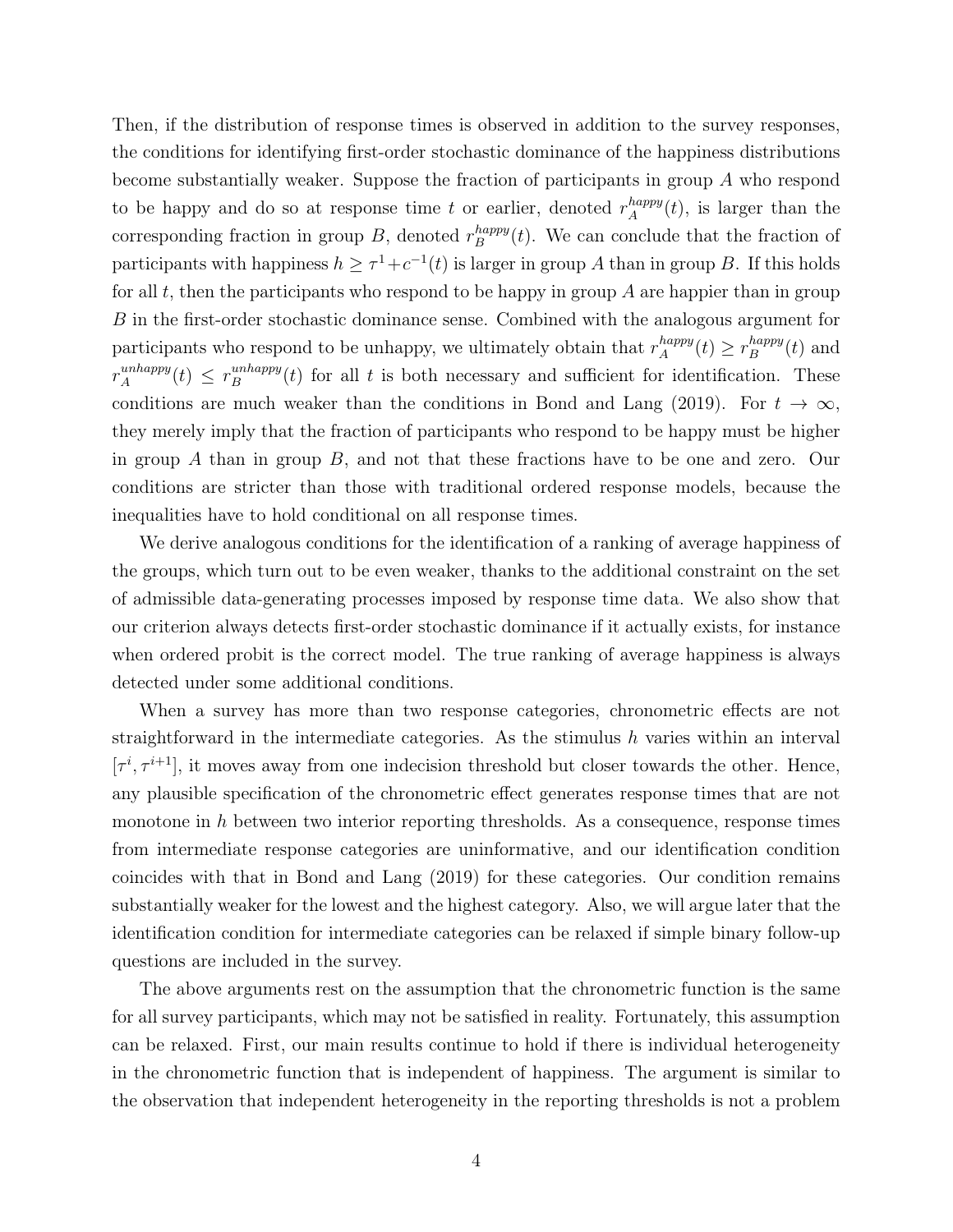for traditional ordered response models (see e.g. Di Tella and MacCulloch, 2006, p. 29f). Second, for some results we can allow heterogeneity that correlates with happiness, as long as monotonicity of the chronometric function is preserved within the lowest and the highest response category. This may be relevant because the literature has documented that unhappy people can be slower responding, generating an additional effect of absolute happiness on response times (Studer and Winkelmann, 2014). Third, we will present a condition for identifying the ranking of group averages with arbitrary group-specific chronometric functions. Finally, most surveys ask more than one question. It is therefore possible to normalize individual response times using the response time from a baseline question. In our empirical application, we will use this procedure to account for individual fixed-effects in the speed of reading, deciding, and clicking on a response.

In summary, survey response times contain information that is lacking for identification of traditional ordered response models. Based on the well-established chronometric effect, the observable distribution of response times allows us to check whether the latent distributions are so strongly skewed that standard results are reversed. In the words of Bond and Lang (2019), response times may help analysts "justify their particular cardinalization or parametric assumption relative to other plausible alternatives" (p. 1639).

Our theoretical analysis is related to a recent paper by Alós-Ferrer et al. (2021), which studies the problem of eliciting preferences from choice data when choice is stochastic. While surprising at first glance, the identification problem in ordered response models is similar to the revealed preference problem in random utility models. In the latter, the utility difference between two choice options of an agent is an unobserved random variable which generates stochastic choices. Without assumptions on its distribution (e.g. logistic in a logit model) it is not possible to deduce the agent's underlying deterministic utility function from observed choices. Alós-Ferrer et al. (2021) propose using response time data to solve that problem, exploiting the chronometric effect. Our methodology also relies on the chronometric effect, but our questions and results are different from Alós-Ferrer et al. (2021). Most importantly, revealed preference questions are questions about the properties of a single distribution (of the utility difference between the choice options). The identification questions considered in this paper are questions about the comparison of two distributions (of the latent variable in two groups).

In the empirical part of the paper, we report results from an online survey that we conducted on Amazon Mechanical Turk (MTurk). We first asked several socio-demographic questions, followed by substantive questions about happiness, preferences, trust, and political attitudes. These questions were adopted from the GSS and from Falk et al. (2018). We implemented two versions of the survey, one with two answer categories and one with three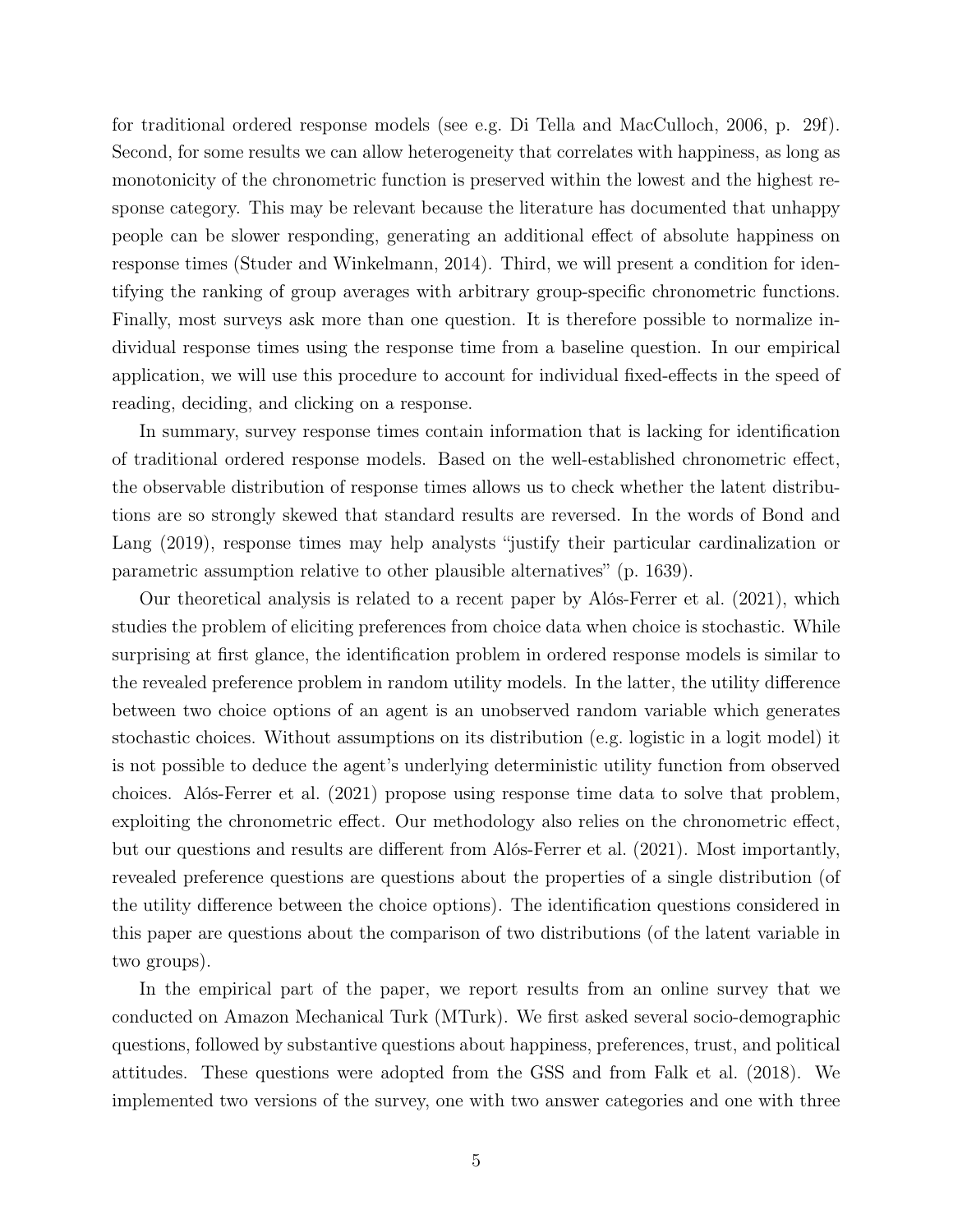answer categories. Based on the responses of about 4,000 participants, we compare different socio-demographic groups and, for each substantive question, check whether it is possible to identify a difference between the groups, for example whether participants with children are happier than those without, or whether the old are more risk-averse than the young. Our goal is not to make claims about causality, but rather to show how our techniques can be applied and to get a first impression whether the distributional assumptions made in traditional models will be confirmed or rejected.

Conducting the survey online makes it easy to record response times, which we define as the time between the display of the question and the moment when the participant clicked on her answer. To account for individual fixed-effects, we normalize the raw response times using each individual's response time in the socio-demographic question about marital status, which was answered quickest on average. We then work with non-parametric kernel density estimates of the normalized response time distributions.

Not surprisingly, the conditions for identification without response time data are never satisfied; for none of the substantive questions, no group comparison, and neither the binary nor the trinary version of the survey. In the trinary survey, the condition that applies to the intermediate response categories is always violated. Since our response-time-based conditions coincide with the conventional ones for intermediate categories, we are unable to achieve identification in the trinary survey even with response time data.

In the binary version of the survey, our results vary across the different questions. On the one hand, for the overall life happiness question we obtain identification of either first-order stochastic dominance or a ranking of the averages in a majority of all group comparisons. We interpret this as first cautious evidence that happiness follows distributions for which the results of traditional ordered response models are valid. On the other hand, identification is never achieved for the question about political attitudes. This may suggest that the underlying distributions of political attitudes are much more skewed than what is postulated by traditional ordered response models. Finally, the preference and trust questions are somewhere in between, with identification being possible in about half of the cases.

Overall, our empirical findings support the idea that surveys with just two response categories may be preferable to surveys with multiple categories, and that response times, due to their continuous and cardinal nature, may be no less important than responses.

The paper is organized as follows. Section 2 presents our theoretical results. Section 3 reports the empirical results from our survey. A more in-depth literature discussion can be found in Section 4. Section 5 concludes. Some omitted proofs, extensions, and the complete questionnaires of our survey experiment are in the Appendix.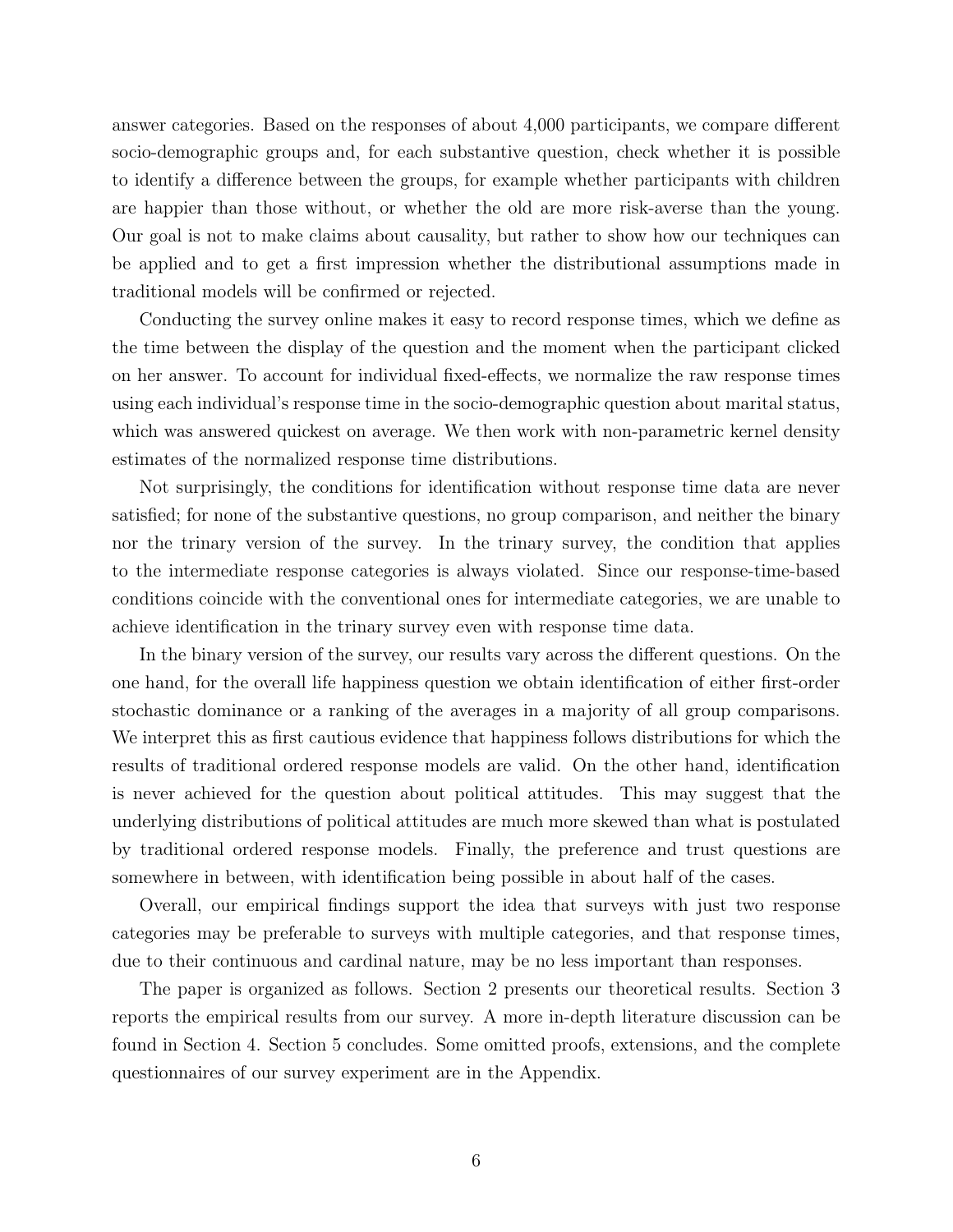## 2 Theory

### 2.1 Ordered Response Model

Consider two groups  $j = A, B$  of individuals. The distribution of happiness  $\tilde{h}$  within group j is described by a cumulative distribution function  $G_j : \mathbb{R} \to [0,1]$ , which is assumed to be continuous and to have a well-defined expected value

$$
\mathbb{E}_{G_j}[\tilde{h}] = \int_{\mathbb{R}} h \, dG_j(h).
$$

A data analyst does not observe individual happiness but observes only the individuals' survey responses on a finite ordered scale, with categories labelled  $i = 0, \ldots, n$  for some  $n \ge 1$ . The latent variable  $\tilde{h}$  generates responses through reporting thresholds  $\tau = (\tau^1, \tau^2, \dots, \tau^n) \in$  $\mathbb{R}^n$ , which are the same for all individuals in both groups and satisfy  $\tau^1 < \tau^2 < \ldots < \tau^n$ . In particular, an individual with happiness h responds in category i when  $\tau^i < h \leq \tau^{i+1}$ . This is applicable also to categories  $i = 0, n$  with the convention that  $\tau^0 = -\infty$  and  $\tau^{n+1} = +\infty$ . Hence, the fraction of individuals within group  $j$  who respond in category i is given by

$$
r_j^i = G_j(\tau^{i+1}) - G_j(\tau^i). \tag{1}
$$

This is again applicable also to  $i = 0, n$  with the convention  $G_j(-\infty) = 0$  and  $G_j(+\infty) = 1$ .

Given ordered response data  $r_j = (r_j^0, r_j^1, \ldots, r_j^n) \in [0, 1]^{n+1}$  with  $\sum_{i=0}^n r_j^i = 1$ , the analyst would like to learn about properties of the underlying distributions  $G_j$ . In particular, she is interested in comparing the happiness between the two groups. The following definition formalizes the idea of non-parametric identification of first-order stochastic dominance.

**Definition 1.** Given data  $(r_A, r_B)$ , group A is *identified to be rank-order-happier* than group  $B$  if

$$
G_A(h) \le G_B(h) \text{ for all } h \in \mathbb{R},
$$

for all  $(G_A, G_B, \tau)$  that satisfy (1) for  $i = 0, \ldots, n$  and  $j = A, B$ .

Rank-order identification requires  $G_A$  to weakly first-order stochastically dominate  $G_B$ , written  $G_A$  FOSD  $G_B$ , for all pairs of happiness distributions and reporting thresholds that could have generated the observed survey data. This is a strong requirement, but note that first-order stochastic dominance is implicitly assumed in applications of, e.g., the classical ordered probit model. A conceptually weaker requirement is the following.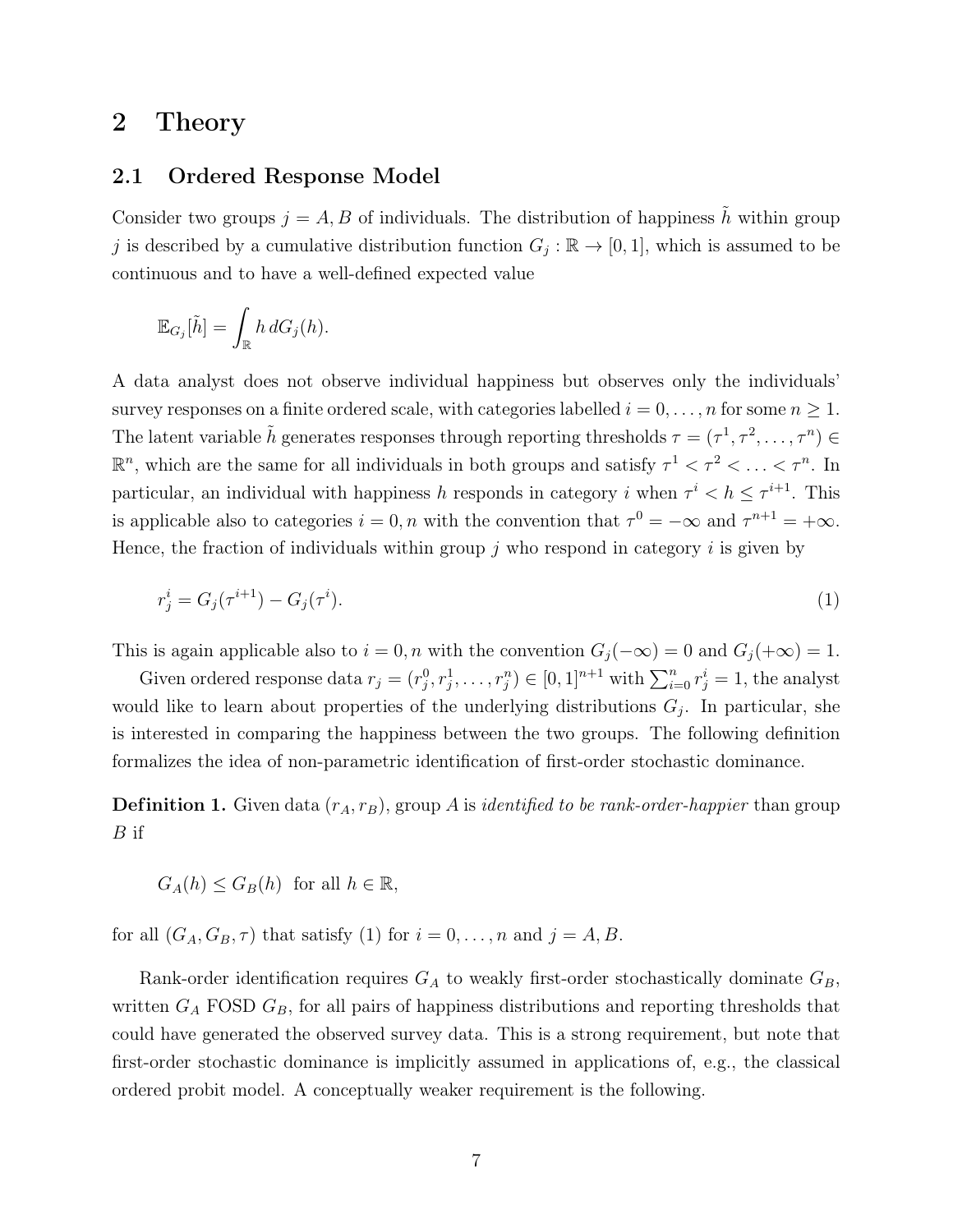**Definition 2.** Given data  $(r_A, r_B)$ , group A is *identified to be on-average-happier* than group  $B$  if

$$
\mathbb{E}_{G_A}[\tilde{h}] \geq \mathbb{E}_{G_B}[\tilde{h}],
$$

for all  $(G_A, G_B, \tau)$  that satisfy (1) for  $i = 0, \ldots, n$  and  $j = A, B$ .

In words, on-average identification only requires the average happiness to be weakly larger in group  $A$  than in group  $B$ , but again for all pairs of happiness distributions and reporting thresholds that could have generated the data.

Recall the well-known fact that FOSD is equivalent to  $\mathbb{E}_{G_A}[q(\tilde{h})] \geq \mathbb{E}_{G_B}[q(\tilde{h})]$  for all weakly increasing functions  $q : \mathbb{R} \to \mathbb{R}$ . Hence, the definition of rank-order identification could be rephrased accordingly. As we show in Appendix A.1, the definition of on-average identification is equivalent to the requirement that  $\mathbb{E}_{G_A}[q(\tilde{h})] \geq \mathbb{E}_{G_B}[q(\tilde{h})]$  for all strictly increasing functions  $q : \mathbb{R} \to \mathbb{R}$ . This is because we do not restrict the class of admissible distributions beyond the property of continuity, so that for any distributions  $(G_A, G_B)$  and any strictly increasing q, the induced distributions  $(\hat{G}_A, \hat{G}_B)$  of happiness under transformation  $q$  are also admissible distributions that could have generated the same data. Hence, on-average identification implies a ranking of averages no matter which strictly increasing "cardinalization" (Bond and Lang, 2019, p. 1630) we choose to transform the scale of happiness (provided the expectations are well-defined).

We now state a first result about rank-order identification. This result is not new (see e.g. Bond and Lang, 2019, and the discussion therein) and we include a proof only for completeness and later reference.

**Proposition 1.** Given  $(r_A, r_B)$ , group A is identified to be rank-order-happier than group B if and only if

- (*i*)  $r_A^0 = 0$ ,
- (*ii*)  $r_B^n = 0$ , and
- (*iii*)  $\sum_{i=0}^{k} r_A^i \le \sum_{i=0}^{k-1} r_B^i$  for all  $k = 1, ..., n-1$ .

*Proof. If-statement.* Let  $(G_A, G_B, \tau)$  satisfy (1) for  $i = 0, \ldots, n$  and  $j = A, B$ . It follows that  $G_j(\tau^{i+1}) = G_j(\tau^i) + r_j^i$ . Hence, for any  $k = 0, \ldots, n$  and  $h \in (\tau^k, \tau^{k+1}]$  we obtain

$$
G_A(h) \le G_A(\tau^{k+1}) = G_A(\tau^k) + r_A^k = G_A(\tau^{k-1}) + r_A^{k-1} + r_A^k = \dots = \sum_{i=0}^k r_A^i
$$
, and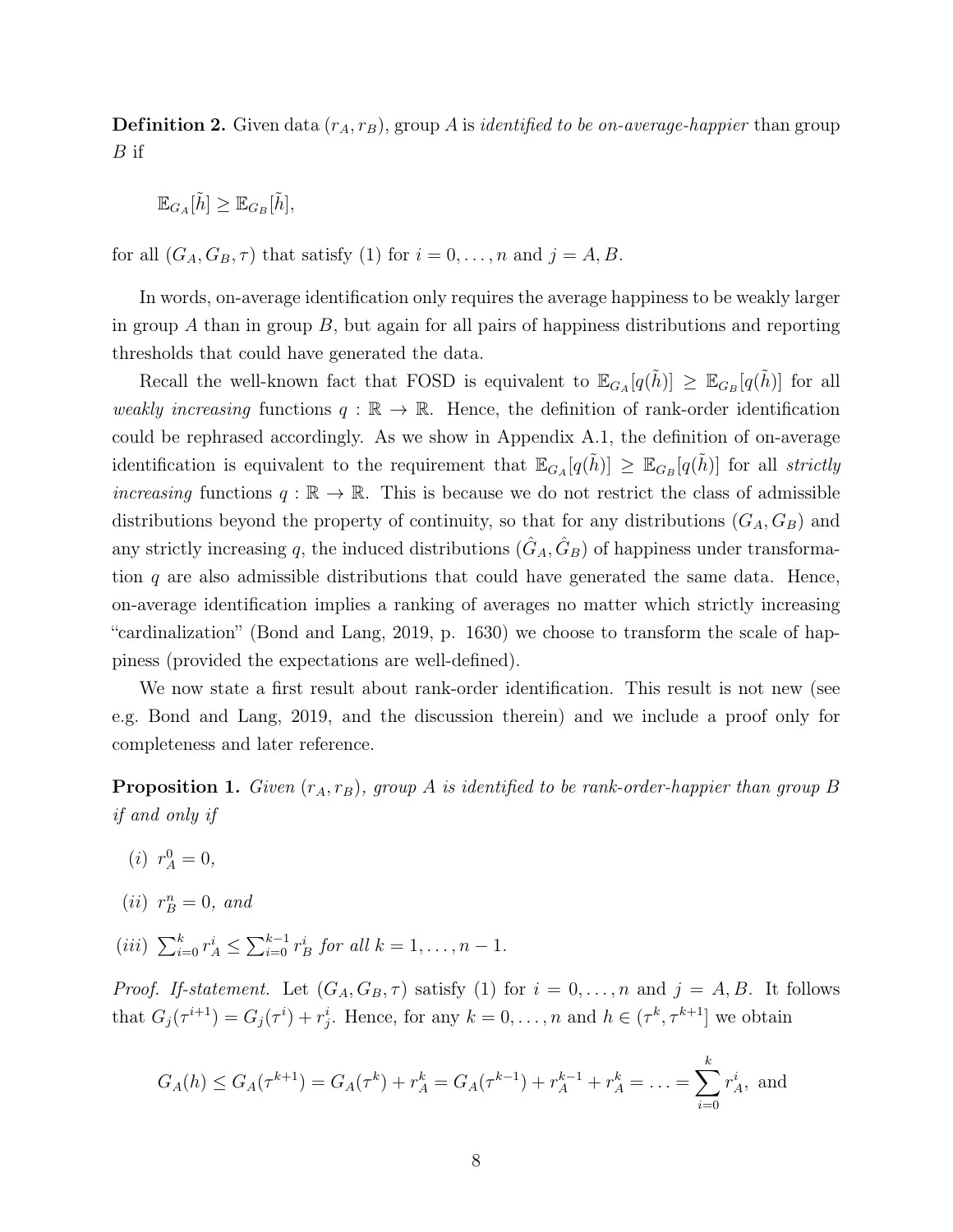$$
G_B(h) \geq G_B(\tau^k) = G_B(\tau^{k-1}) + r_B^{k-1} = G_B(\tau^{k-2}) + r_B^{k-2} + r_B^{k-1} = \ldots = \sum_{i=0}^{k-1} r_B^i.
$$

Conditions  $(i) - (iii)$  thus imply  $G_A(h) \leq G_B(h)$  for all  $h \in \mathbb{R}$ .

Only-if-statement. Suppose at least one of conditions  $(i) - (iii)$  is violated. Suppose first that there exists  $k^* = 1, ..., n-1$  for which  $\sum_{i=0}^{k^*} r_A^i > \sum_{i=0}^{k^*-1} r_B^i$ . Therefore, any  $(G_A, G_B, \tau)$  that satisfies (1) for  $i = 0, \ldots, n$  and  $j = A, B$  must have  $G_A(\tau^{k^*+1}) > G_B(\tau^{k^*})$ . Starting from any such  $(G_A, G_B, \tau)$ , construct  $(\hat{G}_A, \hat{G}_B, \tau)$  by setting  $\hat{G}_j(h) = G_j(h)$  for all  $h \notin (\tau^{k^*}, \tau^{k^*+1})$ . For  $h \in (\tau^{k^*}, \tau^{k^*+1})$ , let  $\hat{G}_A(h) = \hat{G}_A(\tau^{k^*+1})$  when  $h \geq \tau^* := (\tau^{k^*} + \tau^{k^*+1})/2$ , and  $\hat{G}_B(h) = \hat{G}_B(\tau^{k^*})$  when  $h \leq \tau^*$ . Complete the construction of each  $\hat{G}_j$  in an arbitrary increasing and continuous way. It follows that  $(\hat{G}_A, \hat{G}_B, \tau)$  satisfies (1) for  $i = 0, \ldots, n$  and  $j = A, B$ , and

$$
\hat{G}_A(\tau^*) = \hat{G}_A(\tau^{k^*+1}) = G_A(\tau^{k^*+1}) = \sum_{i=0}^{k^*} r_A^i > \sum_{i=0}^{k^*-1} r_B^i = G_B(\tau^{k^*}) = \hat{G}_B(\tau^{k^*}) = \hat{G}_B(\tau^*),
$$

so that  $\hat{G}_A$  FOSD  $\hat{G}_B$  is not true. The case where  $r_A^0 > 0$  is immediate, because it is always possible to shift the probability mass  $G_A(\tau^1) > 0$  in  $G_A$  to the left to obtain a contradiction to FOSD, and analogously when  $r_B^n > 0$ .  $\Box$ 

Observe that conditions  $(i) - (iii)$  apply for any number n of categories, whether small or large. They are essentially never satisfied in real-world data, as demonstrated by Bond and Lang (2019). We obtain a particularly striking corollary for the binary response case.

**Corollary 1.** Given  $(r_A, r_B)$  for  $n = 1$ , group A is identified to be rank-order-happier than group *B* if and only if  $r_A^0 = r_B^1 = 0$ .

One may wonder whether the issue can be solved by weakening the notion of identification. Unfortunately, as we show in the next result (which is new to the best of our knowledge), the on-average notion of identification is not more admissible than the rank-order notion.

**Proposition 2.** Given  $(r_A, r_B)$ , group A is identified to be on-average-happier than group B if and only if group A is identified to be rank-order-happier than group B.

*Proof.* If-statement. This follows because  $G_A$  FOSD  $G_B$  implies  $\mathbb{E}_{G_A}[\tilde{h}] \geq \mathbb{E}_{G_B}[\tilde{h}]$ .

Only-if-statement. Suppose group A is not identified to be rank-order-happier than group B, so at least one of conditions  $(i) - (iii)$  in Proposition 1 is violated. Suppose first that there exists  $k^* = 1, \ldots, n-1$  for which  $\sum_{i=0}^{k^*} r_A^i > \sum_{i=0}^{k^*-1} r_B^i$ . Define  $\tau^{k^*} = 0$  and  $\tau^{k^*+1} = 1$ . Let the other thresholds be  $\epsilon$ -spaced for some  $\epsilon \in (0,1)$ , i.e.,  $\tau^{k^*+2} = 1 + \epsilon$ ,  $\tau^{k^*+3} = 1 + 2\epsilon$ , ..., and  $\tau^{k^*-1} = -\epsilon$ ,  $\tau^{k^*-2} = -2\epsilon$ , .... Construct  $G_j$  by setting  $G_j(\tau^k) = \sum_{i=0}^{k-1} r_j^i$  for each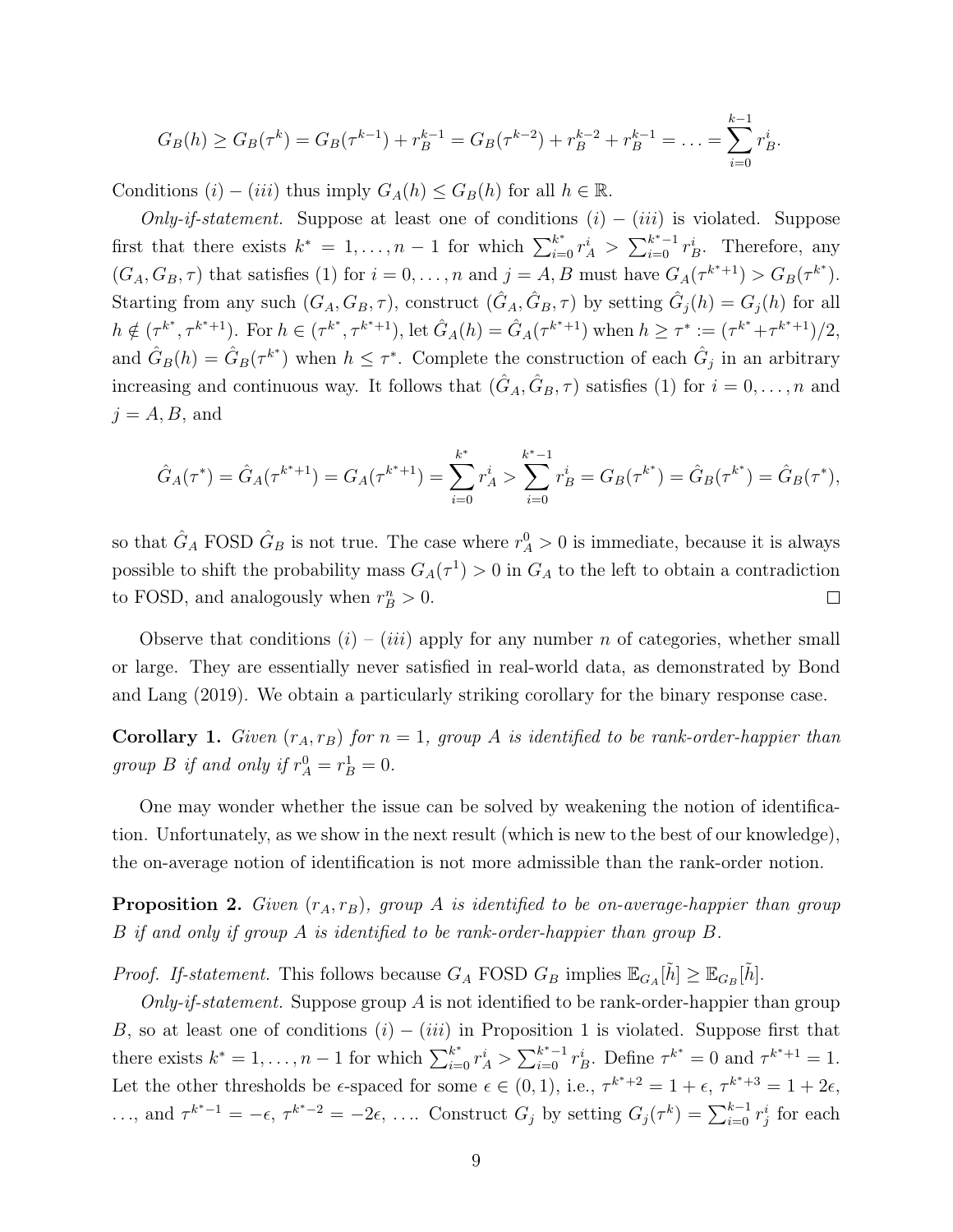$k = 1, \ldots, n$ , and  $G_j(\tau^n + \epsilon) = 1$  and  $G_j(\tau^1 - \epsilon) = 0$ . Then define  $G_A(\epsilon) = G_A(1)$  and  $G_B(1 - \epsilon) = G_B(0)$ , and complete the construction of each  $G_j$  by connecting the defined points in a piece-wise linear way. It follows that  $(G_A, G_B, \tau)$  satisfies (1) for  $i = 0, \ldots, n$  and  $j = A, B$ , for all values of  $\epsilon \in (0, 1)$ . It also follows that

$$
\lim_{\epsilon \to 0} \mathbb{E}_{G_A}[\tilde{h}] = 1 - G_A(1) = 1 - \sum_{i=0}^{k^*} r_A^i
$$
, and 
$$
\lim_{\epsilon \to 0} \mathbb{E}_{G_B}[\tilde{h}] = 1 - G_B(0) = 1 - \sum_{i=0}^{k^*-1} r_B^i
$$
.

Hence for sufficiently small  $\epsilon > 0$  we obtain  $\mathbb{E}_{G_A}[\tilde{h}] < \mathbb{E}_{G_B}[\tilde{h}]$ . The cases where  $r_A^0 > 0$ or  $r_B^n > 0$  are again immediate, because expected values can be decreased or increased arbitrarily.  $\Box$ 

To better understand this result, observe that any violation of the conditions  $(i) - (iii)$ in Proposition 1 makes it possible to construct a data-generating process for which the average happiness is higher in group  $A$  than in group  $B$ . This is obvious for the conditions concerning the extreme categories, but it can also be shown for the condition concerning the intermediate categories. Response data alone is not able to rule out such constructions.

### 2.2 Ordered Response Model with Response Times

Assume the analyst also measures the speed of the individuals' survey responses. Denote the smallest and largest possible response times by  $\underline{t}$  and  $\overline{t}$ , respectively (where we allow for  $\underline{t} = 0$ and  $\bar{t} = +\infty$ ). Response times are related to the latent variable h through a chronometric function  $c : \mathbb{R}_{++} \to [\underline{t}, \overline{t})$ . This function is assumed to be continuous, strictly decreasing in δ whenever  $c(\delta) > \underline{t}$ , and to satisfy  $\lim_{\delta \to 0} c(\delta) = \overline{t}$  and  $\lim_{\delta \to +\infty} c(\delta) = \underline{t}$ . The chronometric function is for now assumed to be the same for all individuals in both groups, analogous to the assumption of identical reporting thresholds. The assumption can be relaxed, and we will discuss this in dedicated remarks after each of our following results.

To understand how response times are generated, consider the binary case  $(n = 1)$  first. An individual with happiness  $h < \tau^1$  responds in category  $i = 0$  at response time  $c(\tau^1 - h)$ . This reflects the idea that a happiness level closer to the reporting threshold means that the individual finds it more difficult to determine whether the appropriate response category is  $i = 0$  ("unhappy") or  $i = 1$  ("happy"), resulting in a longer response time. Similarly, an individual with happiness  $h > \tau^1$  responds in category  $i = 1$  at response time  $c(h - \tau^1)$ . Note that this approach attaches cardinal meaning to happiness  $h$ , but since we do not restrict the set of distributions  $G_j$  and chronometric functions c, we implicitly allow for all possible cardinalizations (see the related arguments in the previous section).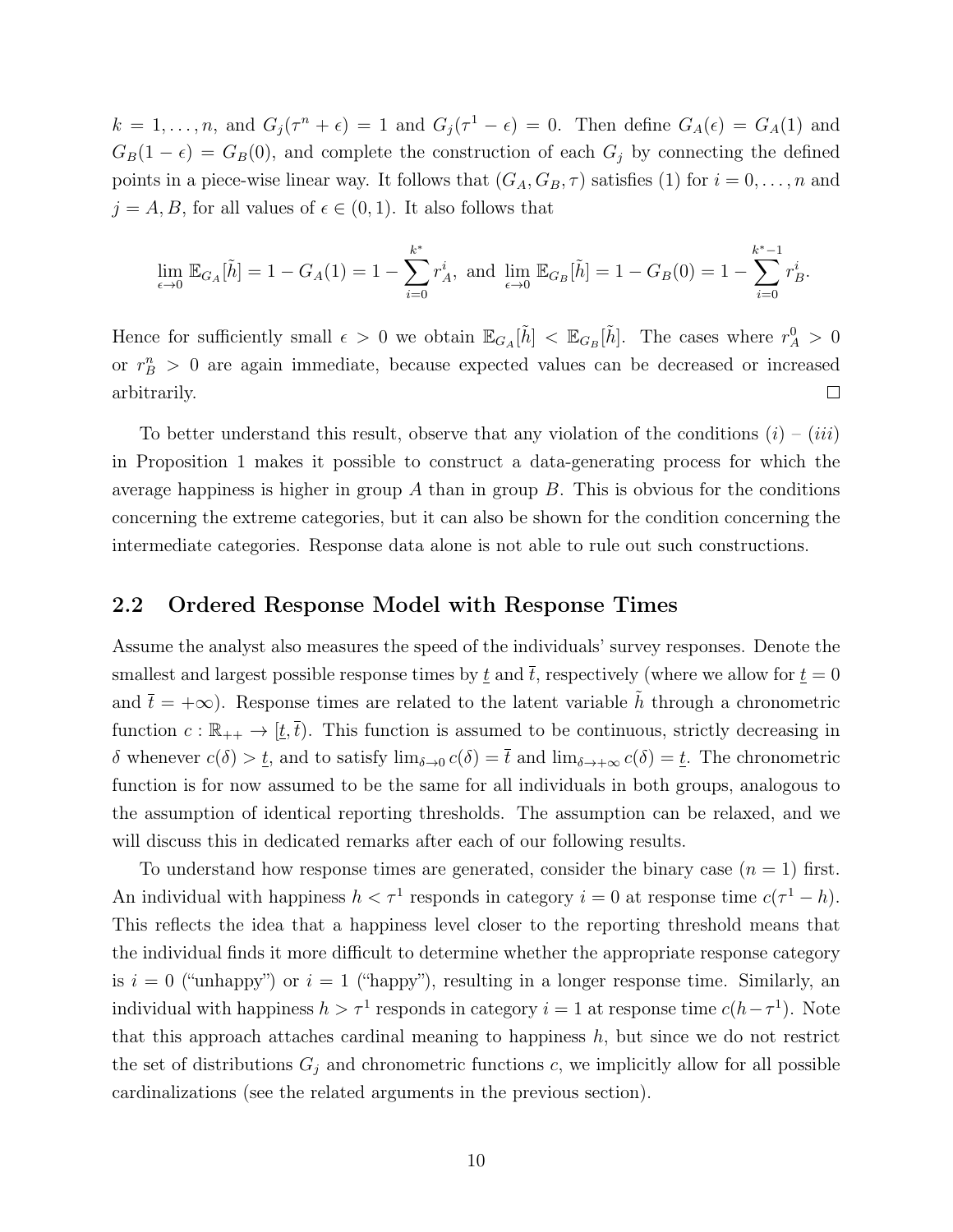

Figure 1: Example of response times with  $n = 2$ ,  $\tau^1 = -2$ ,  $\tau^2 = 2$ , and  $c(\delta) = 1/(\delta + 1)$ .

There are various ways how the chronometric effect could be modelled for intermediate response categories  $i = 1, \ldots, n-1$  when  $n \geq 2$ . In the following, we adopt a simple symmetric specification where response time is driven by the distance between happiness and the closest reporting threshold. Our results are robust to various other specifications, which we will discuss after each result. Thus, an individual with happiness  $h$  exhibits a response time of  $c(\min_i |h - \tau^i|)$ . This formulation implicitly assumes  $h \neq \tau^i$  for all  $i = 1, \ldots, n$ . Since  $h$  follows a continuous distribution, we do not need to specify the response time of individuals with  $h = \tau^i$ , but we could set it to  $\bar{t}$  (whenever finite). Figure 1 depicts an example of response times arising from a data-generating process that satisfies all our requirements.

In summary, among the individuals of group  $j$  who respond in category  $i$ , provided that they exist, the fraction responding at time  $t \in (\underline{t}, \overline{t})$  or earlier is

$$
F_j^i(t) = \frac{\max\left\{0, G_j(\tau^{i+1} - c^{-1}(t)) - G_j(\tau^i + c^{-1}(t))\right\}}{G_j(\tau^{i+1}) - G_j(\tau^i)}.
$$
\n(2)

Note that the maximum operator is required because too small response times  $t$ , for which  $c^{-1}(t) > (\tau^{i+1} - \tau^{i})/2$ , cannot arise in category *i*, with our present specification.

Given data on responses  $r_j = (r_j^0, r_j^1, \ldots, r_j^n)$  and response times  $F_j = (F_j^0, F_j^1, \ldots, F_j^n)$ , where each cumulative distribution function  $F_j^i$  is assumed to be continuous and to satisfy  $F_j^i(\underline{t}) = 0$  and  $F_j^i(\overline{t}) = 1$ ,<sup>3</sup> the analyst can again ask the previous identification questions. At the risk of creating redundancy, we state these again as formal definitions.

<sup>&</sup>lt;sup>3</sup>If  $r_j^i = 0$ , we can specify  $F_j^i$  to be an arbitrary cumulative distribution function with these properties.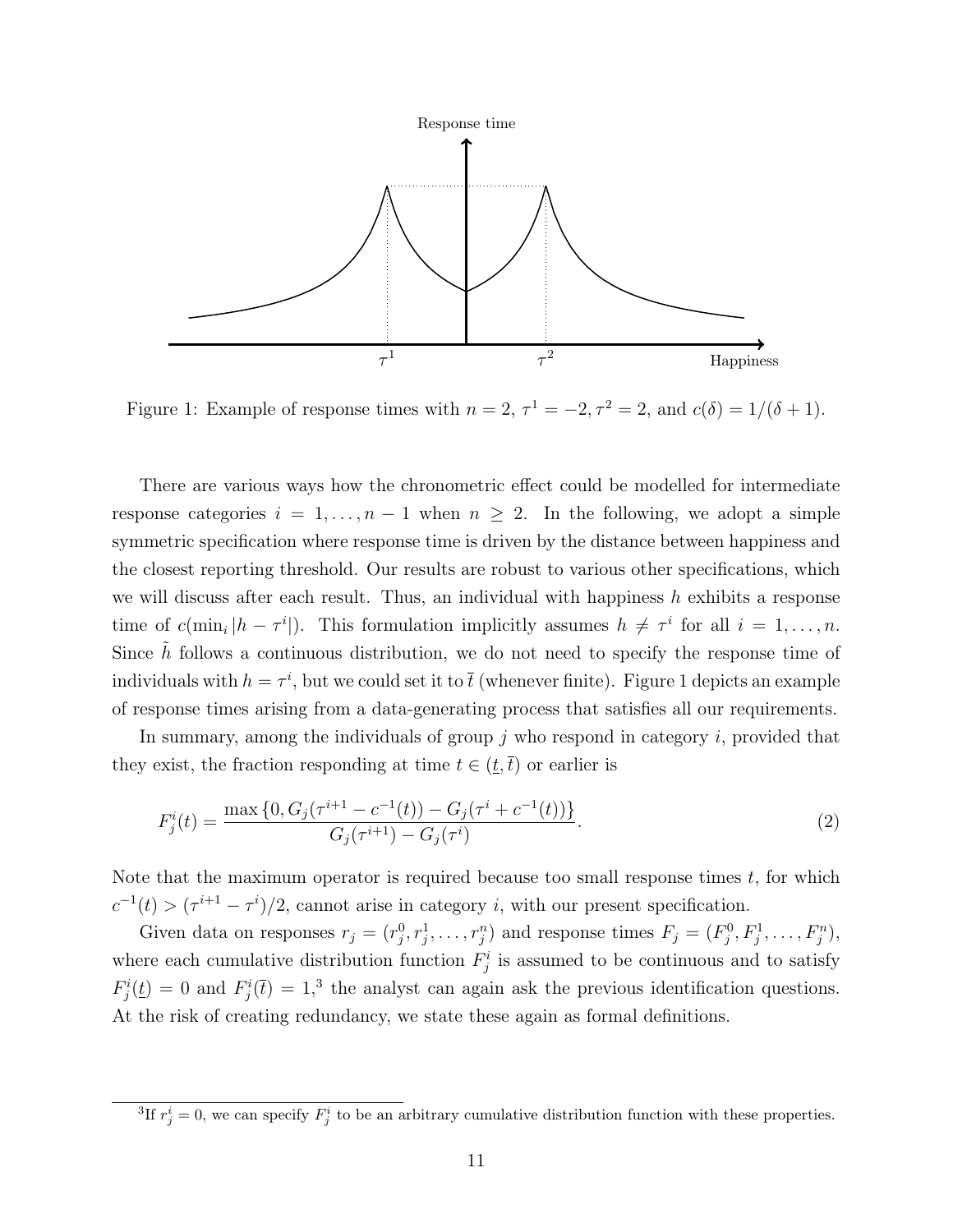**Definition 3.** Given data  $(r_A, r_B, F_A, F_B)$ , group A is *identified to be rank-order-happier* than group  $B$  if

$$
G_A(h) \le G_B(h) \text{ for all } h \in \mathbb{R},
$$

for all  $(G_A, G_B, \tau, c)$  that satisfy (1) and (2) for  $i = 0, \ldots, n, j = A, B$ , and all  $t \in (t, \overline{t})$ .

**Definition 4.** Given data  $(r_A, r_B, F_A, F_B)$ , group A is *identified to be on-average-happier* than group  $B$  if

$$
\mathbb{E}_{G_A}[\tilde{h}] \geq \mathbb{E}_{G_B}[\tilde{h}],
$$

for all  $(G_A, G_B, \tau, c)$  that satisfy (1) and (2) for  $i = 0, \ldots, n, j = A, B$ , and all  $t \in (t, \overline{t})$ .

We start with a complete characterization of rank-order identification using response times, which is the first main result of our paper.

**Proposition 3.** Given  $(r_A, r_B, F_A, F_B)$ , group A is identified to be rank-order-happier than group B if and only if

- (i)  $r_A^0 F_A^0(t) r_B^0 F_B^0(t) \leq 0$  for all  $t \in (\underline{t}, \overline{t}),$
- (ii)  $r_A^n F_A^n(t) r_B^n F_B^n(t) \geq 0$  for all  $t \in (\underline{t}, \overline{t})$ , and
- (*iii*)  $\sum_{i=0}^{k} r_A^i \le \sum_{i=0}^{k-1} r_B^i$  for all  $k = 1, ..., n-1$ .

*Proof.* If-statement. Let  $(G_A, G_B, \tau, c)$  satisfy (1) and (2) for  $i = 0, \ldots, n, j = A, B$ , and all  $t \in (\underline{t}, \overline{t})$ . For  $i = 0$  this implies

$$
r_j^0 F_j^0(t) = G_j(\tau^1 - c^{-1}(t))
$$

for all  $t \in (\underline{t}, \overline{t})$ . Thus, condition (i) implies  $G_A(\tau^1 - c^{-1}(t)) \leq G_B(\tau^1 - c^{-1}(t))$  for all  $t \in (t, \overline{t})$ . We claim that this implies  $G_A(h) \leq G_B(h)$  for all  $h \leq \tau^1$ . This is immediate for any h for which there exists  $t \in (\underline{t}, \overline{t})$  such that  $h = \tau^1 - c^{-1}(t)$ . For  $h = \tau^1$  it follows from continuity of  $G_j$ . For any h with  $c(\tau^1 - h) = \underline{t}$  it follows because  $G_j(h) = 0$  in that case, as there is no atom at response time  $\underline{t}$ . By an analogous argument, condition (ii) implies  $G_A(h) \leq G_B(h)$  for all  $h > \tau^n$ . The proof that condition *(iii)* implies  $G_A(h) \leq G_B(h)$  for  $\tau^1 < h \leq \tau^n$  is exactly like in the proof of Proposition 1.

Only-if-statement. Suppose at least one of conditions  $(i) - (iii)$  is violated. Suppose first that  $r_A^0 F_A^0(t^*) - r_B^0 F_B^0(t^*) > 0$  for some  $t^* \in (\underline{t}, \overline{t})$ . Any  $(G_A, G_B, \tau, c)$  that satisfies (1)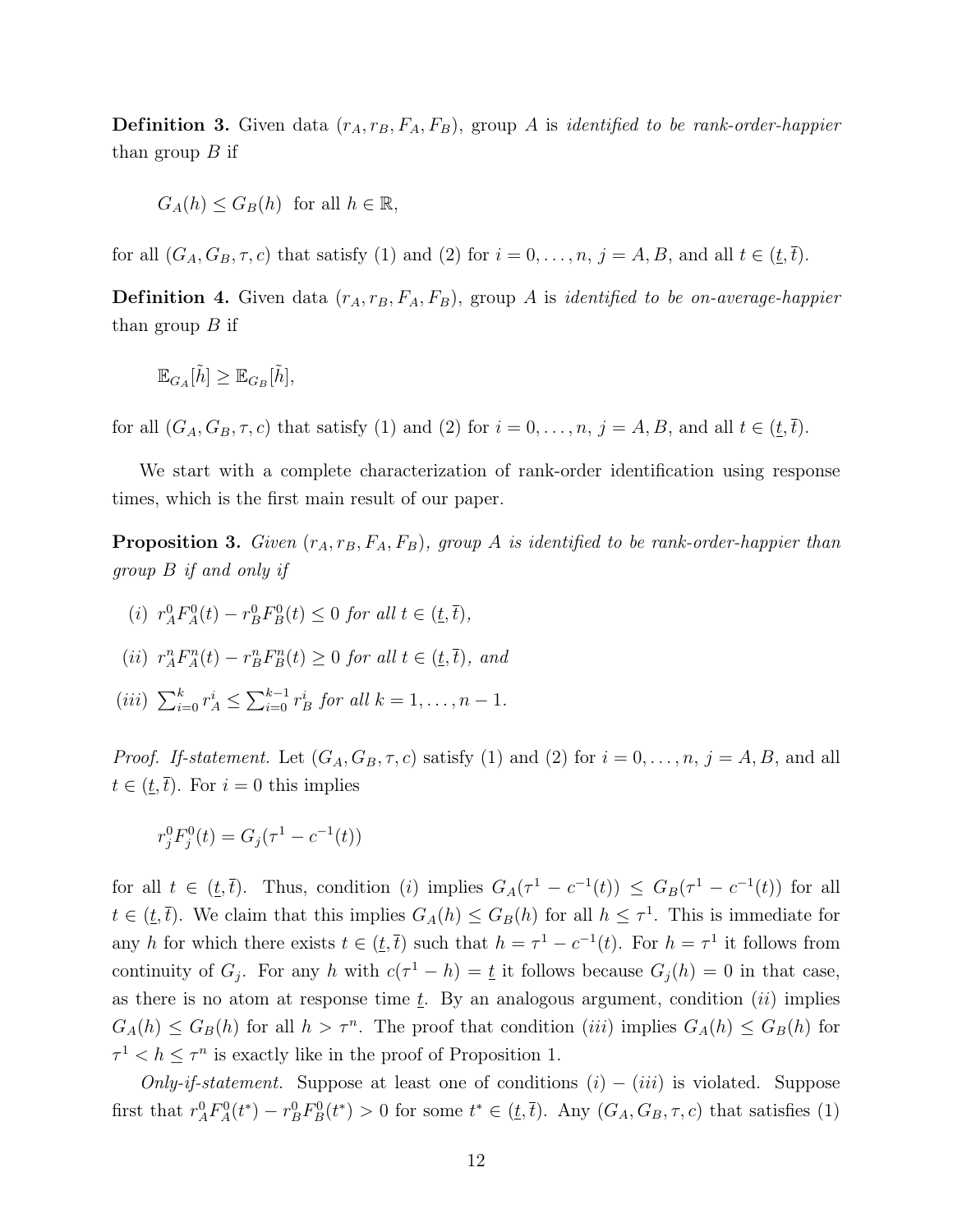and (2) for  $i = 0, \ldots, n$ ,  $j = A, B$ , and all  $t \in (\underline{t}, \overline{t})$  must then have  $G_A(\tau^1 - c^{-1}(t^*))$  $G_B(\tau^1 - c^{-1}(t^*))$ , so that  $G_A$  FOSD  $G_B$  is not true. An analogous argument applies when  $r_A^n F_A^n(t^*) - r_B^n F_B^n(t^*)$  < 0 for some  $t^* \in (\underline{t}, \overline{t})$ . Finally, suppose that there exists  $k^* =$  $1, \ldots, n-1$  for which  $\sum_{i=0}^{k^*} r_A^i > \sum_{i=0}^{k^*-1} r_B^i$ . Starting from any  $(G_A, G_B, \tau, c)$  that generates the data, we then construct  $\hat{G}_j$  exactly like in the proof of Proposition 1. However, here we complete  $\hat{G}_A$  for  $h \in (\tau^{k^*}, \tau^*)$ , where  $\tau^* := (\tau^{k^*} + \tau^{k^*+1})/2$ , in a specific way:

$$
\hat{G}_A(\tau^{k^*} + z) = G_A(\tau^{k^*} + z) + G_A(\tau^{k^*+1}) - G_A(\tau^{k^*+1} - z)
$$

for all  $z \in (0, (\tau^{k^*+1} - \tau^{k^*})/2)$ . It is easy to see that this construction yields a continuous and non-decreasing  $\hat{G}_A$ . It also follows that  $\hat{G}_A$  generates  $F_A^{k^*}$ , because

$$
\hat{G}_A(\tau^{k^*+1} - z) - \hat{G}_A(\tau^{k^*} + z) = G_A(\tau^{k^*+1} - z) - G_A(\tau^{k^*} + z)
$$

for all  $z \in (0, (\tau^{k^*+1} - \tau^{k^*})/2)$ , and since  $G_A$  satisfies (2) for  $i = k^*$  and all  $t \in (\underline{t}, \overline{t})$ , so does  $\hat{G}_A$ . Similarly, we can complete  $\hat{G}_B$  for  $h \in (\tau^*, \tau^{k^*+1})$  to generate the distribution  $F_B^{k^*}$ . It then follows that  $(\hat{G}_A, \hat{G}_B, \tau, c)$  satisfies (1) and (2) for  $i = 0, \ldots, n, j = A, B$ , and all  $t \in (\underline{t}, \overline{t})$ , but  $\hat{G}_A$  FOSD  $\hat{G}_B$  is not true.  $\Box$ 

Remarkably, the previous strong requirements  $r_A^0 = 0$  and  $r_B^n = 0$  in Proposition 1 are now replaced by weaker conditions (i) and (ii) that rely on response times. For  $t \to \overline{t}$ , these conditions imply  $r_A^0 \leq r_B^0$  and  $r_A^n \geq r_B^n$ , which means that the fraction of responses in the lowest category must be lower in group  $A$  than in group  $B$ , and conversely for the highest category. More generally, the conditions require that this must also hold when considering only those responses that took a response time of  $t$  or less, for all  $t$ . Intuitively, there must be fewer and slower "most unhappy" responses in group  $A$  than in group  $B$ , and conversely for the "most happy" responses. By contrast, condition *(iii)* is unaffected by the availability of response time data. Intuitively, since response times are not monotone between two reporting thresholds, as illustrated in Figure 1, response times are uninformative in intermediate response categories. Nevertheless, we will argue later that condition (iii) can be weakened if we include simple binary follow-up questions in the survey.

Remark. Our specific formulation of the chronometric function in intermediate response categories is not essential for the conclusion that response times are uninformative in these categories. Proposition 3 holds unaltered as long as response time is continuous between any two interior reporting thresholds and approaches  $\bar{t}$  as h approaches any of the thresholds. For instance, the chronometric function could differ across the different intermediate response categories. Importantly, conditions  $(i)$  and  $(ii)$  also do not make comparisons across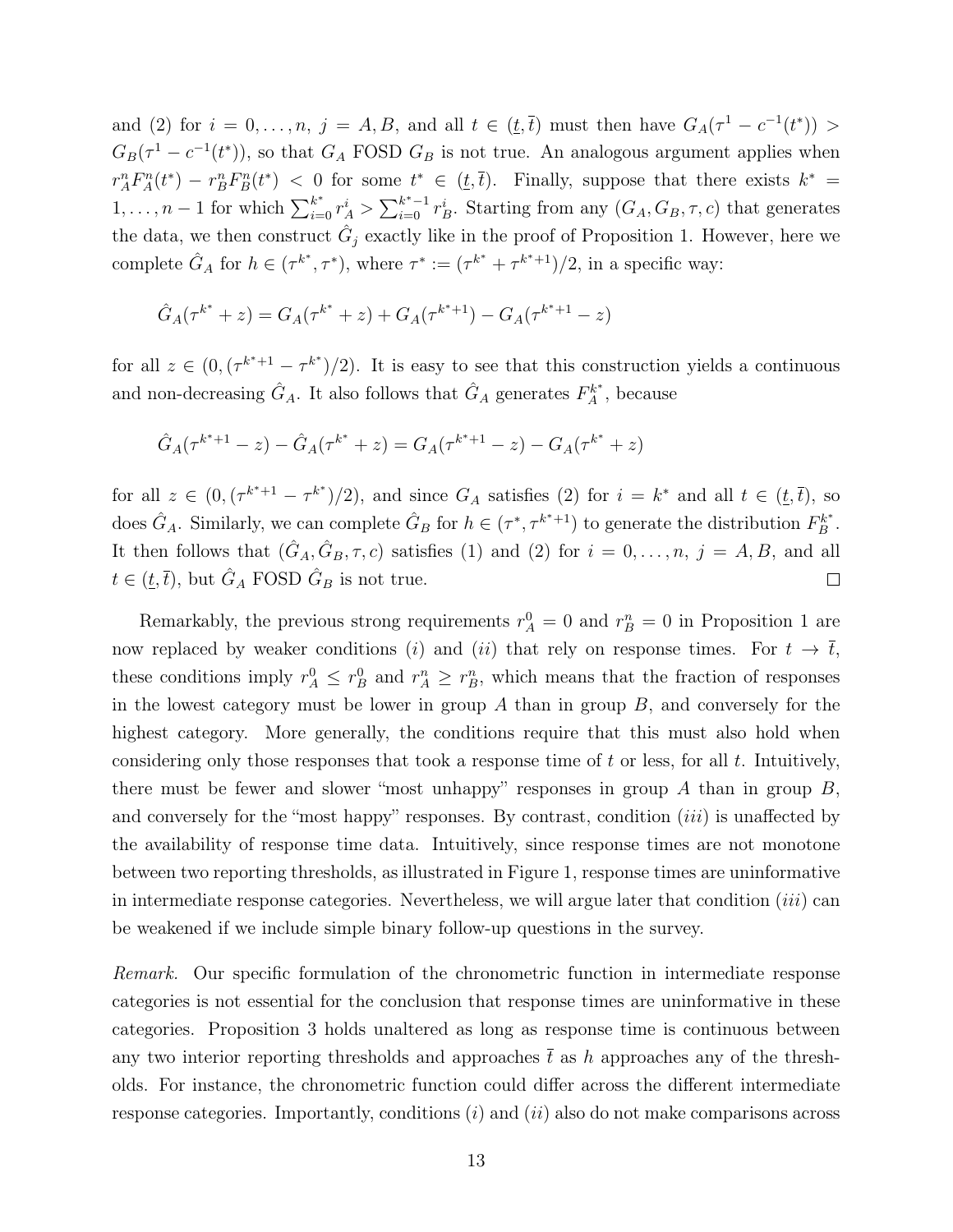response categories. Hence Proposition 3 would hold for arbitrary category-specific chronometric functions  $c^{i}$ . This is important, because the literature has argued that absolute happiness levels could directly affect response times, with e.g. more unhappy people being slower (Studer and Winkelmann, 2014). Our results apply as long as such effects do not reverse the monotone chronometric relation within the extreme categories.

The power of our weaker conditions becomes apparent when considering the case of binary survey responses, as we summarize in the following corollary.

**Corollary 2.** Given  $(r_A, r_B, F_A, F_B)$  for  $n = 1$ , group A is identified to be rank-order-happier than group B if and only if  $r_A^0 F_A^0(t) - r_B^0 F_B^0(t) \leq 0 \leq r_A^1 F_A^1(t) - r_B^1 F_B^1(t)$  for all  $t \in (t, \overline{t})$ .

In fact, if one is interested in rank-order identification, there is no need to consider surveys with more than two response categories, as the next result shows.

Proposition 4. Suppose that the true happiness distribution of group A first-order stochastically dominates that of group B. For  $n = 1$ , the generated data  $(r_A, r_B, F_A, F_B)$  then satisfies that  $r_A^0 F_A^0(t) - r_B^0 F_B^0(t) \leq 0 \leq r_A^1 F_A^1(t) - r_B^1 F_B^1(t)$  for all  $t \in (t, \overline{t})$ .

*Proof.* Suppose  $G_A$  FOSD  $G_B$  and consider a survey with  $n = 1$ . Let  $\tau^1$  and c be the reporting threshold and the chronometric function of the true data-generating process. Then it follows that

$$
r_j^0 F_j^0(t) = G_j(\tau^1 - c^{-1}(t))
$$
 and  $r_j^1 F_j^1(t) = 1 - G_j(\tau^1 + c^{-1}(t)),$ 

for  $j = A, B$  and all  $t \in (\underline{t}, \overline{t})$ . Since  $G_A(h) \leq G_B(h)$  for all  $h \in \mathbb{R}$ , we obtain

$$
r_A^0 F_A^0(t) - r_B^0 F_B^0(t) = G_A(\tau^1 - c^{-1}(t)) - G_B(\tau^1 - c^{-1}(t)) \le 0
$$

and

$$
r_A^1 F_A^1(t) - r_B^1 F_B^1(t) = G_B(\tau^1 + c^{-1}(t)) - G_A(\tau^1 + c^{-1}(t)) \ge 0,
$$

for all  $t \in (\underline{t}, \overline{t})$ .

In words, whenever the true distributions of happiness of the two groups can be ranked according to first-order stochastic dominance, as assumed e.g. in the ordered probit model, our techniques applied to binary survey data will detect the dominance relation.<sup>4</sup>

 $\Box$ 

<sup>4</sup>When the conditions for rank-order identification are violated, the data from binary surveys allows us to pin down the percentiles of the distributions for which the dominance relation does not hold. For instance,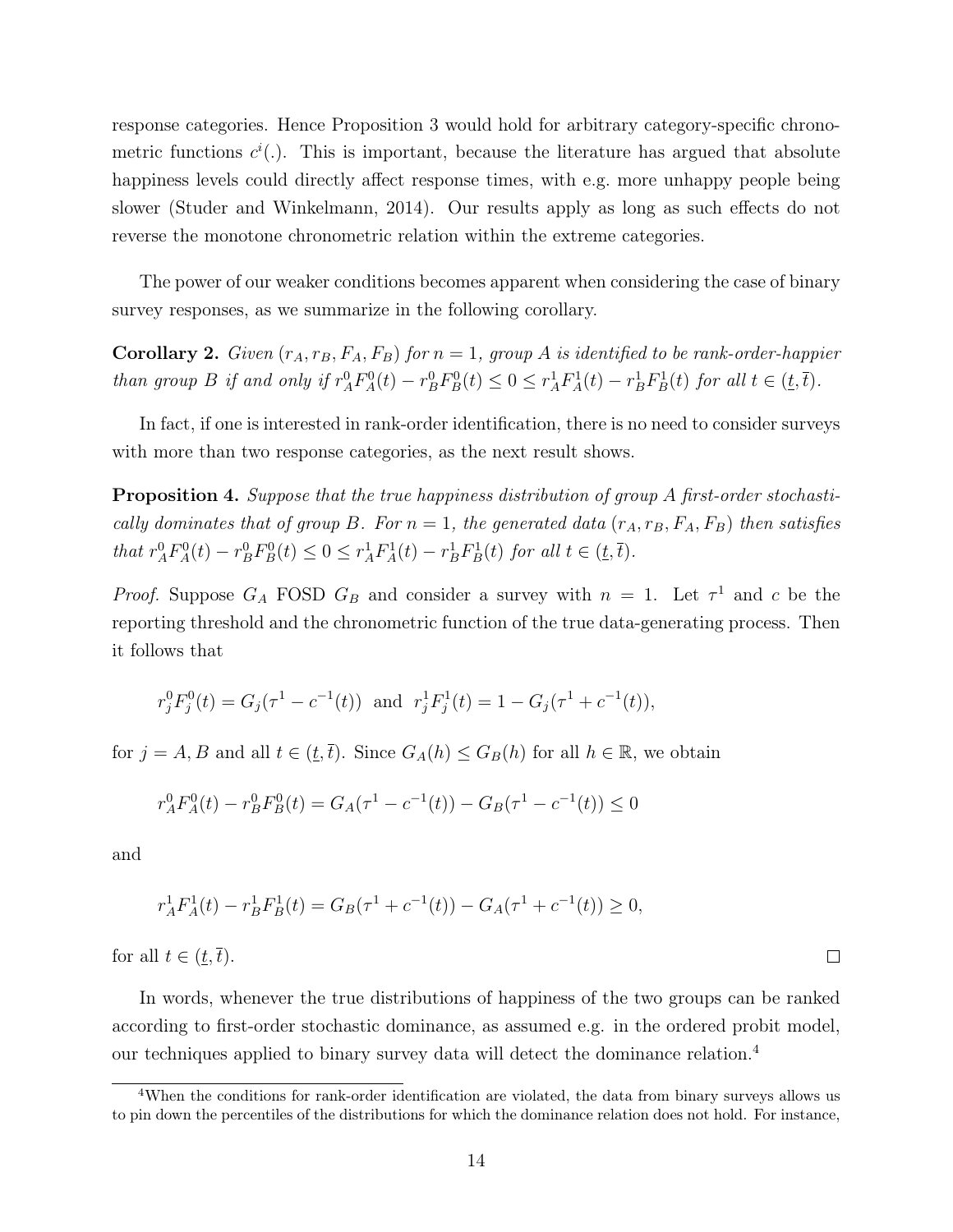Remark. We can extend the model and assume that response times are stochastic, modelled by adding i.i.d. zero-mean noise to the log response times that are generated by the deterministic process considered so far. An alternative interpretation is that individuals differ in their chronometric functions, and this heterogeneity is uncorrelated with happiness (but recall our discussion of the possibility of category-specific chronometric functions). Formally, suppose the response time for an individual with happiness h is  $c(|h - \tau^1|) \cdot \tilde{\eta}$ , where  $\tilde{\eta}$  is a non-negative random variable with mean one, assumed to be i.i.d. according to a continuous distribution function Z. The multiplicative structure is equivalent to adding noise to log response times and ensures that response times remain non-negative. Now, the fraction of individuals who respond in each of the two categories at time  $t \in (t, \bar{t})$  or earlier is

$$
F_j^0(t) = \frac{\int_0^{+\infty} G_j(\tau^1 - c^{-1}(t/\eta)) dZ(\eta)}{G_j(\tau^1)}, \ \ F_j^1(t) = \frac{1 - \int_0^{+\infty} G_j(\tau^1 + c^{-1}(t/\eta)) dZ(\eta)}{1 - G_j(\tau^1)},
$$

which replaces equation (2). It is easy to adapt the proof of Proposition 4 to this specification. Hence, if the true happiness distributions of the groups can be ranked by first-order stochastic dominance, the data generated by the model with noisy or heterogeneous chronometric functions still satisfies the condition in Corollary 2, so that our techniques will continue to detect the dominance relation.

The next proposition, which is the second main result of our paper, gives a weaker sufficient condition for on-average identification, which is implied by but does not imply the previous condition in Proposition 3. This shows shows that the on-average notion of identification is indeed weaker than the rank-order notion when response times are being used.<sup>5</sup>

**Proposition 5.** Given  $(r_A, r_B, F_A, F_B)$ , group A is identified to be on-average-happier than group B if

(i) 
$$
r_A^0 F_A^0(t) - r_B^0 F_B^0(t) \le r_A^n F_A^n(t) - r_B^n F_B^n(t)
$$
 for all  $t \in (\underline{t}, \overline{t})$ , and  
(ii)  $\sum_{i=0}^k r_A^i \le \sum_{i=0}^{k-1} r_B^i$  for all  $k = 1, ..., n - 1$ .

suppose that  $r_A^0 F_A^0(t) > r_B^0 F_B^0(t)$  for some  $t > 0$ . Since any  $(G_A, G_B, \tau, c)$  that could have generated the data must satisfy  $r_j^0 F_j^0(t) = G_j(\tau^1 - c^{-1}(t))$ , we can conclude that the  $r_B^0 F_B^0(t)$ -percentile of  $G_A$  must be strictly lower than that of  $G_B$ .

<sup>&</sup>lt;sup>5</sup>Intuitively, the additional requirement (2) for response times implies that not all distributions  $(\hat{G}_A, \hat{G}_B)$ which are obtained by monotonically transforming some distributions  $(G_A, G_B)$  that could have generated the data are themselves admissible data-generating processes. Therefore, in contrast to the case without response times, there are constraints on the ranking of expected values even when the conditions for rankorder identification are violated.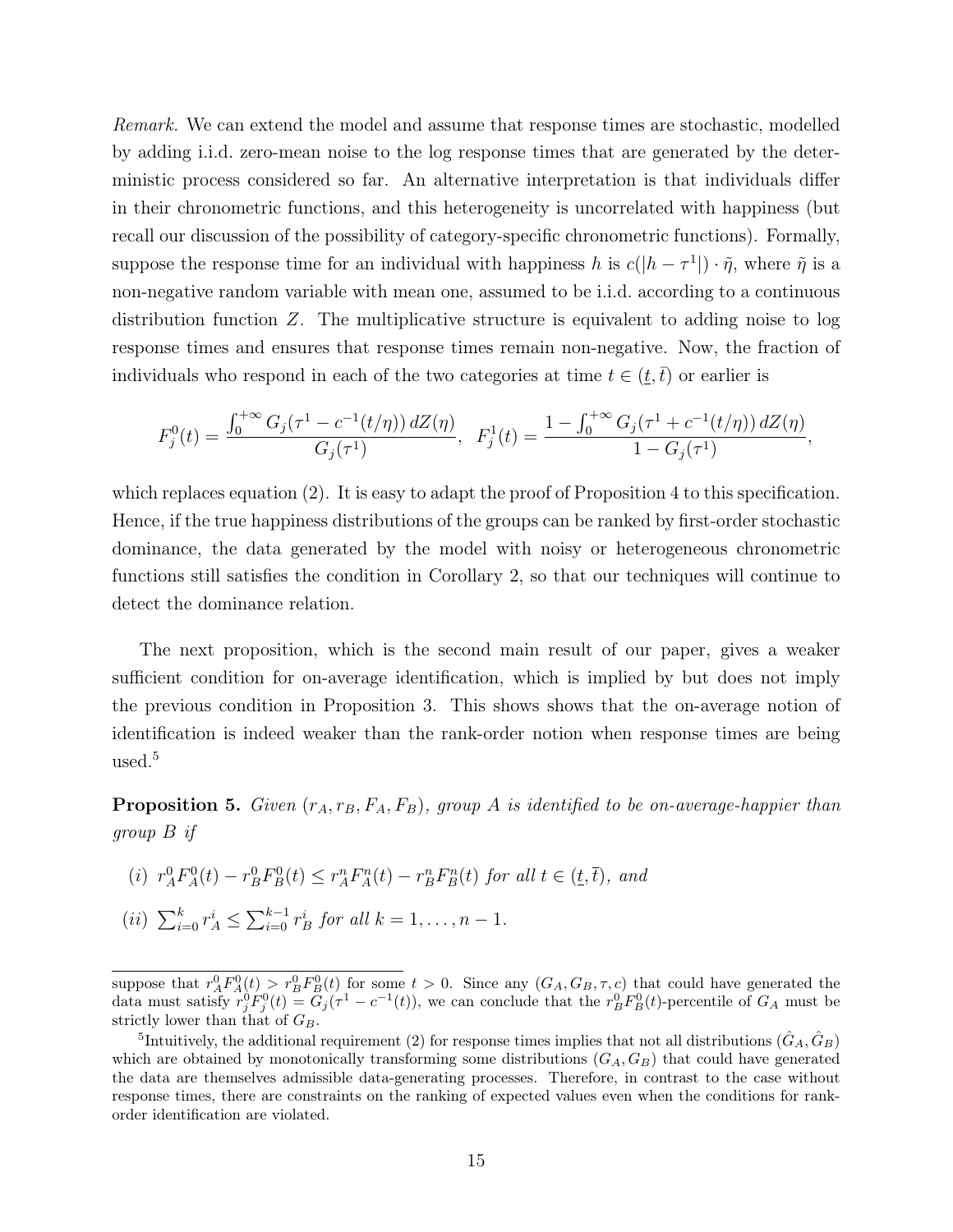*Proof.* Let  $(G_A, G_B, \tau, c)$  satisfy (1) and (2) for  $i = 0, ..., n, j = A, B$ , and all  $t \in (t, \overline{t})$ . Condition  $(i)$  implies that

$$
G_A(\tau^1 - c^{-1}(t)) - G_B(\tau^1 - c^{-1}(t)) \le [1 - G_A(\tau^n + c^{-1}(t))] - [1 - G_B(\tau^n + c^{-1}(t))],
$$

for all  $t \in (\underline{t}, \overline{t})$ . Arguing like in the proof of Proposition 3, this implies that

$$
G_B(\tau^n + h) + G_B(\tau^1 - h) - G_A(\tau^n + h) - G_A(\tau^1 - h) \ge 0
$$
\n(3)

for all  $h \geq 0$ . In addition, exactly like in the proof of Proposition 1, condition *(ii)* implies

$$
G_A(h) \le G_B(h) \tag{4}
$$

for all  $h \in (\tau^1, \tau^n]$ . Therefore, using the fact that

$$
\mathbb{E}_G[\tilde{h}] = -\int_{-\infty}^0 G(h)dh + \int_0^{+\infty} [1 - G(h)]dh,
$$

we have

$$
\mathbb{E}_{G_A}[\tilde{h}] - \mathbb{E}_{G_B}[\tilde{h}] \n= \int_{-\infty}^{0} [G_B(h) - G_A(h)]dh + \int_{0}^{+\infty} [1 - G_A(h) - 1 + G_B(h)]dh \n= \int_{-\infty}^{+\infty} [G_B(h) - G_A(h)]dh \n= \sum_{k=0}^{n} \int_{\tau^k}^{\tau^{k+1}} [G_B(h) - G_A(h)]dh \n\geq \int_{\tau^n}^{+\infty} [G_B(h) - G_A(h)]dh + \int_{-\infty}^{\tau^1} [G_B(h) - G_A(h)]dh \n= \int_{0}^{+\infty} [G_B(\tau^n + h) - G_A(\tau^n + h)]dh + \int_{-\infty}^{0} [G_B(\tau^1 + h) - G_A(\tau^1 + h)]dh \n= \int_{0}^{+\infty} [G_B(\tau^n + h) - G_A(\tau^n + h)]dh + \int_{0}^{+\infty} [G_B(\tau^1 - h) - G_A(\tau^1 - h)]dh \n= \int_{0}^{+\infty} [G_B(\tau^n + h) + G_B(\tau^1 - h) - G_A(\tau^n + h) - G_A(\tau^1 - h)]dh \n\geq 0,
$$

where the first inequality follows from  $(4)$  and the second inequality follows from  $(3)$ .  $\Box$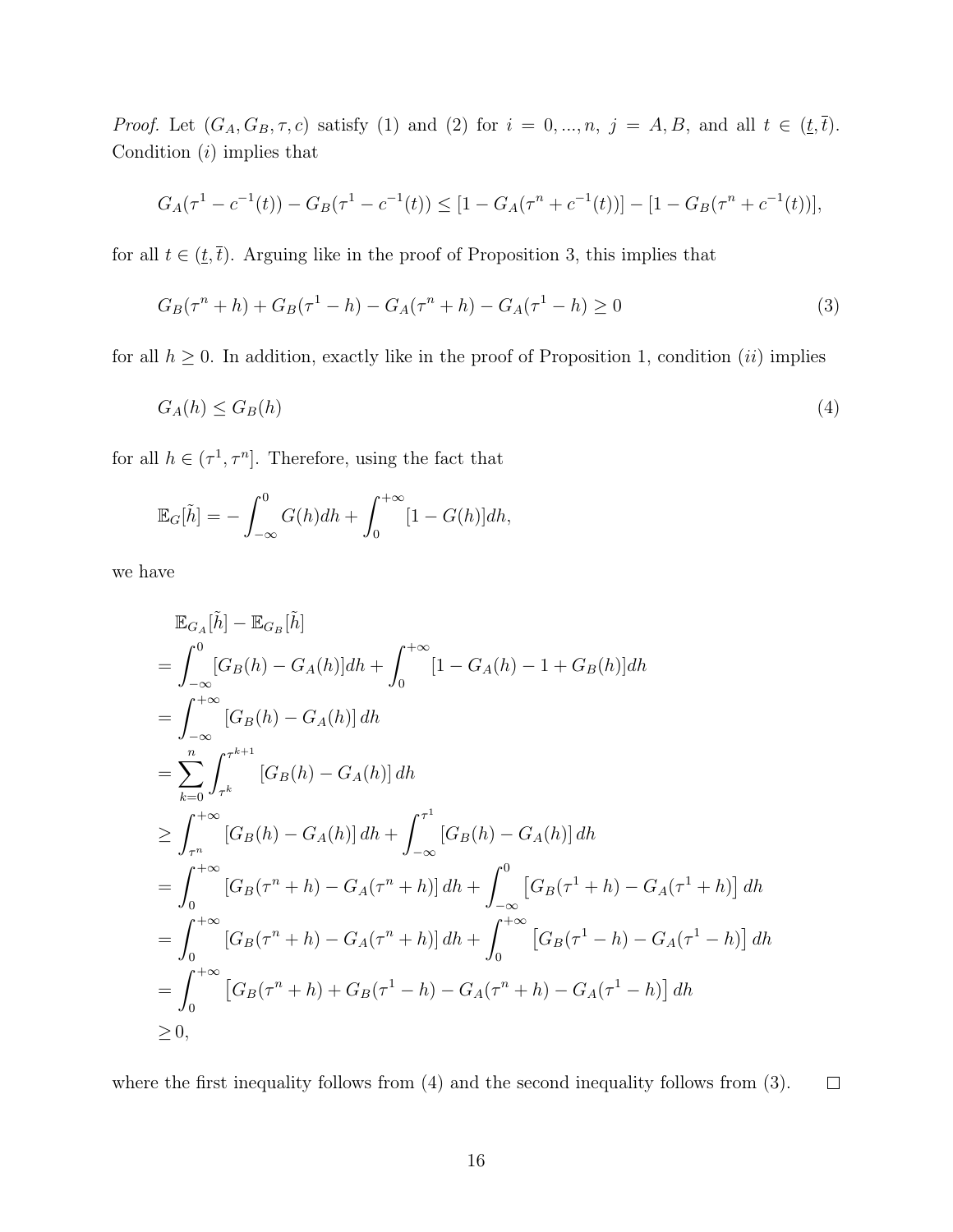There is no difference between these new and the previous conditions when it comes to the intermediate response categories. Hence, the difference between rank-order identification and on-average identification is most evident for the case of binary surveys.

**Corollary 3.** Given  $(r_A, r_B, F_A, F_B)$  for  $n = 1$ , group A is identified to be on-average-happier than group B if  $r_A^0 F_A^0(t) - r_B^0 F_B^0(t) \le r_A^1 F_A^1(t) - r_B^1 F_B^1(t)$  for all  $t \in (t, \overline{t})$ .

For  $t \to \bar{t}$ , this again just implies  $r_A^0 \leq r_B^0$  and  $r_A^1 \geq r_B^1$ . More generally, it requires that the response difference between groups A and B is larger in category  $i = 1$  than in category  $i = 0$ , but considering the responses that took place before time t, for all t. In contrast to the condition for rank-order identification, fast "most unhappy" responses in group A relative to group  $B$  can be compensated by even faster "most happy" responses. Note that this argument involves a comparison of response times across response categories, hence category-specific chronometric functions are not admissible here.

Unlike for rank-order identification, if one is interested in on-average identification, it can be useful to consider surveys with more than two response categories. The following example illustrates this point.

*Example.* Suppose that the true distribution of happiness in group  $\tilde{A}$  is given by

$$
G_A(h) = \begin{cases} 0 & \text{if } h < -1.2, \\ \epsilon(h+1.2) & \text{if } -1.2 \le h < 0.2, \\ (1.75\epsilon - 1.25)(1-h) + 1 & \text{if } 0.2 \le h < 1, \\ 1 & \text{if } h \ge 1, \end{cases}
$$

where  $\epsilon \in (0, 5/7)$ , so  $G_A$  is well-defined. For the happiness of group B, the distribution is

$$
G_B(h) = \begin{cases} 0 & \text{if } h < -1, \\ \frac{h}{2} + \frac{1}{2} & \text{if } -1 \le h < 1, \\ 1 & \text{if } h \ge 1. \end{cases}
$$

We assume that  $\epsilon$  is sufficiently small such that  $\mathbb{E}_{G_A}[\tilde{h}] > 0 = \mathbb{E}_{G_B}[\tilde{h}]$ , so group A is happier than group B on average. Consider first a survey with  $n = 1$ . Suppose that  $\tau^1 = 0$  is the reporting threshold and  $c(\delta) = 1/\delta$  the chronometric function of the true data-generating process. Then, for response time  $t = 1$ , we have

$$
r_A^0 F_A^0(1) - r_B^0 F_B^0(1) = G_A(\tau^1 - c^{-1}(1)) - G_B(\tau^1 - c^{-1}(1)) = G_A(-1) - G_B(-1) = 0.2\delta
$$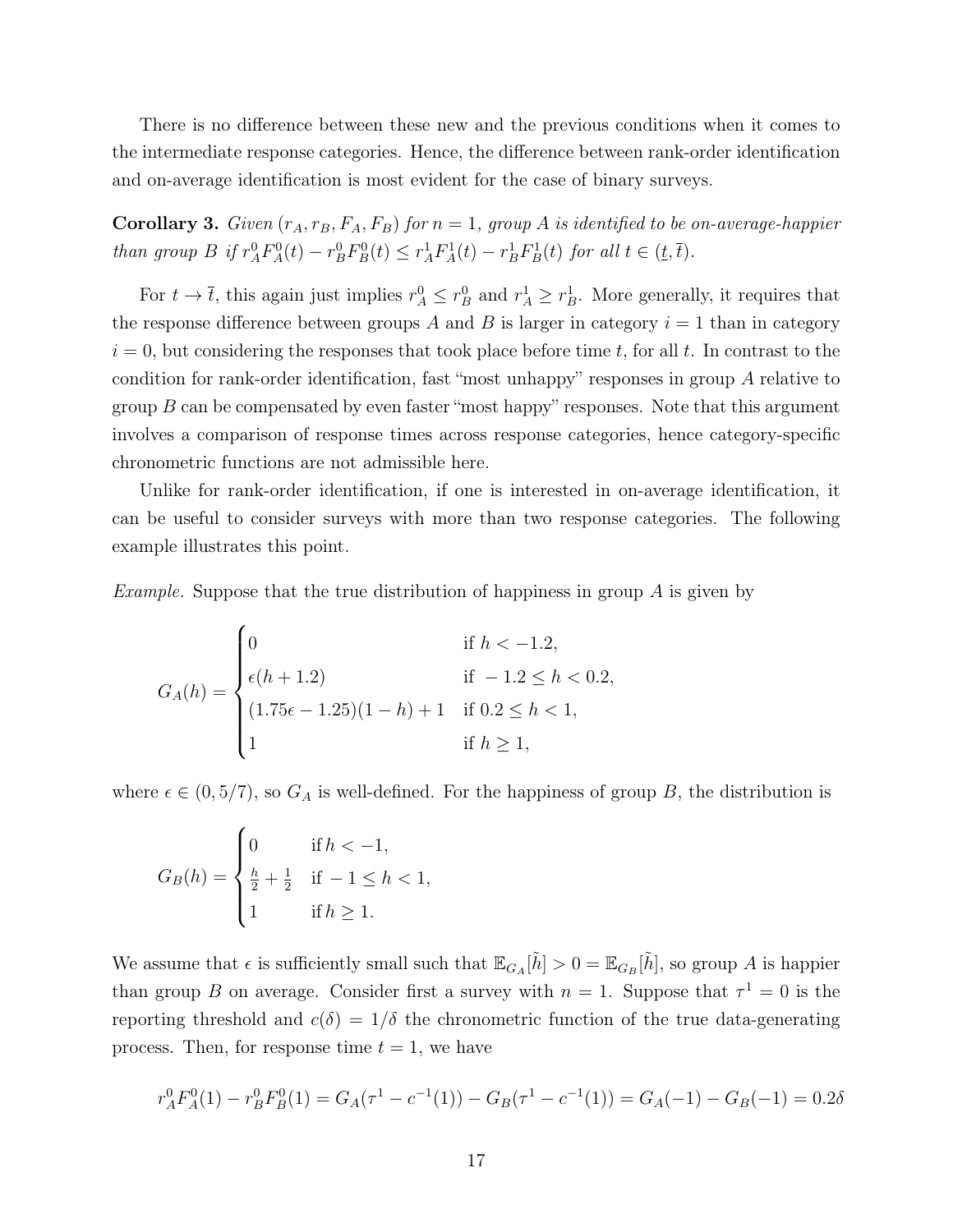and

$$
r_A^1 F_A^1(1) - r_B^1 F_B^1(1) = G_B(\tau^1 + c^{-1}(1)) - G_A(\tau^1 + c^{-1}(1)) = G_B(1) - G_A(1) = 0.
$$

Hence, the data generated by the binary survey will violate the condition in Proposition 5 (or Corollary 3), leading to a failure in achieving on-average identification. Now consider a survey with  $n = 2$ . Suppose that in this case the reporting thresholds are  $\tau^1 = -0.5$  and  $\tau^2 = 0.2$  (so one threshold is larger and one smaller than the unique threshold considered in the binary case), while the chronometric function is still  $c(\delta) = 1/\delta$ . Condition (ii) in Proposition 5 then requires

$$
r_A^0 + r_A^1 = G_A(\tau^2) = 1.4\epsilon < r_B^0 = G_B(\tau^1) = 1/4,
$$

which is satisfied whenever  $\epsilon$  is sufficiently small. We show in Appendix A.2 that, if  $\epsilon$  is sufficiently small, condition  $(i)$  in Proposition 5 is also satisfied. Hence, the data generated from the survey with  $n = 2$  will satisfy the conditions in Proposition 5, and we can correctly identify that group  $A$  is on-average happier than group  $B$ .

However, if one is willing to make the assumption that the happiness distribution of each group is symmetric around its mean (which was not the case for group  $A$  in the example above), and that in a binary survey the reporting threshold lies between the two groups' average happiness levels, then the generated data will necessarily satisfy the condition in Corollary 3.

**Proposition 6.** Suppose that the true average happiness of group A is larger than that of group B, and that the happiness distribution of each group is symmetric around its mean. For  $n=1$  and  $\tau^1 \in [\mathbb{E}_{G_B}[\tilde{h}], \mathbb{E}_{G_A}[\tilde{h}]]$ , the generated data  $(r_A, r_B, F_A, F_B)$  then satisfies that  $r_A^0 F_A^0(t) - r_B^0 F_B^0(t) \le r_A^1 F_A^1(t) - r_B^1 F_B^1(t)$  for all  $t \in (t, \overline{t})$ .

*Proof.* Denote  $\mu_j = \mathbb{E}_{G_j}[\tilde{h}]$  for  $j = A, B$ . Suppose  $\mu_B \leq \mu_A$  and consider a survey with  $n = 1$ . Let  $\tau^1 \in [\mu_B, \mu_A]$  be the reporting threshold and c the chronometric function of the true data-generating process. Then, for all  $t \in (\underline{t}, \overline{t})$ ,

$$
r_A^0 F_A^0(t) - r_B^0 F_B^0(t) = G_A(\tau^1 - c^{-1}(t)) - G_B(\tau^1 - c^{-1}(t))
$$
  
\n
$$
= [1 - G_A(2\mu_A - \tau^1 + c^{-1}(t))] - [1 - G_B(2\mu_B - \tau^1 + c^{-1}(t))]
$$
  
\n
$$
= G_B(2\mu_B - \tau^1 + c^{-1}(t)) - G_A(2\mu_A - \tau^1 + c^{-1}(t))
$$
  
\n
$$
\leq G_B(\tau^1 + c^{-1}(t)) - G_A(\tau^1 + c^{-1}(t))
$$
  
\n
$$
= r_A^1 F_A^1(t) - r_B^1 F_B^1(t),
$$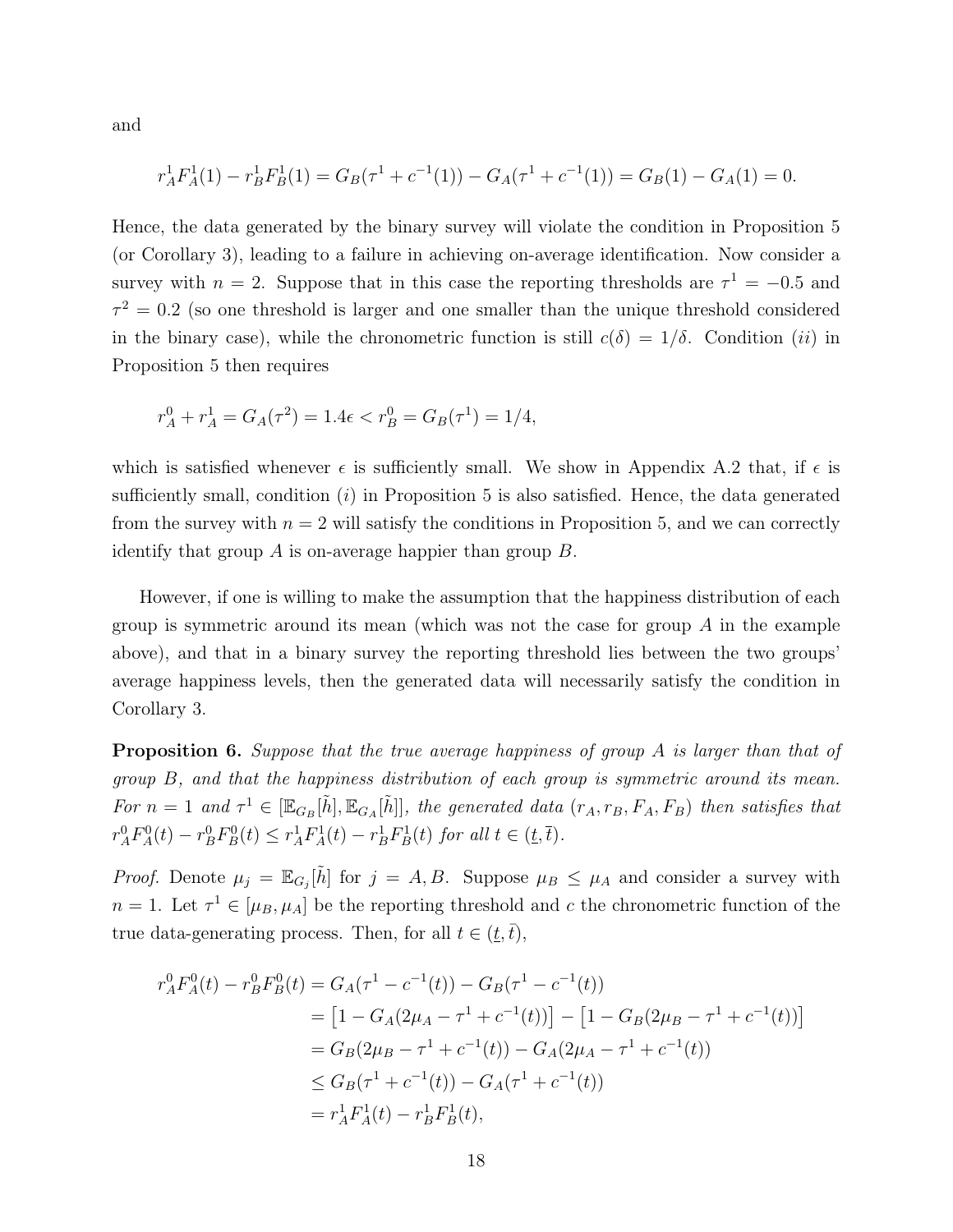where the second equality follows from the symmetry assumption, and the inequality follows from the fact that  $\tau^1 \in [\mu_B, \mu_A]$ .  $\Box$ 

The requirement of symmetry is strong, even though conventional models also make that assumption. A useful aspect of Proposition 6 is that it provides a partial test of symmetry. If the condition for on-average identification is violated in a binary survey, then the true happiness distributions cannot be symmetric, or the reporting threshold cannot lie between the groups' average happiness levels.<sup>6</sup>

Remark. Like for Proposition 4, the result in Proposition 6 continues to hold with i.i.d. noise in response times or independent heterogeneity in the chronometric function. Our condition in Corollary 3 continues to detect the correct ranking of happiness averages and to serve as a partial test of symmetry.

Finally, we provide an additional sufficient condition for on-average identification in the binary case, which is stronger than in Corollary 3 but is neither implied by nor implies the conditions for rank-order identification in Corollary 2.

**Proposition 7.** Given  $(r_A, r_B, F_A, F_B)$  for  $n = 1$ , group A is identified to be on-averagehappier than group  $B$  if  $r_B^1 F_B^1(t) - r_B^0 F_B^0(t) \leq 0 \leq r_A^1 F_A^1(t) - r_A^0 F_A^0(t)$  for all  $t \in (t, \bar{t})$ .

Proof. It follows exactly like in the proof of Theorem 1 in Alós-Ferrer et al. (2021) that  $\mathbb{E}_{G_B}[\tilde{h}] \leq \tau^1 \leq \mathbb{E}_{G_A}[\tilde{h}]$  must hold under the stated condition, for every  $(G_A, G_B, \tau, c)$  that generates the data.  $\Box$ 

For  $t \to \bar{t}$ , this condition implies  $r_A^0 \le r_A^1$  and  $r_B^0 \ge r_B^1$ . More generally, it requires that in group A there are more responses in the high than in the low category when considering only those responses that took place before any time  $t$ , and conversely for group  $B$ .

Remark. The condition in Proposition 7 has the advantage that it does not make direct comparisons of the response time distributions across the two groups. As argued in the proof, if the condition is satisfied, the average happiness of group A must be larger than the reporting threshold and the average happiness of group B must be smaller. A ranking of the averages then obtains from the conventional assumption that both groups use the same reporting threshold. It follows that the condition would continue to achieve identification even if we allowed for arbitrary group-specific chronometric functions  $c_i(\cdot)$ .

<sup>&</sup>lt;sup>6</sup>It is indeed possible to construct an example with symmetric distributions and an extreme reporting threshold which violates the condition for on-average identification. This means that none of the assumptions in Proposition 6 is redundant.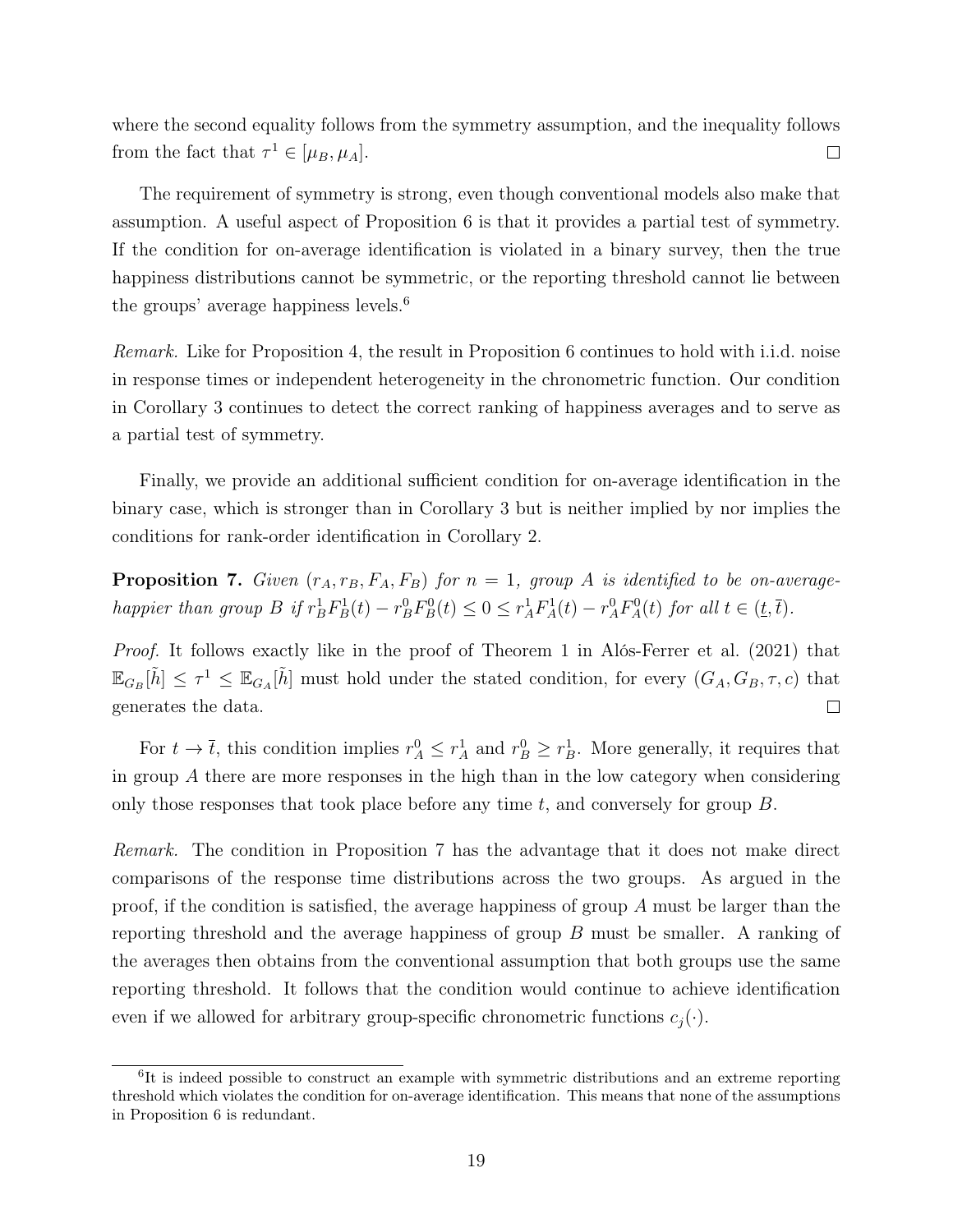# 3 Empirical Application

### 3.1 Survey Description

We now provide an empirical application of our method, to show how it can be implemented in practice and gives rise to new insights. To this end, we designed and conducted a survey experiment on the online platform MTurk. MTurk has become increasingly popular among behavioral scientists in economics (e.g. Kuziemko et al., 2015; DellaVigna and Pope, 2018), marketing (e.g. Goodman and Paolacci, 2017), and psychology (e.g. Paolacci and Chandler, 2014). Conducting the survey on an online platform like MTurk has the advantage of allowing accurate records of the response times of participants.

Our survey was programmed using the software Qualtrics and was conducted in October 2019 through the ETHZ Decision Science Laboratory. The survey consisted of two parts. After the participants gave their informed consent, the first part included 5 standard sociodemographic questions concerning gender, age, education, marital status, and the number of children currently living in the household. In the second part, the survey participants were asked 7 substantive questions. These questions elicit information about (i) job satisfaction, (ii) social life satisfaction, (iii) overall happiness, (iv) trust attitude, (v) political attitude, (vi) time preference, and (vii) risk preference. The questions for  $(i)-(v)$  were adapted from the General Social Survey, which is the primary source for U.S. evidence on a broad set of social science issues (Davis and Smith, 1991). For (vi) and (vii), the questions were adapted from the Global Preference Survey introduced by Falk et al. (2018).

We implemented two different versions of the survey, to which we randomly assigned the participants. In one version, the possible response to each substantive question was binary (e.g., "rather happy" and "rather unhappy" for the overall happiness question). In the other version, there were three response categories (e.g., "rather happy", "neither happy nor unhappy", and "rather unhappy"). The two versions of the survey allow us to investigate whether intermediate response categories are helpful or harmful for the goal of identifying group differences. The full version of both questionnaires can be found in Appendix C.

Figure 2 provides an example of the survey screen displayed to the participants. Before choosing the submission button " $\rightarrow$ " at the right bottom of the screen and moving on to the next page, the participants first had to select one of the available responses to the question (there was no default answer). The participants were allowed to change their response as long as the current page had not been submitted, but they could not go back to a previous question after submission of the answer. In addition to the responses to the questions, we collected data on response times, which we define as the total amount of time between the initial display of the question and a participant's last click before submission. This "time to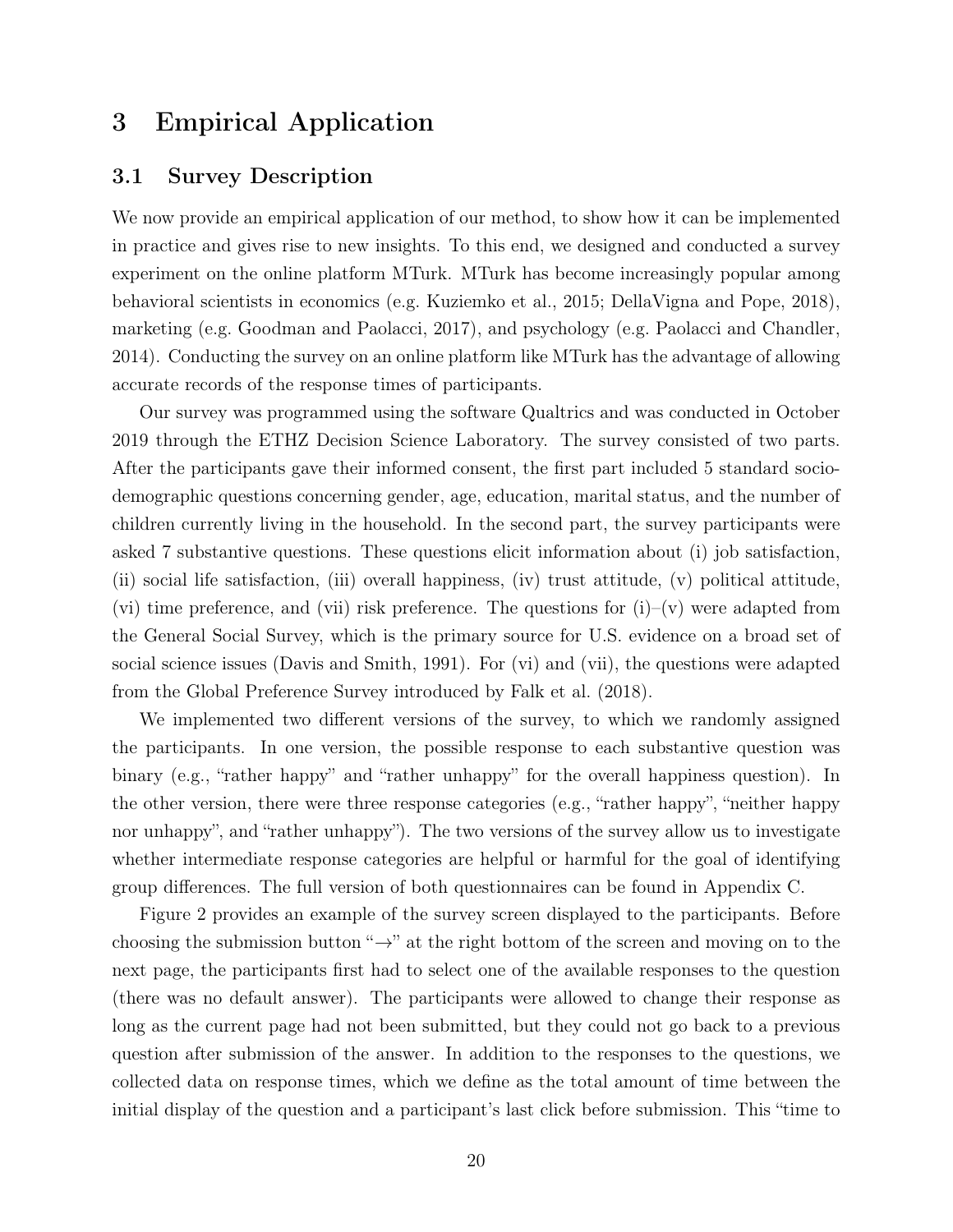| Taken all together, now would you say things are these days? Would you say that you are<br>rather happy or rather unhappy? |
|----------------------------------------------------------------------------------------------------------------------------|
| Rather happy                                                                                                               |
| Rather unhappy                                                                                                             |
|                                                                                                                            |
|                                                                                                                            |
| $\rightarrow$                                                                                                              |
|                                                                                                                            |
|                                                                                                                            |

Figure 2: Example of survey screen.

final response" captures most closely the duration of a participant's decision process, which may involve changing an initial response by clicking on a different button. According to our theoretical analysis, the duration of the decision process is the key ingredient for eliciting cardinal information from the ordinal responses of the survey participants.

### 3.2 Summary Statistics

We recruited 4,000 participants from the U.S. with an MTurk approval rate of at least 98%. In the initial sample, 34 subjects failed an attention check at the end of the survey ("What is 7 times 2?"). No click and time data were recorded for 94 subjects, presumably because they used keyboard navigation to answer the questions. Finally, one subject asked to have his/her answer removed because he/she did not like the question about political attitude. All these subjects were dropped, so our final sample contains 1,939 subjects in the binary survey and 1,932 subjects in the trinary survey. Roughly 85% of the participants completed the survey within 2 minutes (the median duration was 70s, the average duration was 110s). The participants received a compensation of 50 cents.<sup>7</sup>

Table 1 shows that the demographics of the participants in the two survey versions are very similar, as should be expected given the random assignment. Overall, our sample is in line with the U.S. population regarding gender, marital status, and children in the household. However, the sample is somewhat younger and more educated than the general U.S.

 $7$ The compensation for the first 100 subjects was 1 dollar. We reduced the payment afterwards because it was very high given the short duration of the survey.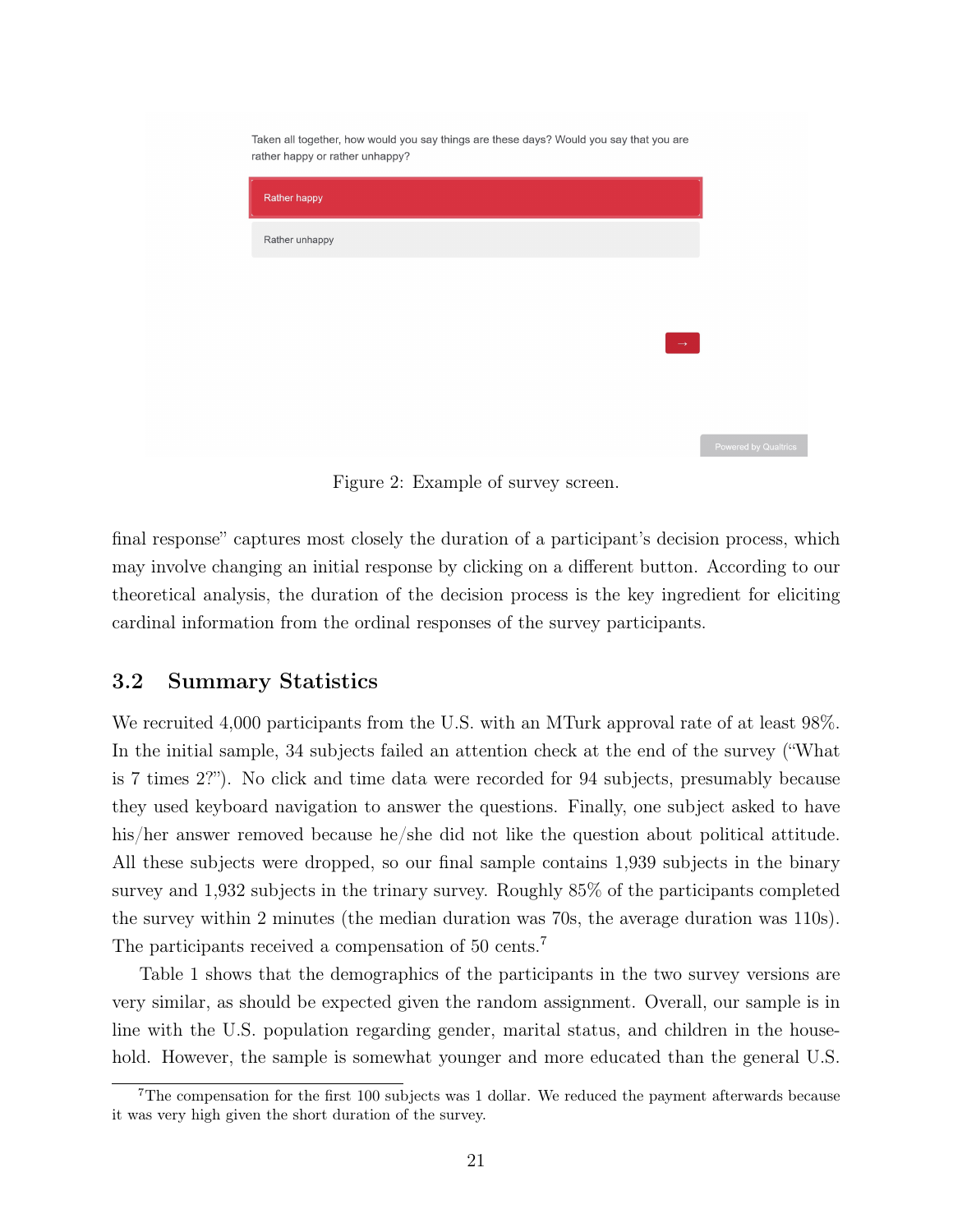|                   | binary survey | trinary survey |
|-------------------|---------------|----------------|
| $\#$ subjects     | 1939          | 1932           |
| female            | 53.74%        | 51.55%         |
| male              | 46.26%        | 48.45%         |
| age               |               |                |
| $< 20$            | $0.88\%$      | $0.78\%$       |
| $20 - 29$         | 27.08%        | 25.10%         |
| $30 - 39$         | 35.59%        | 36.23%         |
| $40 - 49$         | 17.48%        | 18.37%         |
| $50 - 59$         | 11.60%        | 12.27%         |
| $60 - 69$         | 6.45%         | 6.11%          |
| > 70              | $0.93\%$      | 1.14%          |
| highest education |               |                |
| high school       | 28.47%        | 27.33%         |
| college or higher | 71.27%        | 72.41\%        |
| none              | $0.26\%$      | $0.26\%$       |
| married           | 46.26%        | 45.13%         |
| unmarried         | 53.74%        | 54.87%         |
| kids              | 41.05%        | 39.23%         |
| no kids           | 58.95%        | 60.77%         |

Table 1: Summary of subject demographics.

population, which is consistent with previous studies on the representativeness of MTurkers (e.g., Paolacci et al., 2010; Huff and Tingley, 2015).

Table 2 summarizes the median response times for each question. The socio-demographic questions and their possible response categories were the same in the two survey versions, and hence the median response times are also approximately the same. The quickest median responses are for the gender question and the marital status question, reflecting that these questions are short and for many participants easy to answer. The average response time is smaller for the marital status question  $(2.18s)$  than for the gender question  $(4.87s)$ . Therefore, we will use the response time in the marital status question for individual normalization in our later analysis, i.e., we will subtract (in logs) this response time from the response times in each of the substantive questions. This way we can account for individual differences in the speed of reading or decision-making more generally. Note finally that the median response times for the substantive questions are smaller in the binary survey than in the trinary survey, reflecting that the latter involves more answer categories that have to be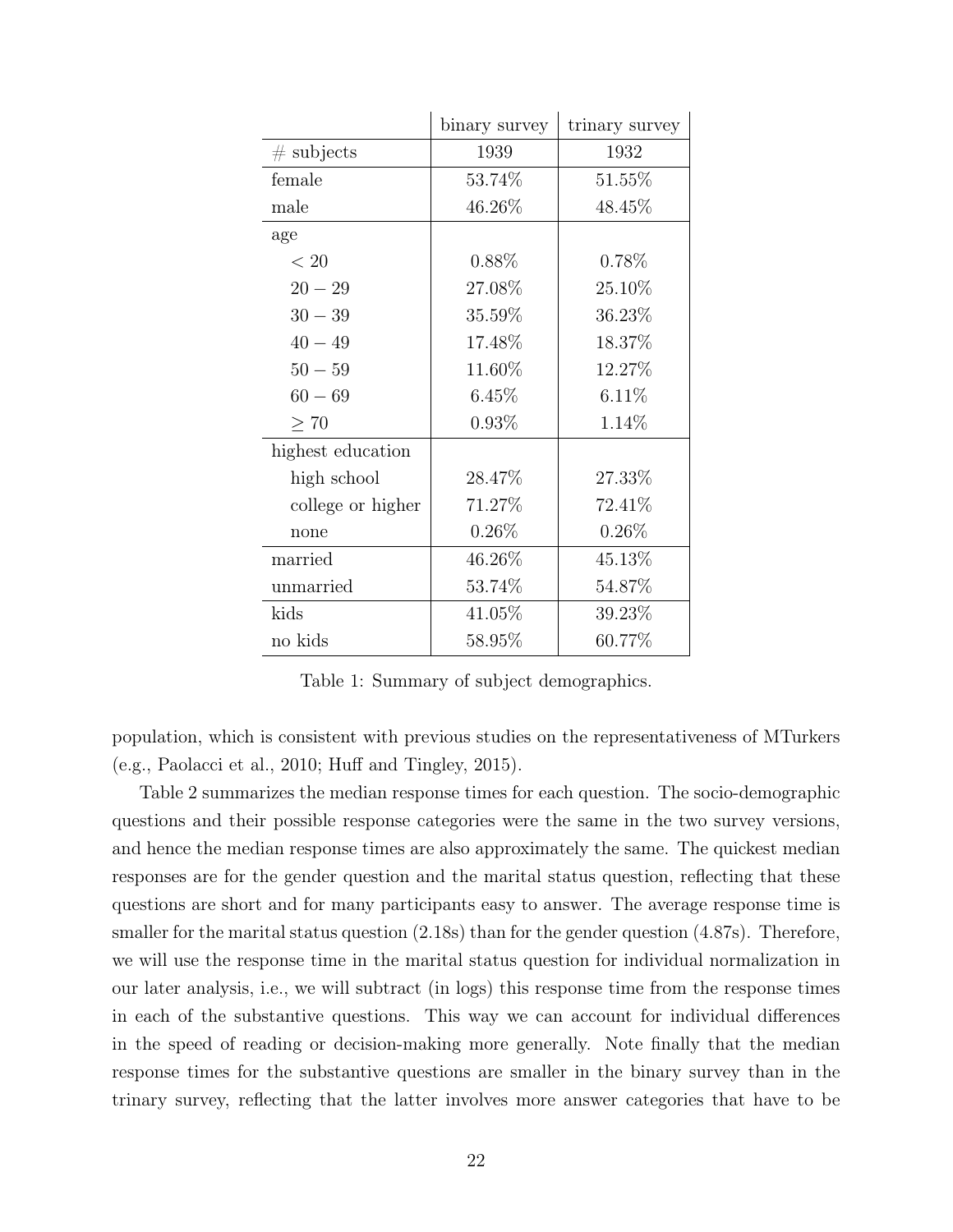|                       | binary survey | trinary survey |  |
|-----------------------|---------------|----------------|--|
| complete survey       | 67            | 73             |  |
| demographic questions |               |                |  |
| gender                | 1.36          | 1.40           |  |
| age                   | 1.79          | 1.81           |  |
| education             | 1.90          | 1.90           |  |
| marital status        | 1.40          | 1.41           |  |
| kids                  | 1.60          | 1.61           |  |
| substantive questions |               |                |  |
| work happiness        | 2.55          | 3.18           |  |
| social happiness      | 1.91          | 2.39           |  |
| overall happiness     | 3.29          | 4.29           |  |
| trust                 | 3.54          | 4.87           |  |
| conservatism          | 1.97          | 2.16           |  |
| patience              | 4.84          | 5.48           |  |
| risk-aversion         | 2.38          | 2.72           |  |

Table 2: Median response times, in seconds.

read, understood, and considered by the participants.

### 3.3 Analysis of Binary Survey

We start by applying our techniques to the binary survey. We divide the sample into sociodemographic groups and, for each of the substantive questions, make pairwise comparisons between the groups to check whether the conditions in Corollaries 2 and 3 are satisfied by the data. We do this separately for each socio-demographic characteristic, e.g. we compare the happiness between females and males, and between the young and the middle-aged. Finer divisions of the sample can of course be made, but since our focus here is on identification rather than a causal interpretation of the results, we prefer to keep the number of pairwise comparisons low.

The key step in the application is to construct the empirical counterparts of  $r_j^i F_j^i(\cdot)$  for each demographic group  $j$  and each response category  $i$ , given the substantive survey question being considered. For  $r_j^i$ , we simply use the empirical frequency of responses. For  $F_j^i(\cdot)$ , we first normalize each participant's log response time by subtracting his/her log response time in the marital status question. As explained before, responses were quickest in the marital status question, and hence we use them as a proxy for general response speed, allowing us to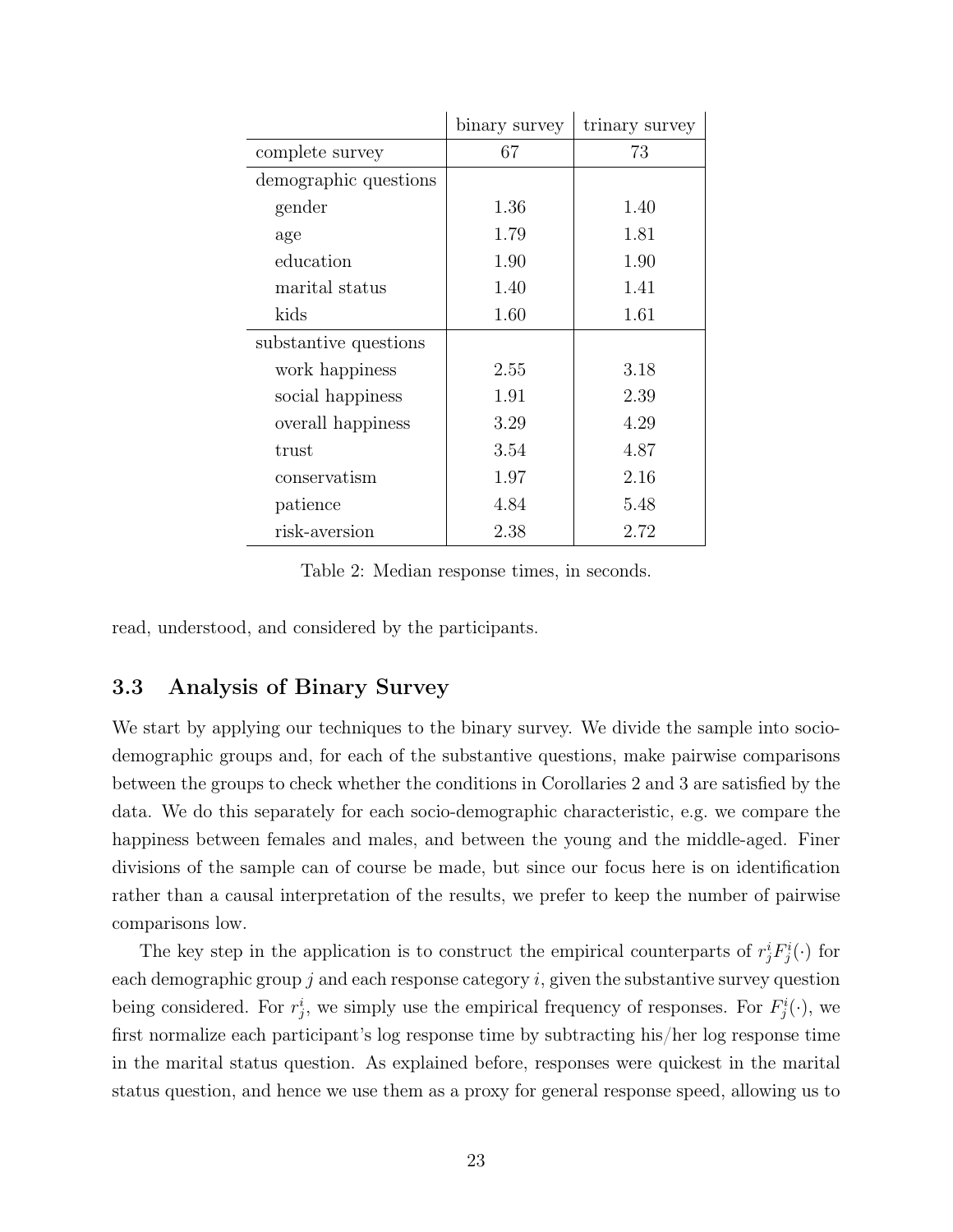

Figure 3:  $r_A^0 F_A^0(t) - r_B^0 F_B^0(t)$  (red) and  $r_A^1 F_A^1(t) - r_B^1 F_B^1(t)$  (blue).

control for individual heterogeneity. We then replace each cumulative distribution function  $F_j^i(\cdot)$  by a non-parametric kernel density estimate (Epanechnikov kernel, optimal adaptive bandwidth) of the distribution of normalized log response times. Estimating the distribution of log response times ensures that the non-negativity constraint  $t \geq 0$  is never violated.

Consistent with Bond and Lang (2019), the conditions of Proposition 1 are never satisfied by our survey data. In particular, the number of participants responding in each category is non-negligible for all demographic groups and all substantive questions. Our results thus confirm that little can be learned within the traditional ordered response framework without making distributional assumptions.

Fortunately, our conditions based on survey response times do have bite. To illustrate, consider the survey question about overall happiness ("Taken all together, how would you say things are these days? Would you say that you are rather happy or rather unhappy?").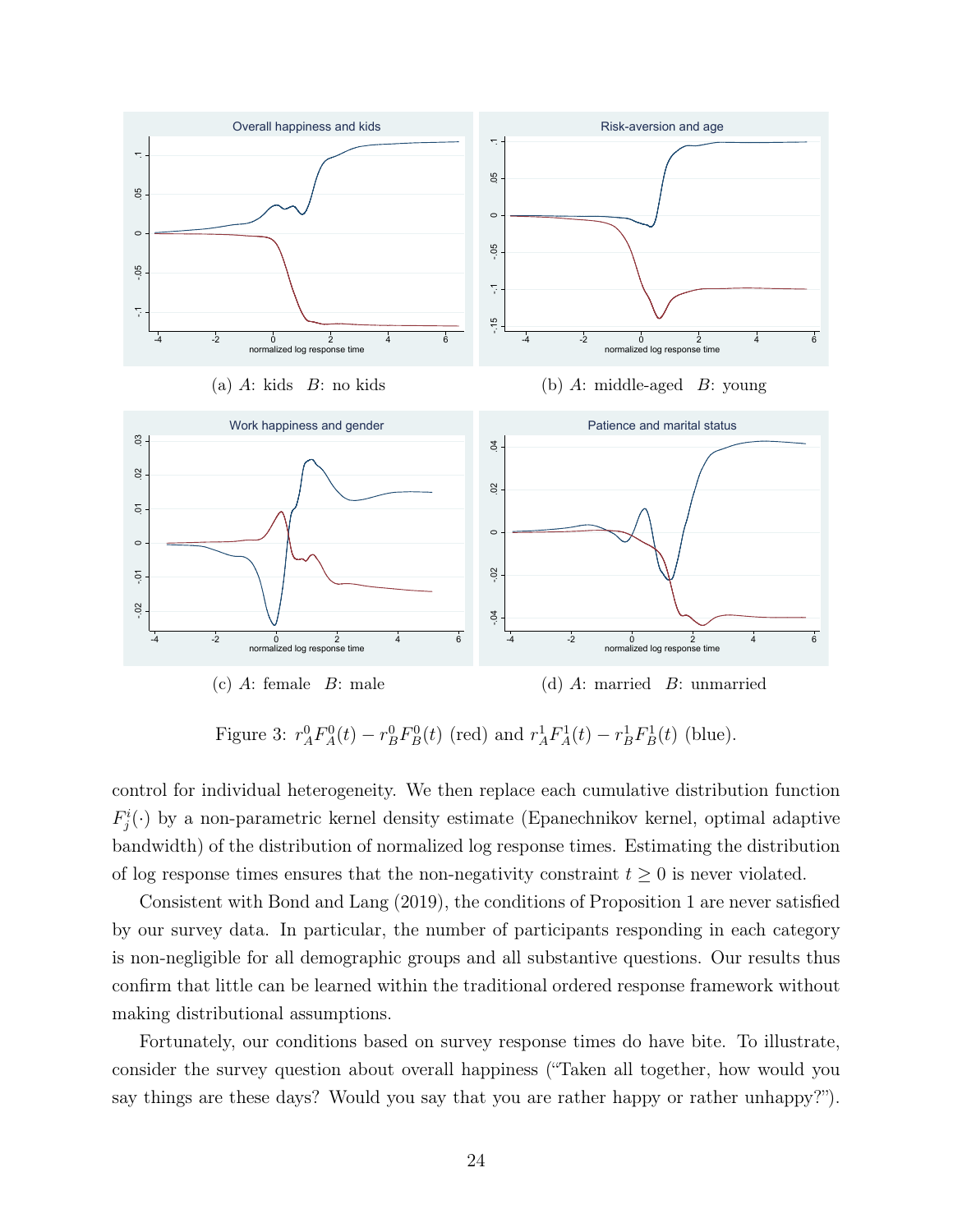Compare the groups of participants who have children living in the household (group A) and who have not (group B). The blue curve in Figure 3(a) plots  $r_A^1 F_A^1(t) - r_B^1 F_B^1(t)$ , with t varying on the x-axis. The blue curve always lies above zero, meaning that the fraction of participants with kids who responded to be happy is always larger than the fraction of participants without kids who responded to be happy, even when restricting the sample to responses which took place before any time  $t$ . Similarly, the red curve in Figure 3(a) plots  $r_A^0 F_A^0(t) - r_B^0 F_B^0(t)$ . It always lies below zero, so the fraction of participants with kids who responded to be unhappy is always smaller than the fraction of participants without kids who responded to be unhappy, again for all response times. Taken together, participants who have children are identified to be rank-order happier than those who have not, by Corollary 2. The timing of responses rules out that the latent happiness variable follows distributions for which the findings of traditional ordered response models would be reversed.

As a second example, consider the relationship between risk-attitudes and age. The survey question was "In general, how willing are you to take risks?" and the possible answers were "rather willing" and "rather unwilling." We think of the latent variable for this question as being a coefficient of risk-aversion, such that higher values capture higher risk-aversion and tend to generate responses in the "rather unwilling" category. Compare the groups of middle-aged participants (group A, age from 40 to 59) and young participants (group  $B$ , age below 40). Figure 3(b) shows that there is no rank-order identification of differences in riskaversion between these two groups. The blue curve falls below zero for some intermediate values of t, meaning that there are some systematically faster "rather unwilling" responses in the young group than in the middle-aged group. Hence, while the overall fraction of participants who responded to be unwilling to take risks is higher in the middle-aged group, we cannot rule out that some young participants are so strongly risk-averse as to reverse the traditional assumption of first-order stochastic dominance in the distributions of risk-aversion coefficients. Nevertheless, the fast "rather unwilling" responses in the young group are offset by even faster and more frequent "rather willing" responses, reflected in the fact that the red curve always lies below the blue curve in Figure 3(b). Thus, middle-aged participants are still identified to be on-average more risk-averse than young participants, by Corollary 3.

Figure 3(c) illustrates that sometimes even on-average identification fails. While the overall fraction of participants who report to be "rather satisfied" with their work is higher for females than for males, the quickest responses in this category are predominantly given by males (blue curve), reflecting a particularly large happiness with their work situation among many males, based on the chronometric relationship. Conversely, the quickest responses in the "rather unsatisfied" category are predominantly given by females (red curve), reflecting that some females are particularly unhappy about their work. Hence, we cannot identify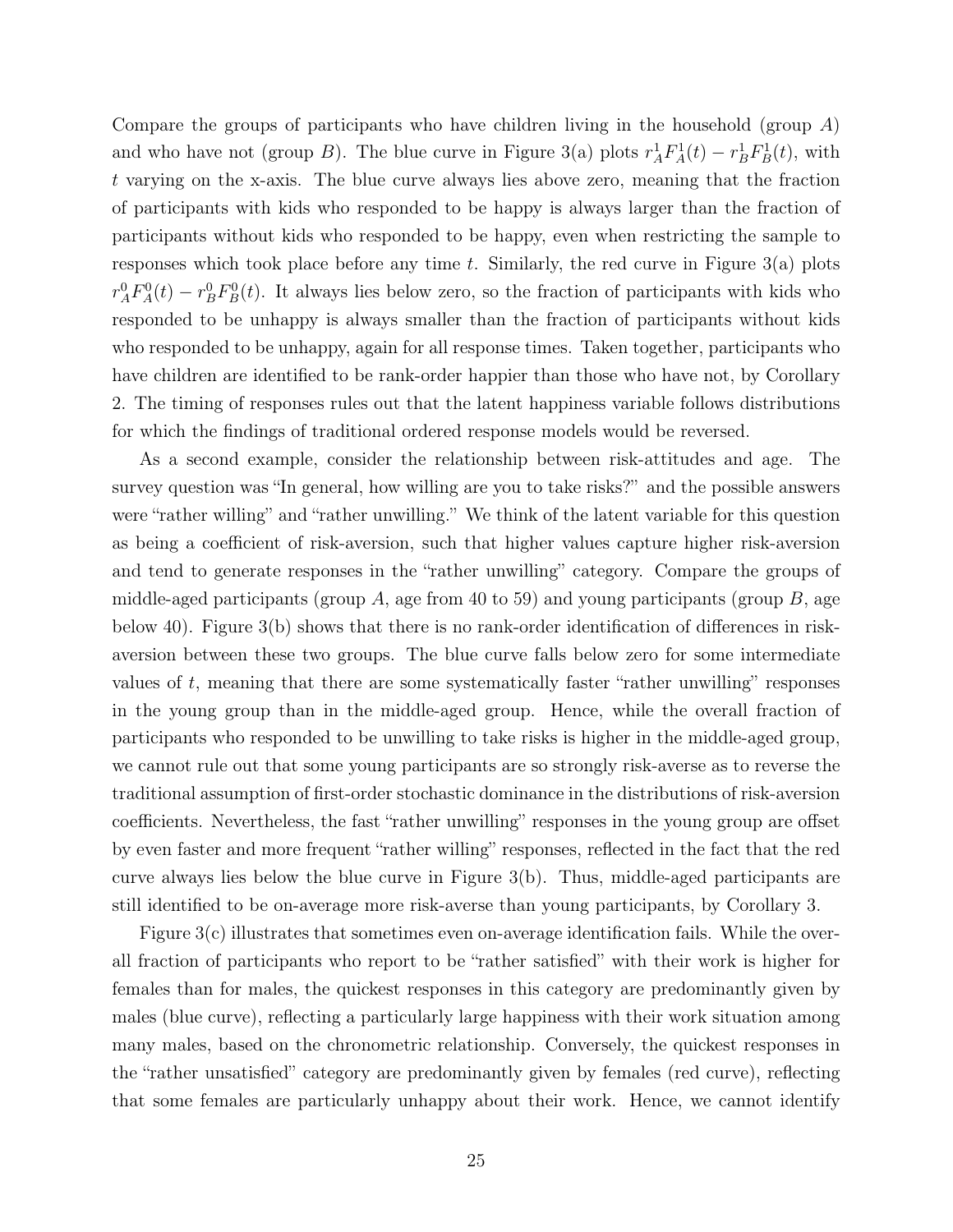from the binary survey data whether it is true that women are on-average happier with their work than men. The results that traditional models like ordered probit generate thus depend on distributional assumptions which we cannot confirm in the data. Similarly, since the two curves in Figure  $3(d)$  also cross, we cannot compare time preferences (as captured by our survey question on the willingness to postpone rewards) between married and unmarried participants, without relying on assumptions on the distribution of the latent patience variable in the population.

Table 3 summarizes the outcomes of our identification check for each substantive survey question and each socio-demographic characteristic, contrasting them with the results of traditional ordered probit estimation. In each cell of the table, the number is the ordered probit coefficient obtained by regressing the dependent variable of the column on a dummy for the demographic group A of the row (and a constant). Significance levels are indicated by asterisks (\*10%,\*\*5%,\*\*\*1%). The color of each cell indicates whether identification is achieved with our response time method (white: none, light-gray: on-average identification, dark-grey: rank-order identification). For instance, consistent with Figure 3, the table shows that participants with kids are rank-order happier than those without, young participants are on-average less risk-averse than the middle-aged, and no identification is achieved when comparing the work happiness between the genders, or the patience between the married and the unmarried.<sup>8</sup>

Since identification and estimation are distinct problems,<sup>9</sup> it is not surprising that there seems to be no strong connection between the ability of identification and the significance of the estimated ordered probit coefficient. For instance, we sometimes achieve on-average identification but not significance (e.g. for the relation between gender and happiness about social life), and sometimes significance but not identification (e.g. for the relation between education and trust). Notice, however, that in all cases where rank-order identification is achieved, the ordered probit parameter is highly significant.

For the overall life happiness question, our response time method broadly supports traditional assumptions (rank-order or on-average identification in 4 out of 6 cases). Things look slightly worse for the two more specific happiness questions, the two preference questions, and the trust question. The politics question ("Would you say you are a rather liberal or a rather conservative person?") performs worst, with no identification achieved at all.

<sup>&</sup>lt;sup>8</sup>If systematic inter-group heterogeneity in chronometric effects is a concern, even after our individual normalization, we can invoke Proposition 7. The empirical implementation is straightforward. In our survey, however, the condition is never satisfied.

<sup>9</sup>The former asks whether a certain property of the data-generating process can be unambiguously learned from the data, the latter asks which data-generating process can best fit the data.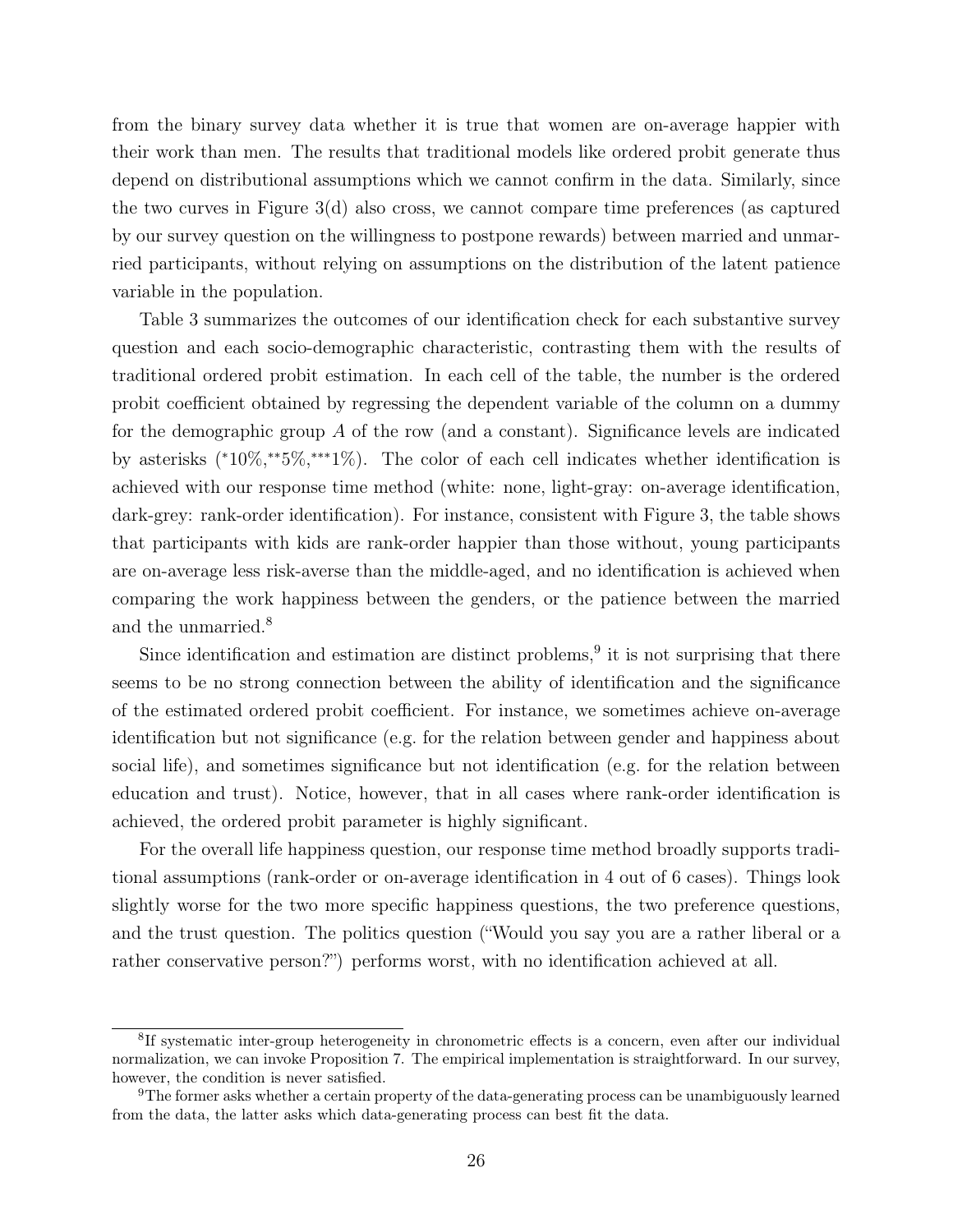|                 | work        | social      | overall     |             | conserv-    |             | risk-       |
|-----------------|-------------|-------------|-------------|-------------|-------------|-------------|-------------|
|                 | happiness   | happiness   | happiness   | trust       | atism       | patience    | aversion    |
| $A$ : female    | 0.043       | $-0.047$    | $-0.047$    | $-0.124**$  | $-0.090$    | $-0.307***$ | $0.480***$  |
| $B:$ male       |             |             |             |             |             |             |             |
| $A:$ young      | $-0.260***$ | $-0.004$    | $-0.098$    | $-0.200***$ | $-0.370***$ | 0.038       | $-0.252***$ |
| $B:$ middle-age |             |             |             |             |             |             |             |
| A: middle-age   | 0.008       | $-0.104$    | 0.102       | $-0.083$    | 0.003       | 0.086       | $-0.174$    |
| $B:$ old        |             |             |             |             |             |             |             |
| $A:$ highschool | $-0.372***$ | $-0.254***$ | $-0.256***$ | $-0.216***$ | 0.045       | $-0.292***$ | $0.129**$   |
| $B:$ college    |             |             |             |             |             |             |             |
| A: married      | $0.474***$  | $0.481***$  | $0.536***$  | $0.192***$  | $0.413***$  | $0.215***$  | $0.112**$   |
| $B:$ unmarried  |             |             |             |             |             |             |             |
| $A$ : kids      | $0.389***$  | $0.204***$  | $0.368***$  | 0.026       | $0.306***$  | 0.103       | 0.034       |
| $B:$ no kids    |             |             |             |             |             |             |             |

Table 3: Binary survey. Numbers are ordered probit coefficients, and asterisks indicate significance (\*10%,\*\*5%,\*\*\*1%). Colors indicate identification based on response times (white: none, light-gray: on-average identification, dark-grey: rank-order identification).

### 3.4 Analysis of Trinary Survey

We now turn to the analysis of the survey version with three response categories. Not too surprisingly, the conditions of Proposition 1 are never satisfied, consistent with the findings of Bond and Lang  $(2019)$ . In all cases, condition  $(iii)$  from Proposition 1 is not satisfied, showing that the problems highlighted by Bond and Lang (2019) are not only due to extreme assumptions on the distribution of happiness in the lowest or highest response category.

Our general approach is the same as for the binary survey. The results are reported in Table 4. The numbers in each cell of the table are again the estimated ordered probit coefficients. Comparing the estimation results of the binary and the trinary survey versions, we sometimes obtain different parameter signs (8 out of 42 times), but then at least one of the two parameters is always insignificant.<sup>10</sup> Overall, the two versions of the survey seem to generate comparable results based on ordered probit estimation.

The picture is different for identification based on response times. All cells of Table 4 are white, meaning that there is no case where we can learn a ranking of the underlying latent distributions from the trinary survey and response time data. Observe that this can happen

 $10$ Each of the two survey versions is sometimes "more significant" than the other. The strongest difference in significance is for the middle-age versus old comparison, where the trinary survey is often significant while the binary survey is not.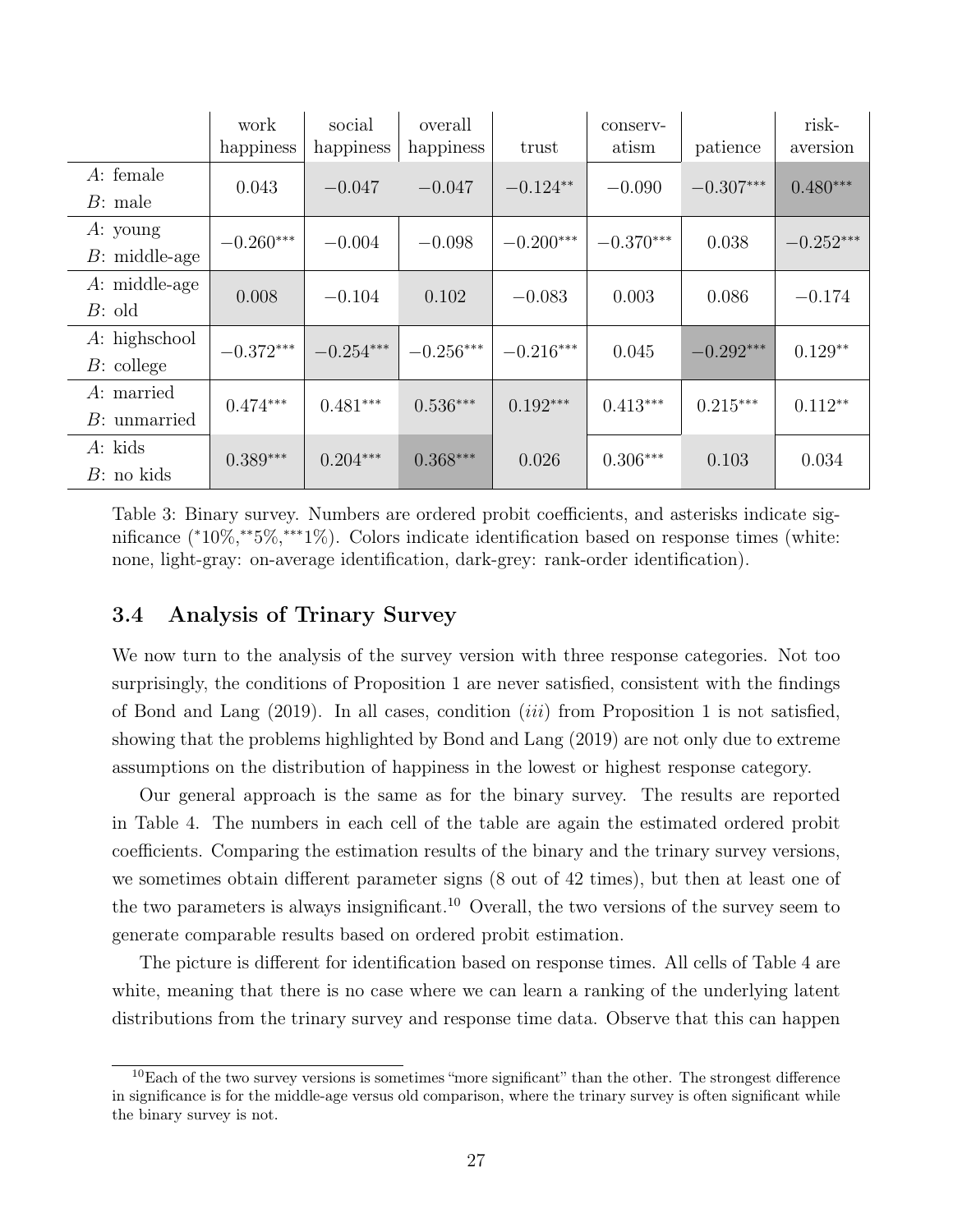|                 | work        | social      | overall     |             | conserv-    |             | risk-       |
|-----------------|-------------|-------------|-------------|-------------|-------------|-------------|-------------|
|                 | happiness   | happiness   | happiness   | trust       | atism       | patience    | aversion    |
| $A$ : female    |             | 0.048       | $0.133**$   | $-0.112**$  | $-0.050$    | $-0.124**$  | $0.308***$  |
| $B:$ male       | 0.029       |             |             |             |             |             |             |
| $A:$ young      | $-0.039$    | $-0.020$    | $-0.096$    | 0.067       | $-0.228***$ | 0.039       | $-0.225***$ |
| $B:$ middle-age |             |             |             |             |             |             |             |
| $A:$ middle-age |             | $-0.292***$ | $-0.346***$ | $-0.245**$  | $-0.236**$  |             |             |
| $B:$ old        | $-0.269**$  |             |             |             |             | $-0.082$    | $-0.136$    |
| $A:$ highschool | $-0.298***$ | $-0.255***$ | $-0.281***$ | $-0.365***$ | $0.100*$    | $-0.216***$ | $0.186***$  |
| $B:$ college    |             |             |             |             |             |             |             |
| A: married      | $0.387***$  | $0.367***$  | $0.497***$  | $0.293***$  | $0.374***$  | 0.082       | $0.108**$   |
| $B:$ unmarried  |             |             |             |             |             |             |             |
| $A$ : kids      | $0.255***$  | $0.158***$  | $0.359***$  | $0.134**$   | $0.254***$  | $0.110*$    |             |
| $B:$ no kids    |             |             |             |             |             |             | $-0.079$    |

Table 4: Trinary survey. Numbers are ordered probit coefficients, and asterisks indicate significance (\*10%,\*\*5%,\*\*\*1%). Colors indicate identification based on response times (white: none, light-gray: on-average identification, dark-grey: rank-order identification).

even if the true distributions satisfy FOSD (Proposition 4 holds for binary but not for trinary surveys), and hence it is not a contradiction when we obtain rank-order identification in the binary but not in the trinary survey.

It is worthwhile emphasizing again that identification fails because condition *(iii)* from Propositions 3 or 5 is never satisfied, so there is no need to even construct the empirical response time distributions. The stringency of this condition (iii) obviously does not apply to binary surveys, where intermediate categories do not exist. Given this important advantage, we expect the combination of binary surveys and response time analysis to have great potential in future research.

# 4 Related Literature

The use of self-reported survey data has long been controversial among economists (see, e.g., Boulier and Goldfarb, 1998; Bertrand and Mullainathan, 2001). A major concern was usually the fear that self-reported data is not reliable. However, recent studies have shown that surveys can be a reliable source of data. For instance, Falk et al. (2018) have experimentally validated their survey questions, showing that survey responses about preferences predict actual behavior in the lab. In a similar vein, Tannenbaum et al. (2020) have used behavioral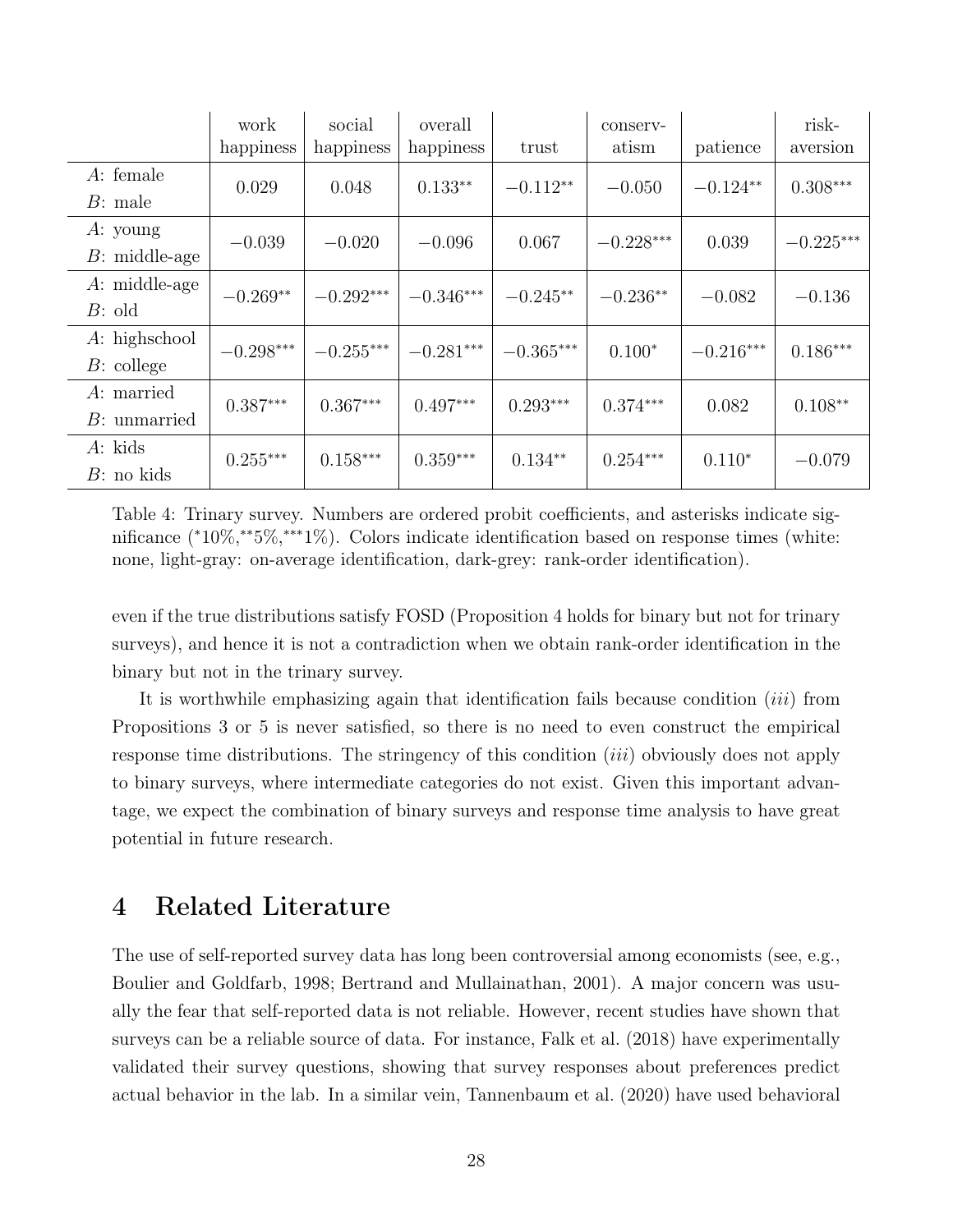data from field experiments to validate survey measures of social capital. The problem forcefully demonstrated by Bond and Lang (2019) is not non-reliability of self-reported data, but that standard econometric techniques used to analyse ordinal data suffer from a fundamental identification problem. Bond and Lang (2013) and Schroeder and Yitzhaki (2017) make the related point that ordinal data cannot simply be treated as cardinal, and they conclude that results from test score and subjective well-being research, respectively, can be highly sensitive to the choice of the cardinal scale.

Some recent papers have provided responses to the startling critique of Bond and Lang (2019). For example, Kaiser and Vendrik (2020) argue that, although theoretically possible, reversing standard estimation results using Bond and Lang (2019)'s method may involve conditions that are empirically implausible. Kaplan and Zhuo (2019) show that partial identification of group differences can be possible with semi-parametric assumptions on the latent distributions (e.g. symmetry, unimodality). Chen et al. (2019) propose that analysis of ordinal data should focus on the median instead of the mean, since the ranking of medians between groups is invariant to monotone transformations. In contrast to all these studies, we aim at learning the necessary distributional properties from extended data, rather than judging the plausibility of (semi-)parametric assumptions or reformulating the question.

We are not the first to investigate response times in surveys. For example, Hess and Strathopoulos (2013) assume that survey participants differ in their unobservable engagement with the survey, and that engagement influences both response time (for completing the entire survey) and the individual response scale. Response time data is then useful to control for individual scale heterogeneity. Studer and Winkelmann (2014) show that unhappy participants tend to respond more slowly. Furthermore, they illustrate that including survey response times in happiness regressions modulates the effect of income, but not of other explanatory variables.

More generally, there is a growing interest among economists to explore what information can be learned from response times. For instance, Rubinstein (2007, 2016) proposes a typology of choices and players in strategic games based on response times. Achtziger and Alós-Ferrer  $(2014)$  show that response time can measure the extent to which an agent's decisionmaking process under uncertainty is consistent with the rational paradigm of Bayesian beliefupdating. The literature has also suggested that response time data can be used to reveal how decision-makers allocate their limited attention between different problems (Avoyan and Schotter, 2020), to facilitate social learning by serving as an observable signal of agents' private information (Frydman and Krajbich, 2020), to alleviate misspecification bias in the estimation of structural preference parameters (Webb, 2019), and to improve out-of-sample predictions of behavior (Clithero, 2018a; Alós-Ferrer et al., 2021), among several others.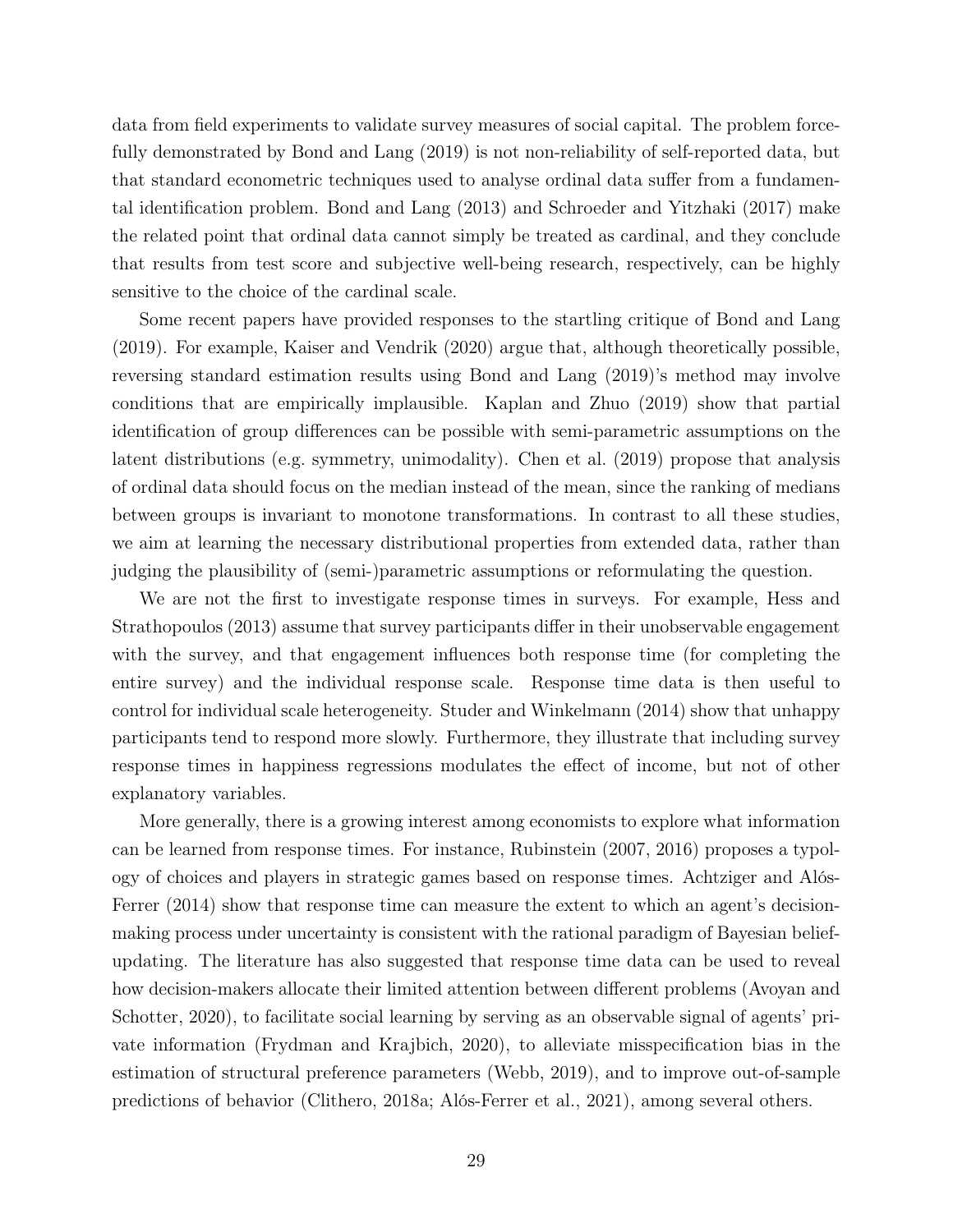# 5 Conclusion

In this paper, we have shown that response time data can solve a fundamental identification problem of ordered response models. Since ordered response data are ordinal, while comparing averages across groups requires cardinal information, traditional ordered response models must rely on assumptions about the distribution of a latent variable. By contrast, response time distributions reveal cardinal information about the distribution of the latent variable, based on the chronometric effect, and can therefore be used to replace unjustified assumptions.

We have repeatedly advocated the use of binary surveys, combined with a measurement of response times. Our empirical analysis confirms that identification is possible that way, while surveys with multiple categories fail in achieving identification, even with response time data, due to the non-monotonicity of response times in intermediate response categories. Existing surveys usually have more than two answer categories, and applied researchers may therefore prefer working with multiple categories. We formally show in Appendix B that identification can be improved in such surveys with simple binary follow-up questions. For instance, when an individual initially responds in the intermediate category "pretty happy," the survey may in a second step ask which adjacent category the individual feels closer to, "not too happy" or "very happy." The condition for rank-order identification using response time data then becomes weaker than condition (iii) in Propositions 3 or 5.

We have in mind two different ways in which our results can be used. First, surveys are increasingly conducted online, and recording response times is easy and costless in that case. Hence we think that response time data should be collected on par with response data, and their analysis could become a natural part of any investigation. Of course, causal analysis will be an important concern in many applications, which implies that the groups to be compared will typically have to be much finer than in our simple empirical illustration. We leave to future research the question how to integrate response time data into a full-fledged multivariate regression analysis. Second, one could use our novel techniques in auxiliary studies, with the goal of verifying in a representative sample that the latent variable of interest typically follows distributions for which traditional ordered response models are appropriate. Our empirical illustration goes in that direction, showing that happiness often seems to be distributed in a way for which the ordered probit results are correctly identified. Once enough evidence of this type has been accumulated, the analyst can proceed as usual and does not have to bother about response time data any more.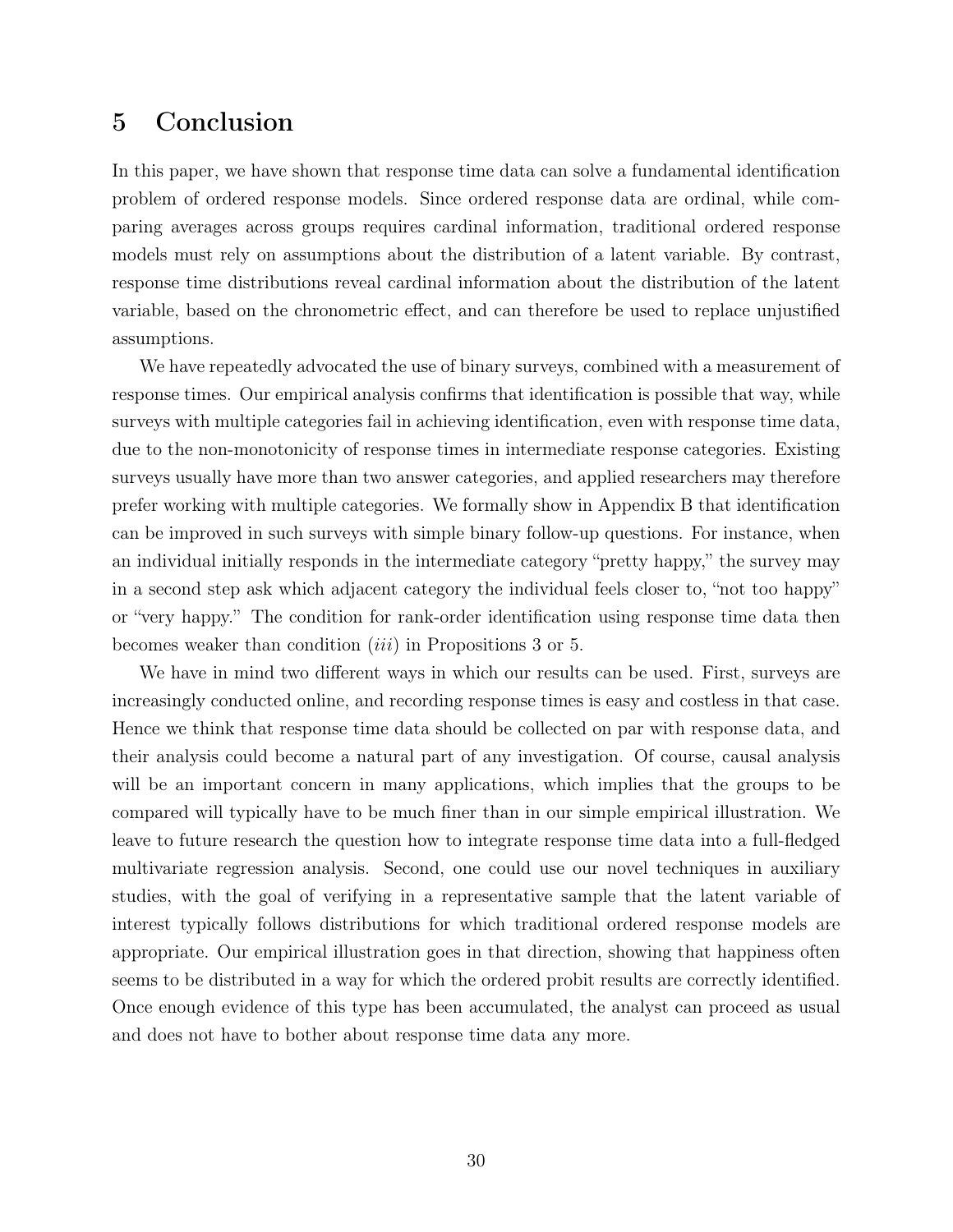# References

- Achtziger, A. and Alós-Ferrer, C. (2014). Fast or rational? A response-times study of Bayesian updating. Management Science, 60(4):923–938.
- Alós-Ferrer, C., Fehr, E., and Netzer, N. (2021). Time will tell: Recovering preferences when choices are noisy. Journal of Political Economy, 129(6):1828–1877.
- Avoyan, A. and Schotter, A. (2020). Attention in games: An experimental study. European Economic Review, 124. Article 103410.
- Bertrand, M. and Mullainathan, S. (2001). Do people mean what they say? Implications for subjective survey data. American Economic Review Papers and Proceedings, 91(2):67–72.
- Boes, S. and Winkelmann, R. (2006). Ordered response models. Allgemeines Statistisches Archiv,  $90(1):167-181$ .
- Bond, T. N. and Lang, K. (2013). The evolution of the black-white test score gap in grades k-3: The fragility of results. Review of Economics and Statistics, 95(5):1468–1479.
- Bond, T. N. and Lang, K. (2019). The sad truth about happiness scales. Journal of Political Economy,  $127(4):1629-1640$ .
- Boulier, B. L. and Goldfarb, R. S. (1998). On the use and nonuse of surveys in economics. Journal of Economic Methodology, 5(1):1–21.
- Chabris, C. F., Morris, C. L., Taubinsky, D., Laibson, D., and Schuldt, J. P. (2009). The allocation of time in decision-making. Journal of the European Economic Association, 7(2-3):628–637.
- Chen, L.-Y., Oparina, E., Powdthavee, N., and Srisuma, S. (2019). Have econometric analyses of happiness data been futile? A simple truth about happiness scales. IZA Discussion Paper No. 12152.
- Clithero, J. A. (2018a). Improving out-of-sample predictions using response times and a model of the decision process. Journal of Economic Behavior and Organization, 148:344– 375.
- Clithero, J. A. (2018b). Response times in economics: Looking through the lens of sequential sampling models. *Journal of Economic Psychology*, 69:61–86.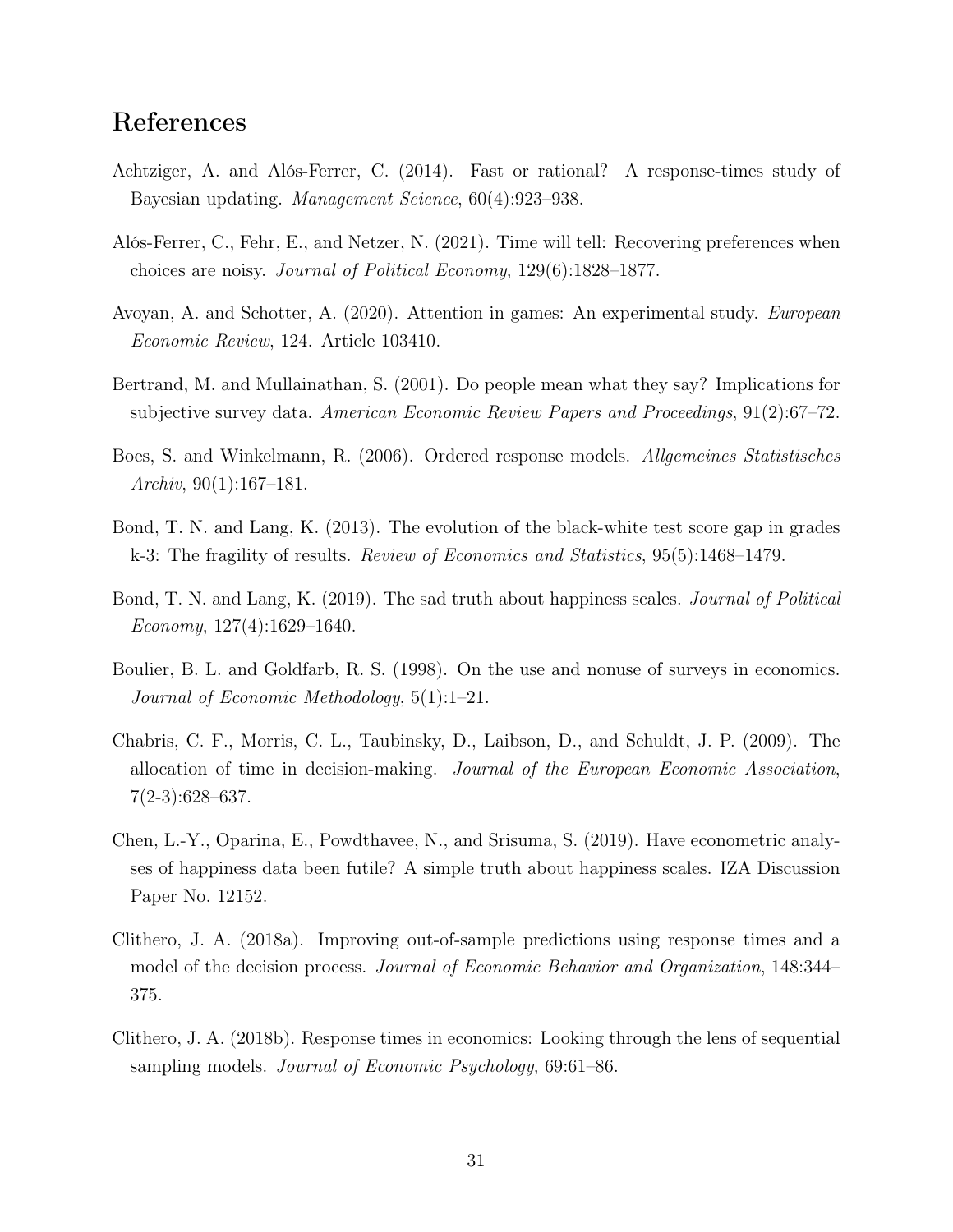- Davis, J. A. and Smith, T. W. (1991). The NORC General Social Survey: A User's Guide. Newbury Park: Sage Publications.
- DellaVigna, S. and Pope, D. (2018). What motivates effort? Evidence and expert forecasts. The Review of Economic Studies, 85(2):1029–1069.
- Di Tella, R. and MacCulloch, R. (2006). Some uses of happiness data in economics. Journal of Economic Perspectives, 20(1):25–46.
- Easterlin, R. A. (1974). Does economic growth improve the human lot? some empirical evidence. In David, P. A. and Reder, M. W., editors, Nations and Households in Economic Growth: Essays in Honor of Moses Abramovitz, pages 89–125. Academic Press, New York.
- Falk, A., Becker, A., Dohmen, T., Enke, B., Huffman, D., and Sunde, U. (2018). Global evidence on economic preferences. The Quarterly Journal of Economics, 133(4):1645–1692.
- Frydman, C. and Krajbich, I. (2020). Using response times to infer others' beliefs: An application to information cascades. Mimeo.
- Goodman, J. K. and Paolacci, G. (2017). Crowdsourcing consumer research. Journal of Consumer Research, 44(1):196–210.
- Hess, S. and Strathopoulos, A. (2013). Linking response quality to survey engagement: A combined random scale and latent variable approach. Journal of Choice Modelling, 7:1–12.
- Huff, C. and Tingley, D. (2015). "Who are these people?" Evaluating the demographic characteristics and political preferences of mturk survey respondents. Research  $\mathcal{C}_{P}$  Politics,  $2(3):1-12.$
- Kaiser, C. and Vendrik, M. C. (2020). How threatening are transformations of reported happiness to subjective wellbeing research? IZA Disucssion Paper No. 13905.
- Kaplan, D. M. and Zhuo, L. (2019). Comparing latent inequality with ordinal data. Mimeo.
- Kellogg, W. N. (1931). The time of judgment in psychometric measures. American Journal of Psychology, 43(1):65–86.
- Konovalov, A. and Krajbich, I. (2019). Revealed strength of preference: Inference from response times. Judgment & Decision Making, 14(4):381-394.
- Krajbich, I., Armel, C., and Rangel, A. (2010). Visual fixations and the computation and comparison of value in simple choice. Nature Neuroscience, 13(10):1292–1298.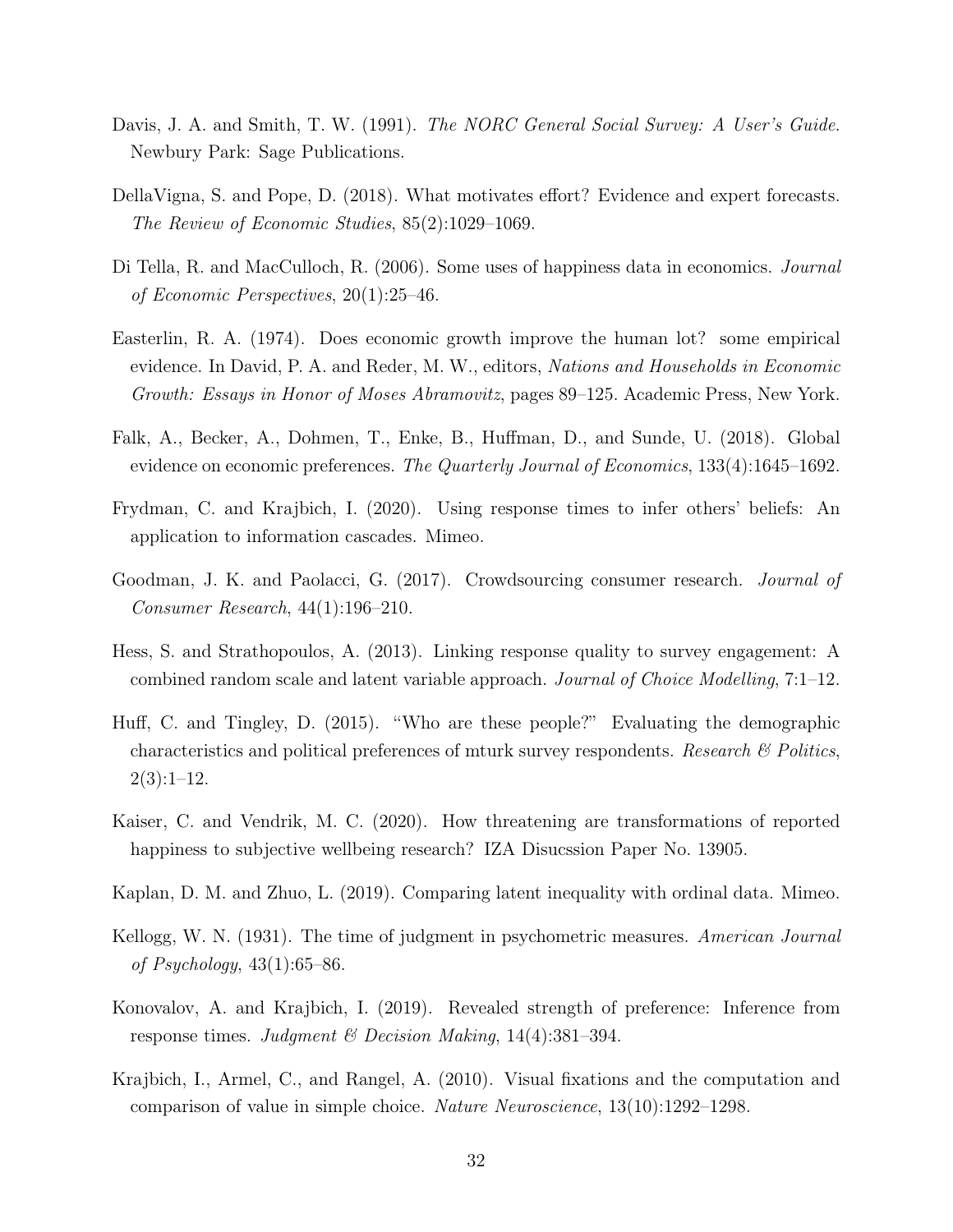- Kuziemko, I., Norton, M. I., Saez, E., and Stantcheva, S. (2015). How elastic are preferences for redistribution? Evidence from randomized survey experiments. American Economic Review, 105(4):1478–1508.
- Likert, R. (1932). A technique for the measurement of attitudes. Archives of Psychology, 22:5–55.
- Moffatt, P. G. (2005). Stochastic choice and the allocation of cognitive effort. Experimental Economics, 8(4):369–388.
- Moyer, R. S. and Bayer, R. H. (1976). Mental comparison and the symbolic distance effect. Cognitive Psychology, 8(2):228–246.
- Palmer, J., Huk, A. C., and Shadlen, M. N. (2005). The effect of stimulus strength on the speed and accuracy of a perceptual decision. *Journal of Vision*, 5:376–404.
- Paolacci, G. and Chandler, J. (2014). Inside the turk: Understanding mechanical turk as a participant pool. Current Directions in Psychological Science, 23(3):184–188.
- Paolacci, G., Chandler, J., and Ipeirotis, P. G. (2010). Running experiments on Amazon Mechanical Turk. Judgment and Decision Making, 5(5):411–419.
- Rossi, P. H., Wright, J. D., and Anderson, A. B. (1983). Sample surveys: History, current practice, and future prospects. In Rossi, P. H., Wright, J. D., and Anderson, A. B., editors, Handbook of Survey Research, chapter 1, pages 1–20. Academic Press, New York.
- Rubinstein, A. (2007). Instinctive and cognitive reasoning: A study of response times. The Economic Journal, 117:1243–1259.
- Rubinstein, A. (2016). A typology of players: Between instinctive and contemplative. The Quarterly Journal of Economics, 131(2):859–890.
- Schroeder, C. and Yitzhaki, S. (2017). Revisiting the evidence for cardinal treatment of ordinal variables. European Economic Review, 92:337–358.
- Studer, R. and Winkelmann, R. (2014). Reported happiness, fast and slow. Social Indicators Research, 117:1055–1067.
- Tannenbaum, D., Cohn, A., Zünd, C., and Maréchal, M. A. (2020). What do lost wallets tell us about survey measures of social capital? CESifo Working Paper No. 8418.
- Webb, R. (2019). The (neural) dynamics of stochastic choice. Management Science,  $65(1):230-255.$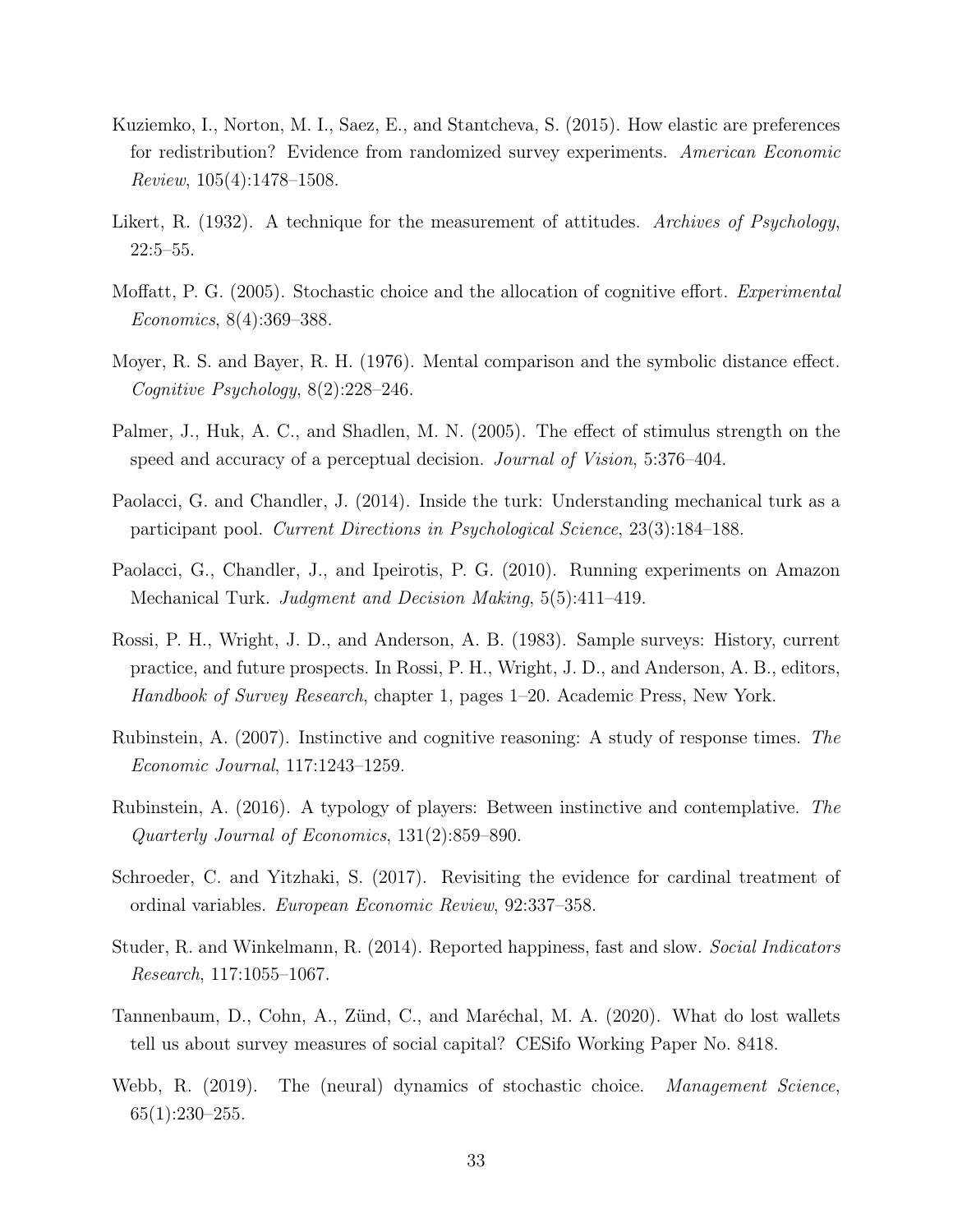# A Omitted Proofs

### A.1 On-Average Identification with Ordered Responses

On-average identification requires that

$$
\mathbb{E}_{G_A}[\tilde{h}] \geq \mathbb{E}_{G_B}[\tilde{h}],
$$

for all  $(G_A, G_B, \tau)$  that generate the data. A conceptually stronger requirement would be

$$
\mathbb{E}_{G_A}[q(\tilde{h})] \geq \mathbb{E}_{G_B}[q(\tilde{h})],
$$

for all  $(G_A, G_B, \tau)$  that generate the data and all strictly increasing  $q : \mathbb{R} \to \mathbb{R}$ . We claim, however, that these two requirements are equivalent.

The second requirement obviously implies the first by using  $q(h) = h$ . To see why the first requirement implies the second, assume that  $\mathbb{E}_{G_A}[q(\tilde{h})]<\mathbb{E}_{G_B}[q(\tilde{h})]$  for some  $(G_A,G_B,\tau)$ that generates the data and some strictly increasing q. Let  $\hat{G}_j$  describe the distribution of  $q(\tilde{h})$  under  $G_j$ , which exists and is continuous because q is strictly increasing. It satisfies  $\mathbb{E}_{\hat{G}_j}[\tilde{h}] = \mathbb{E}_{G_j}[q(\tilde{h})]$  by construction. Define  $\hat{\tau} = (\hat{\tau}^1, \hat{\tau}^2, \dots, \hat{\tau}^n)$  by  $\hat{\tau}^i = q(\tau^i)$ . It follows that

$$
\hat{G}_j(\hat{\tau}^{i+1}) - \hat{G}_j(\hat{\tau}^i) = \Pr[q(\tilde{h}) \le \hat{\tau}^{i+1}] - \Pr[q(\tilde{h}) \le \hat{\tau}^i]
$$

$$
= \Pr[\tilde{h} \le \tau^{i+1}] - \Pr[\tilde{h} \le \tau^i]
$$

$$
= G_j(\tau^{i+1}) - G_j(\tau^i),
$$

so that  $(\hat{G}_A, \hat{G}_B, \hat{\tau})$  generates the data and satisfies  $\mathbb{E}_{\hat{G}_A}[\tilde{h}] < \mathbb{E}_{\hat{G}_B}[\tilde{h}]$ , which implies that the first requirement is also violated.

### A.2 Example with  $n = 2$

Consider the survey with  $n = 2$ , reporting thresholds  $\tau^1 = -0.5$  and  $\tau^2 = 0.2$ , and the chronometric function  $c(\delta) = 1/\delta$ . We distinguish two cases.

Case 1:  $t \in [10/7, +\infty)$ . In this case we have  $-1.2 \leq \tau^1 - c^{-1}(t) < -0.5$ , and therefore

$$
r_A^0 F_A^0(t) - r_B^0 F_B^0(t) = G_A(\tau^1 - c^{-1}(t)) - G_B(\tau^1 - c^{-1}(t))
$$
  
\n
$$
\le G_A(-0.5 - 1/t)
$$
  
\n
$$
= \epsilon(0.7 - 1/t).
$$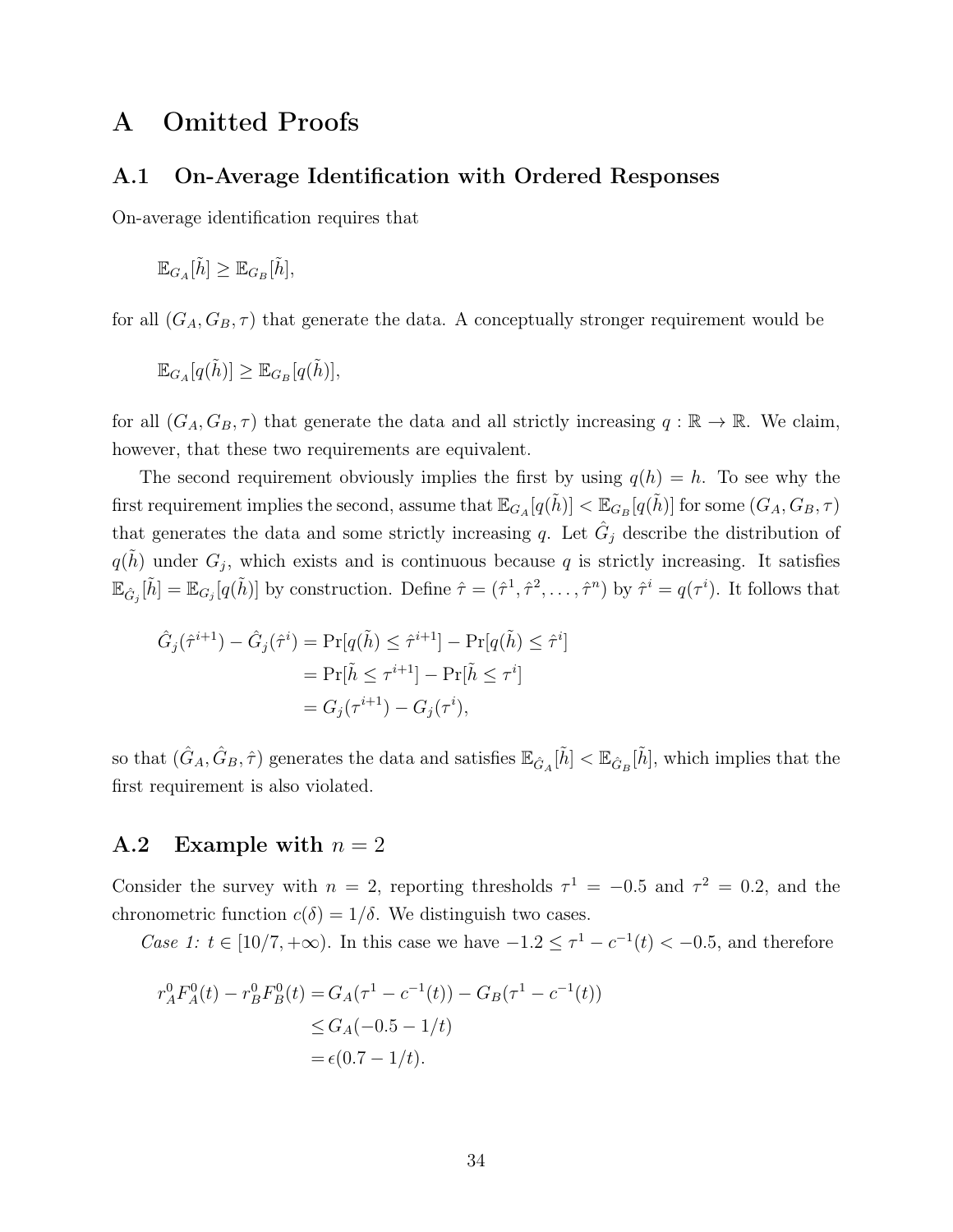Furthermore,  $0.2 < \tau^2 + c^{-1}(t) \le 0.9$ , and therefore

$$
r_A^2 F_A^2(t) - r_B^2 F_B^2(t) = G_B(\tau^2 + c^{-1}(t)) - G_A(\tau^2 + c^{-1}(t))
$$
  
=  $G_B(0.2 + 1/t) - G_A(0.2 + 1/t)$   
=  $\frac{1.2 + 1/t}{2} - (1.75\epsilon - 1.25)(0.8 - 1/t) - 1$   
=  $\frac{1.2 + 1/t}{2} + \frac{1.75\epsilon - 1.25}{t} - 1.4\epsilon$   
=  $0.6 - \frac{0.75}{t} + \epsilon \left(\frac{1.75}{t} - 1.4\right).$ 

Since  $t \geq 10/7$ , it follows that

$$
\lim_{\epsilon \to 0} \left[ 0.6 - \frac{0.75}{t} + \epsilon \left( \frac{1.75}{t} - 1.4 \right) - \epsilon (0.7 - 1/t) \right]
$$
  
=  $\frac{3}{5} - \frac{3}{4t}$   
 $\ge \frac{3}{5} - \frac{21}{40}$   
= 0.075.

Therefore, if  $\epsilon$  is sufficiently small, we have, for all  $t\in [10/7,+\infty),$ 

$$
r_A^0 F_A^0(t) - r_B^0 F_B^0(t) \le r_A^2 F_A^2(t) - r_B^2 F_B^2(t).
$$

Case 2:  $t \in (0, 10/7)$ . In this case we have  $\tau^1 - c^{-1}(t) < -1.2$ , and therefore

$$
r_A^0 F_A^0(t) - r_B^0 F_B^0(t) = G_A(\tau^1 - c^{-1}(t)) - G_B(\tau^1 - c^{-1}(t)) = 0.
$$

Furthermore,  $0.9 < \tau^2 + c^{-1}(t)$ , and therefore

$$
r_A^2 F_A^2(t) - r_B^2 F_B^2(t) = G_B(\tau^2 + c^{-1}(t)) - G_A(\tau^2 + c^{-1}(t)) \ge 0,
$$

where the inequality follows for  $0.9 < \tau^2 + c^{-1}(t) < 1$  because

$$
\left(\frac{h}{2} + \frac{1}{2}\right) - (1.75\epsilon - 1.25)(1 - h) - 1 = (1.75 - 1.75\epsilon)(1 - h) > 0
$$

whenever  $0.9 < h < 1$ , and it follows trivially when  $1 \leq \tau^2 + c^{-1}(t)$ .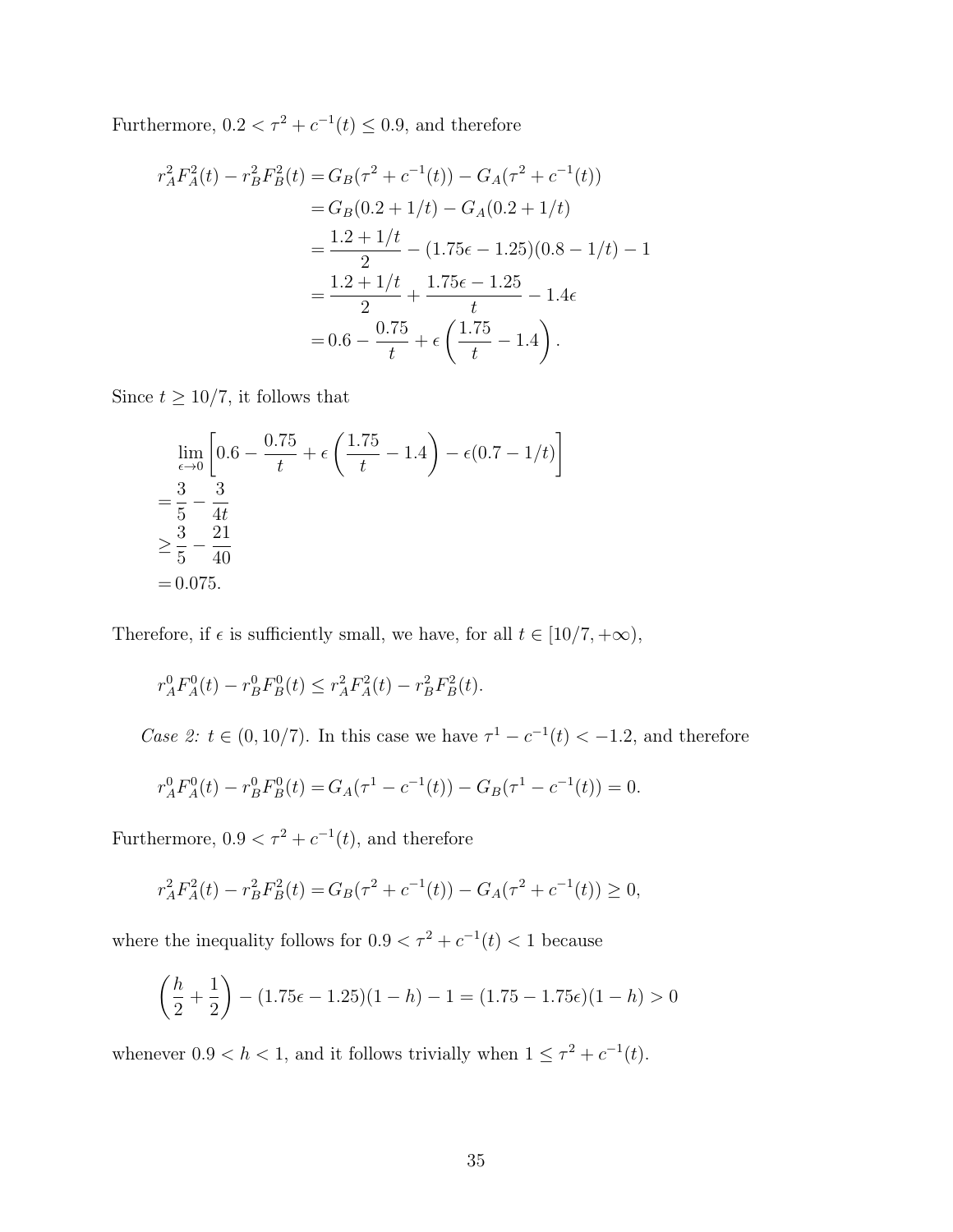# B Follow-Up Questions

In the main text, we pointed out that response times in intermediate response categories are not helpful for identification, as they are not monotone in the latent variable. This appendix shows that responses in intermediate categories become more informative if we include simply binary follow-up questions in the survey.

Specifically, suppose that whenever an individual responds in an intermediate category  $i = 1, \ldots, n-1$ , she will be asked a binary follow-up question which requires her to indicate whether she feels closer to category  $i-1$  or to category  $i+1$ . Let  $\underline{r}_j^i$  be the fraction of individuals within group j who first respond in category  $i$  in the initial question and then report to be closer to category  $i-1$  in the follow-up question. The response time distribution of these individuals in the follow-up question is denoted by  $\underline{F}^i_j$ . Similarly, we use  $\overline{r}^i_j$  to denote the fraction of individuals within group j who respond to be closer to  $i + 1$  in the follow-up question, and we let  $\overline{F}_j^i$  be the corresponding distribution of response times. Our extended dataset now contains  $r_j = (r_j^0, (r_j^i, \underline{r}_j^i, \overline{r}_j^i)_i, r_j^n)$  and  $F_j = (F_j^0, (F_j^i, \underline{F}_j^i, \overline{F}_j^i)$  $_{j}^{i})_{i},F_{j}^{n}).$ 

We assume that the follow-up questions generate data in a way that is similar to the initial questions, so the data-generating process is augmented with reporting thresholds  $\check{\tau}^i \in (\tau^i, \tau^{i+1})$  and chronometric functions  $\check{c}^i : \mathbb{R}_{++} \to (\underline{t}, \overline{t})$  for the follow-up questions of each intermediate category  $i$ . It is straightforward to extend the definition of rankorder identification accordingly. In what follows, we provide a characterization of rank-order identification using response times and binary follow-up questions.

**Proposition 8.** Consider a survey with binary follow-up questions. Given  $(r_A, r_B, F_A, F_B)$ , group A is identified to be rank-order happier than group B if and only if

(i)  $r_A^0 F_A^0(t) - r_B^0 F_B^0(t) \leq 0$  for all  $t \in (\underline{t}, \overline{t}),$ 

(ii) 
$$
r_A^n F_A^n(t) - r_B^n F_B^n(t) \ge 0 \text{ for all } t \in (\underline{t}, \overline{t}),
$$

and, for all  $k = 1, ..., n - 1$ ,

$$
(iii) \sum_{i=0}^{k-1} r_A^i + r_A^k \underline{r}_A^k \underline{F}_A^k(t) \le \sum_{i=0}^{k-1} r_B^i + r_B^k \underline{r}_B^k \underline{F}_B^k(t) \text{ for all } t \in (\underline{t}, \overline{t}), \text{ and}
$$
  

$$
(iv) \sum_{i=k+1}^n r_A^i + r_A^k \overline{r}_A^k \overline{F}_A^k(t) \ge \sum_{i=k+1}^n r_B^i + r_B^k \overline{r}_B^k \overline{F}_B^k(t) \text{ for all } t \in (\underline{t}, \overline{t}).
$$

*Proof.* Let  $(G_A, G_B, \tau, c, (\check{\tau}^i, \check{c}^i)_i)$  be any data-generating process that could have generated the data. Exactly as in the proof of Proposition 3, conditions  $(i)$  and  $(ii)$  are equivalent to  $G_A(h) \leq G_B(h)$  for all  $h \leq \tau^1$  and  $h > \tau^n$ . We argue that conditions *(iii)* and *(iv)* are jointly necessary and sufficient for concluding that we also have  $G_A(h) \leq G_B(h)$  for all  $h \in (\tau^1, \tau^n]$ .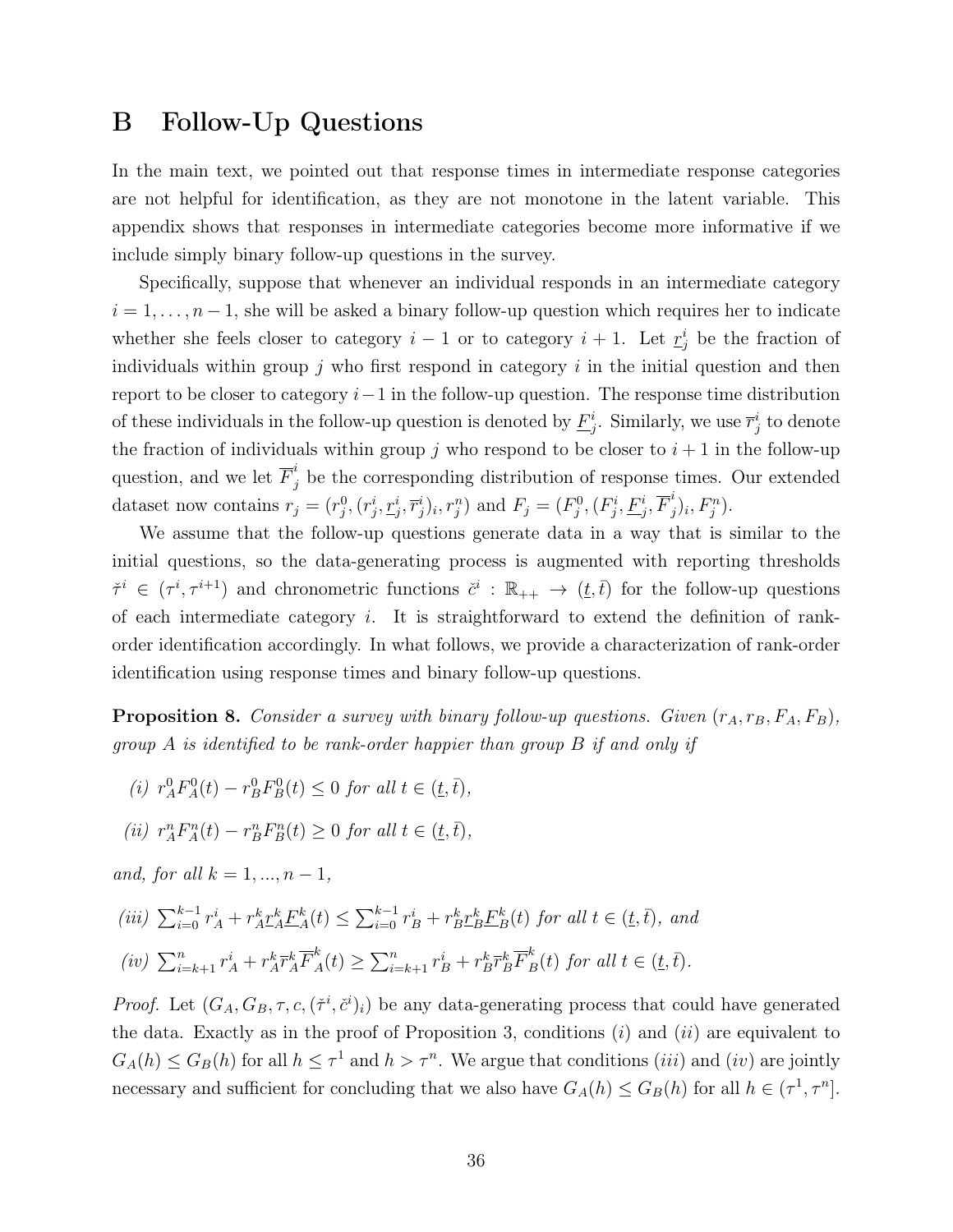To see this, note that for all  $j = A, B, k = 1, ..., n - 1$ , and  $t \in (t, \bar{t})$ ,

$$
\sum_{i=0}^{k-1} r_j^i + r_j^k \underline{r}_j^k \underline{F}_j^k(t)
$$
  
=  $G_j(\tau^k) + (G_j(\tau^{k+1}) - G_j(\tau^k)) \cdot \frac{G_j(\check{\tau}^k - (\check{c}^k)^{-1}(t)) - G_j(\tau^k)}{G_j(\tau^{k+1}) - G_j(\tau^k)}$   
=  $G_j(\check{\tau}^k - (\check{c}^k)^{-1}(t))$ ,

and, similarly,

$$
\sum_{i=k+1}^{n} r_j^i + r_j^k \overline{r}_j^k \overline{F}_j^k(t)
$$
  
= 1 - G(\tau^{k+1}) + (G\_j(\tau^{k+1}) - G\_j(\tau^k)) \cdot \frac{G\_j(\tau^{k+1}) - G\_j(\tilde{\tau}^k + (\check{c}^k)^{-1}(t))}{G\_j(\tau^{k+1}) - G\_j(\tau^k)}  
= 1 - G\_j(\check{\tau}^k + (\check{c}^k)^{-1}(t)).

Hence, conditions  $(iii)$  and  $(iv)$  are equivalent to

$$
G_A\left(\check{\tau}^k - (\check{c}^k)^{-1}(t)\right) \le G_B\left(\check{\tau}^k - (\check{c}^k)^{-1}(t)\right)
$$

and

$$
G_A\left(\check{\tau}^k + (\check{c}^k)^{-1}(t)\right) \le G_B\left(\check{\tau}^k + (\check{c}^k)^{-1}(t)\right)
$$

for all  $k = 1, ..., n$  and  $t \in (\underline{t}, \overline{t})$ . It then follows as in the proof of Proposition 3 that (*iii*) and (*iv*) are necessary and sufficient for obtaining that  $G_A(h) \leq G_B(h)$  for all  $h \in (\tau^1, \tau^n]$ .  $\Box$ 

The introduction of follow-up questions does not affect the extreme categories, so conditions  $(i)$  and  $(ii)$  remain the same as in Proposition 3. The novel parts in Proposition 8 are conditions *(iii)* and *(iv)*. It is an easy exercise to show that they are weaker than the condition for intermediate response categories in Proposition 3. Intuitively, the binary structure of the follow-up questions allows us to fully exploit monotonicity of response times. Hence, we can use the data generated from these additional questions to examine dominance relations between the happiness distributions of the two groups also within intermediate response categories.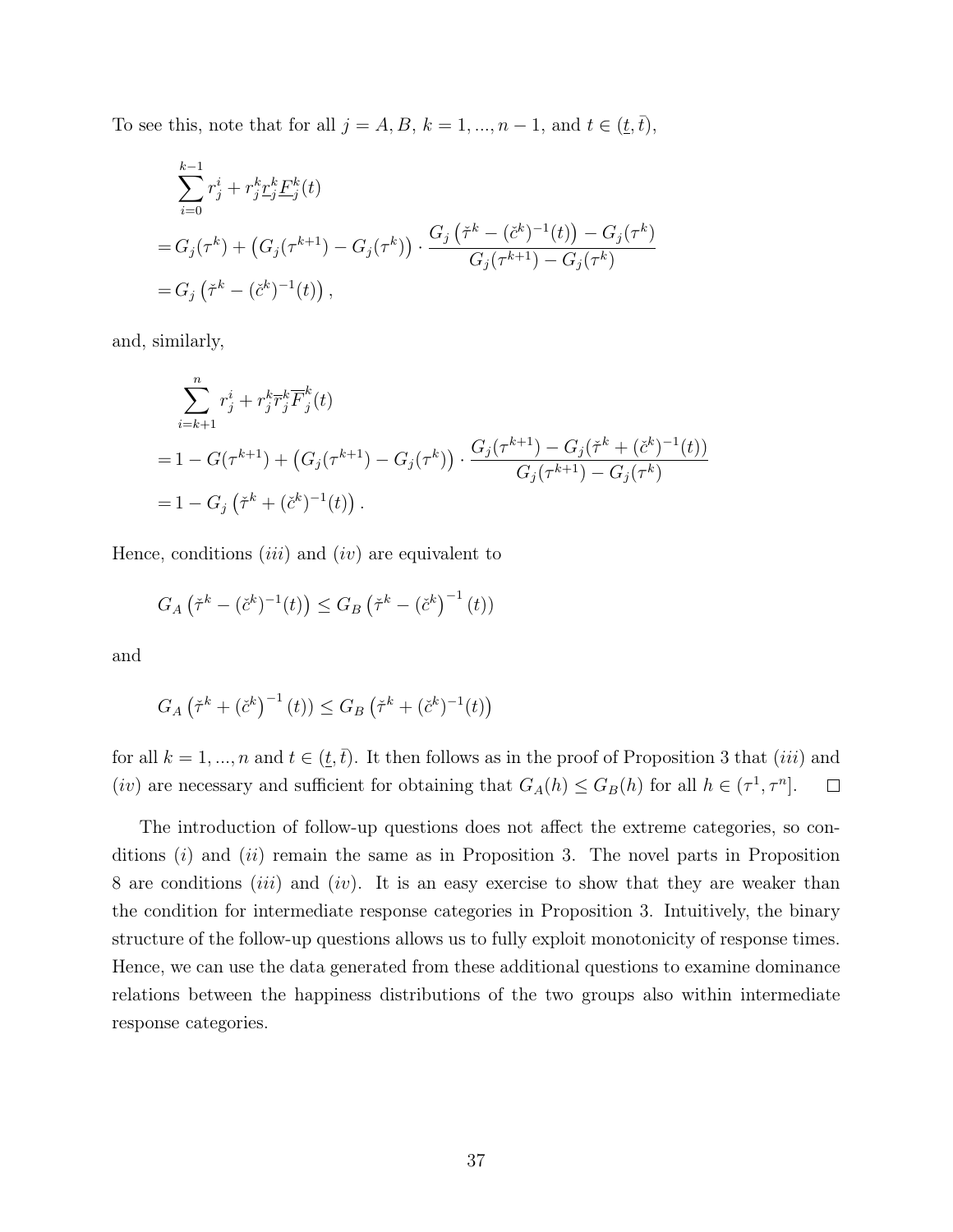# C Questionnaires

This appendix contains the exact phrasing of all questions and possible answers from our MTurk survey, in the order in which they appeared. A difference between the binary and the trinary version of the survey exists only for the substantive questions.

### 1. Welcome Screen

Welcome!

This survey is carried out for a research project at the University of Zurich, Switzerland. The survey is for scientific purposes only.

There are no known risks for you if you decide to participate in this survey, nor will you experience any costs when participating in the survey. This survey is anonymous. The information you provide will not be stored or used in any way that could reveal your personal identity.

For more information please contact descil@ethz.ch.

Answer possibilities:

• I have read and understood the consent form and agree to participate in this survey.

### 2. Socio-Demographic Question 1: Gender

What is your gender?

Answer possibilities:

- Female
- Male

### 3. Socio-Demographic Question 2: Age

What is your age?

Answer possibilities:

- younger than 20
- $20 29$
- $30 39$
- $40 49$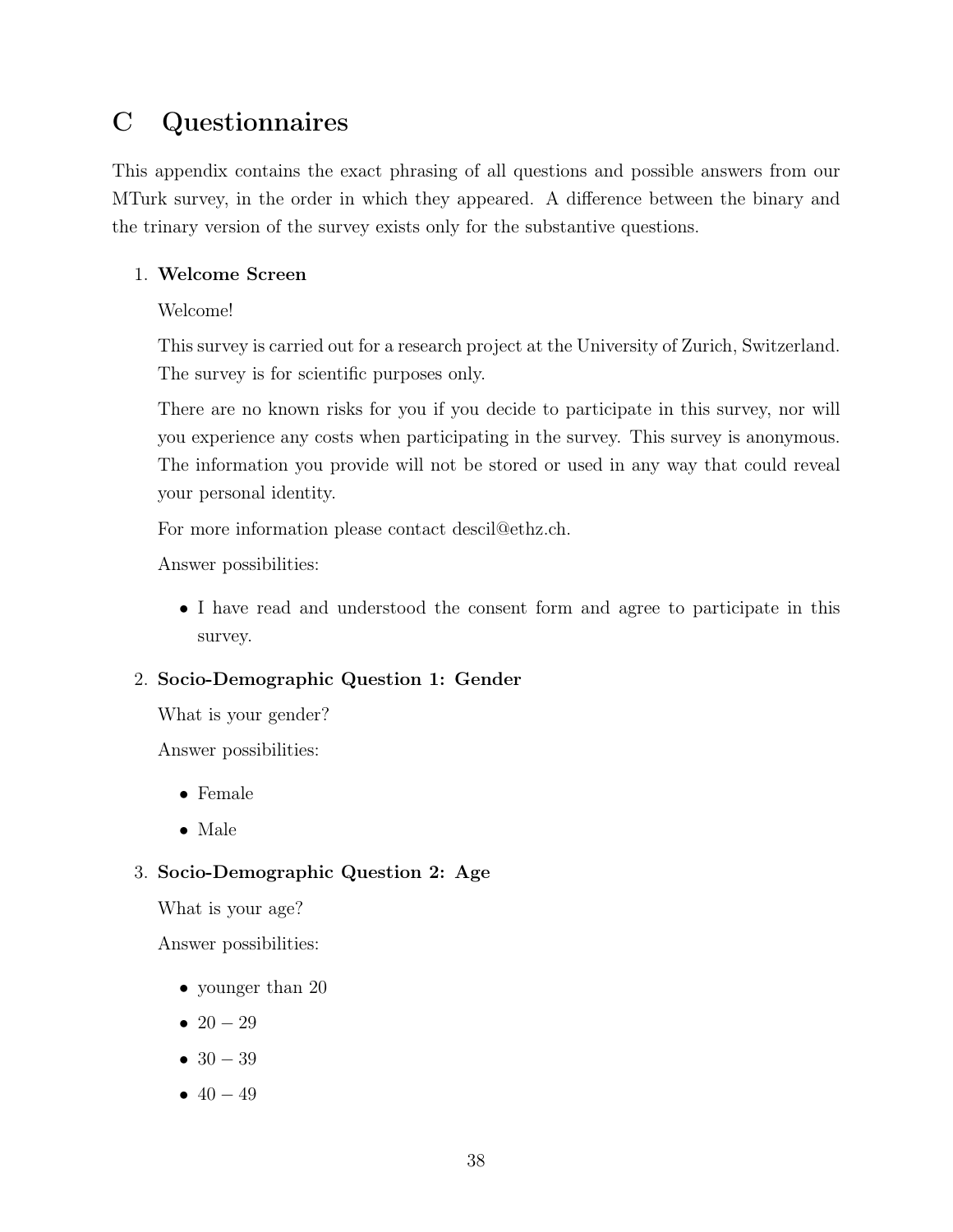- $50 59$
- $60 69$
- 70 or older

### 4. Socio-Demographic Question 3: Education

What is the highest level of education that you completed?

Answer possibilities:

- High school
- College degree or higher
- None of the above

### 5. Socio-Demographic Question 4: Marital Status

What is your current marital status?

Answer possibilities:

- Married
- Unmarried

### 6. Socio-Demographic Question 5: Children

Are there any children currently living in your household?

Answer possibilities:

- Yes
- No

### 7. Substantive Question 1: Work Happiness

How satisfied are you with the work you do?

Answer possibilities binary:

- Rather satisfied
- Rather unsatisfied

Answer possibilities trinary:

• Rather satisfied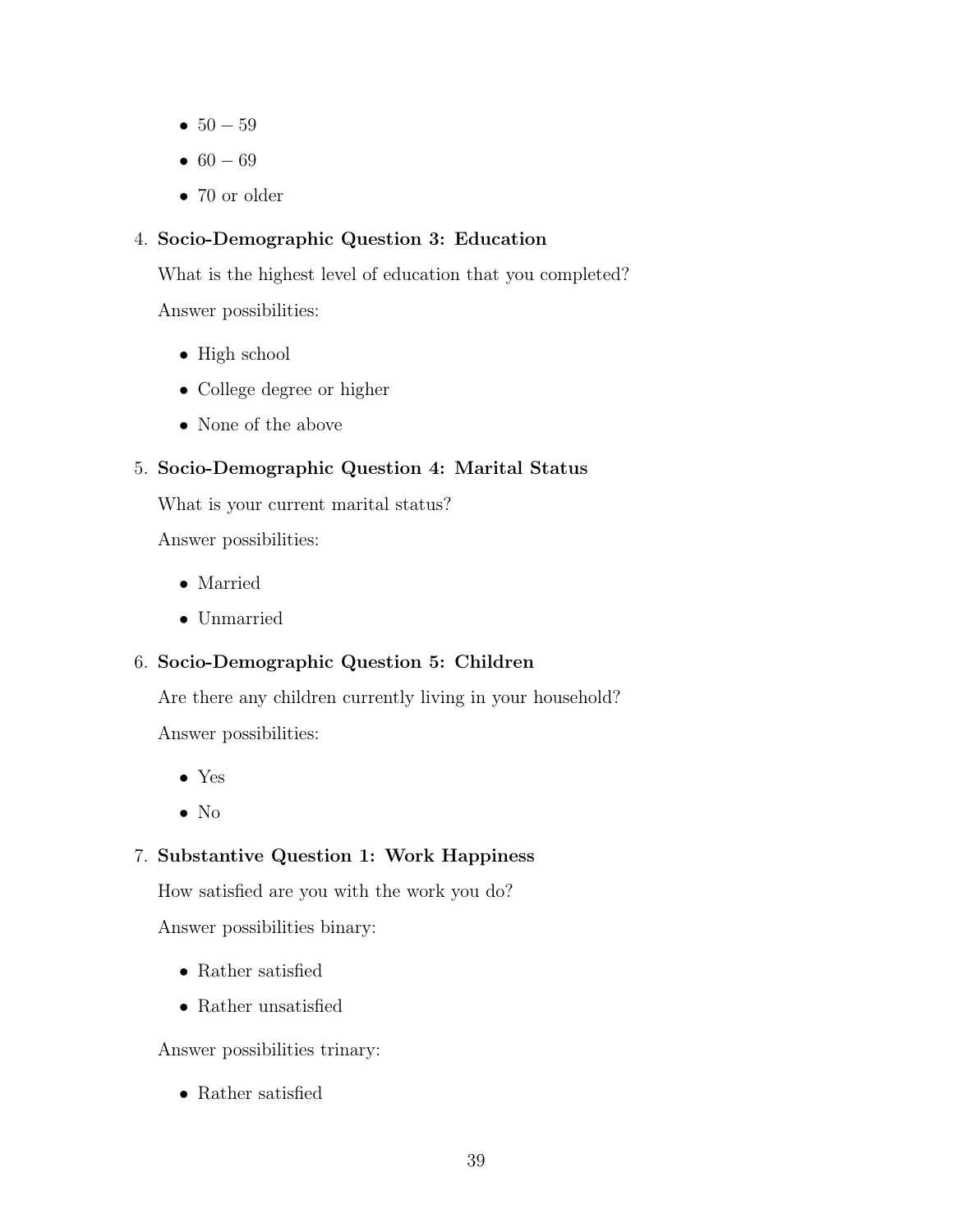- Neither satisfied nor unsatisfied
- Rather unsatisfied

### 8. Substantive Question 2: Social Happiness

How satisfied are you with your social life?

Answer possibilities binary:

- Rather satisfied
- Rather unsatisfied

Answer possibilities trinary:

- Rather satisfied
- Neither satisfied nor unsatisfied
- Rather unsatisfied

### 9. Substantive Question 3: Overall Happiness

Taken all together, how would you say things are these days? Would you say that you are rather happy or rather unhappy?

Answer possibilities binary:

- Rather happy
- Rather unhappy

Answer possibilities trinary:

- Rather happy
- Neither happy nor unhappy
- Rather unhappy

### 10. Substantive Question 4: Trust

Generally speaking, would you say that people can be trusted or that you can't be too careful in dealing with people?

Answer possibilities binary:

- Most people can be trusted
- Need to be very careful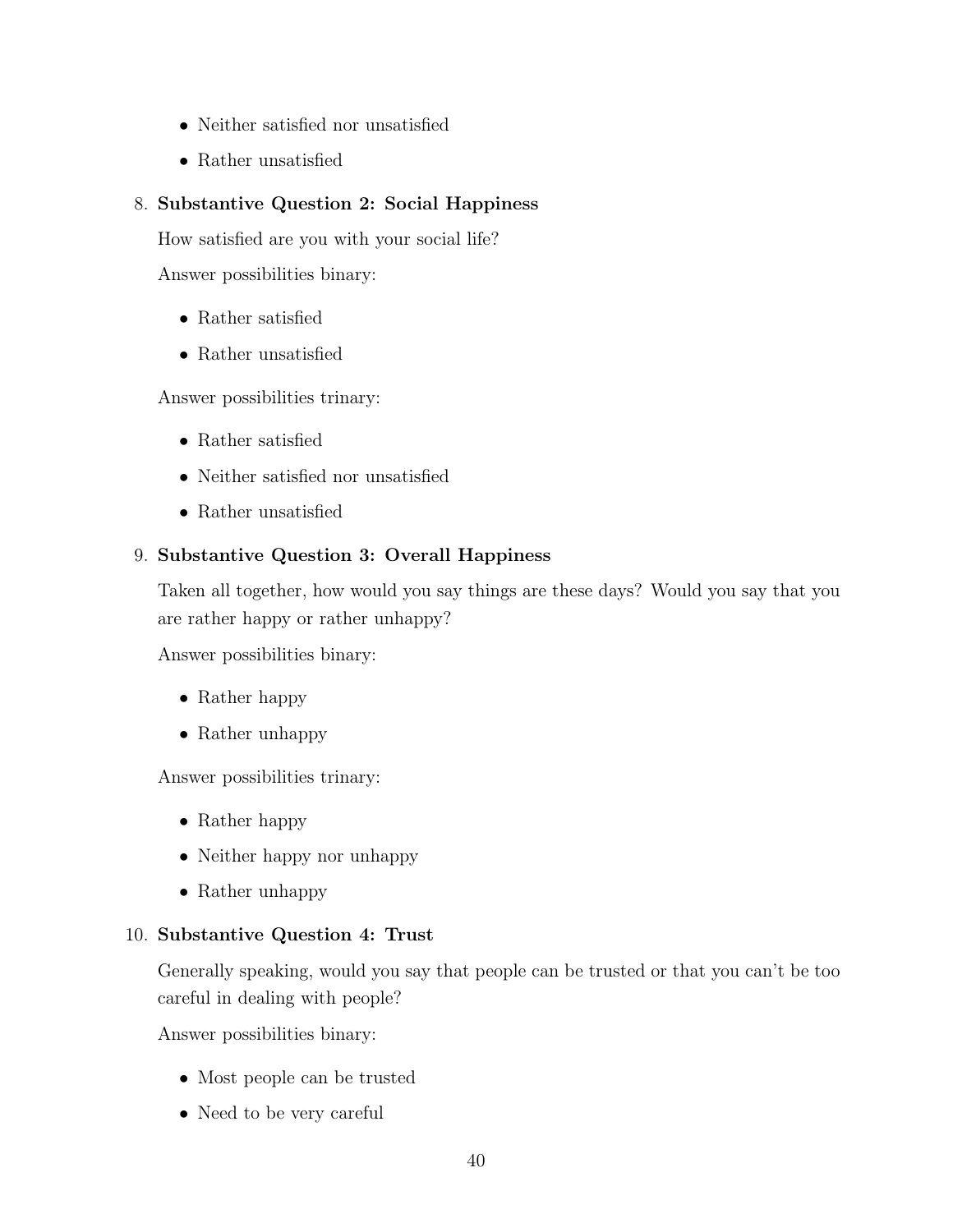Answer possibilities trinary:

- People can almost always be trusted
- People can sometimes be trusted
- You can't be too careful in dealing with people

### 11. Substantive Question 5: Political Attitude

Would you say you are a rather liberal or a rather conservative person?

Answer possibilities binary:

- Rather liberal
- Rather conservative

Answer possibilities trinary:

- Rather liberal
- Moderate
- Rather conservative

### 12. Substantive Question 6: Time Preferences

How willing are you to give up something that is beneficial for you today in order to benefit more from that in the future?

Answer possibilities binary:

- Rather willing
- Rather unwilling

Answer possibilities trinary:

- Rather willing
- Neither willing nor unwilling
- Rather unwilling

### 13. Substantive Question 7: Risk Preferences

In general, how willing are you to take risks?

Answer possibilities binary:

• Rather willing